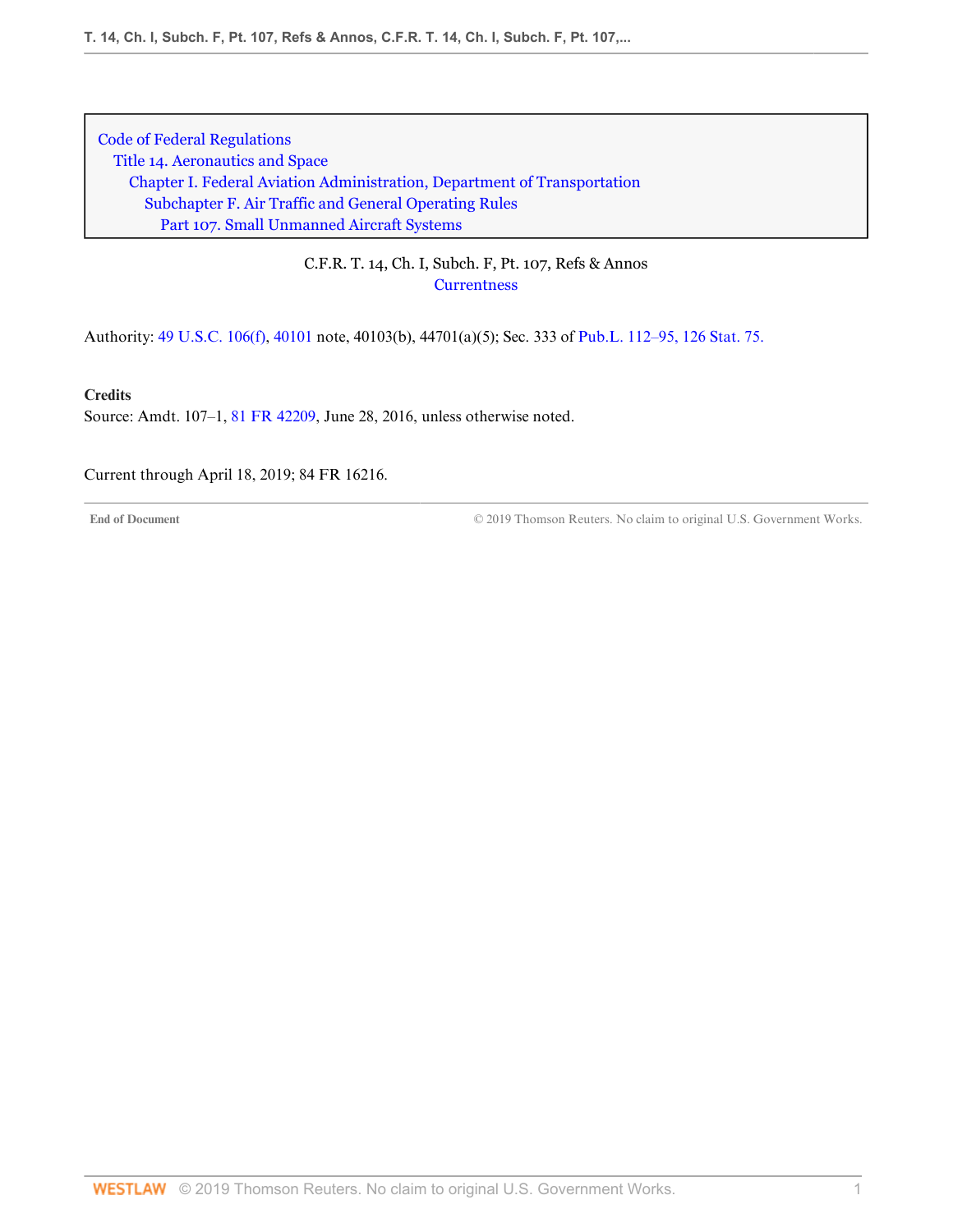[Code of Federal Regulations](http://www.westlaw.com/Browse/Home/Regulations/CodeofFederalRegulationsCFR?transitionType=DocumentItem&contextData=(sc.DocLink)&rs=clbt1.0&vr=3.0) [Title 14. Aeronautics and Space](http://www.westlaw.com/Browse/Home/Regulations/CodeofFederalRegulationsCFR?guid=NB364523085C811D99564CBDD35F58A0E&transitionType=DocumentItem&contextData=(sc.DocLink)&rs=clbt1.0&vr=3.0) [Chapter I. Federal Aviation Administration, Department of Transportation](http://www.westlaw.com/Browse/Home/Regulations/CodeofFederalRegulationsCFR?guid=NB391CAD085C811D99564CBDD35F58A0E&transitionType=DocumentItem&contextData=(sc.DocLink)&rs=clbt1.0&vr=3.0) [Subchapter F. Air Traffic and General Operating Rules](http://www.westlaw.com/Browse/Home/Regulations/CodeofFederalRegulationsCFR?guid=N0D8C9DE0967A11DF8D0C9F00FB5ED07A&transitionType=DocumentItem&contextData=(sc.DocLink)&rs=clbt1.0&vr=3.0) [Part 107. Small Unmanned Aircraft Systems](http://www.westlaw.com/Browse/Home/Regulations/CodeofFederalRegulationsCFR?guid=NCC8A89803D2E11E6A91396A739D63AEE&transitionType=DocumentItem&contextData=(sc.DocLink)&rs=clbt1.0&vr=3.0) [\(Refs & Annos\)](http://www.westlaw.com/Link/Document/FullText?findType=l&cite=lk(CFRT14CISUBCFPT107R)&originatingDoc=N44B62B603D3111E6BF5EAB68310EFF5E&refType=CM&sourceCite=14+C.F.R.+%c2%a7+107.1&originationContext=document&vr=3.0&rs=cblt1.0&transitionType=DocumentItem&contextData=(sc.DocLink)) [Subpart A. General](http://www.westlaw.com/Browse/Home/Regulations/CodeofFederalRegulationsCFR?guid=N7AC0ED003D2F11E68BD3C9863EF273DE&transitionType=DocumentItem&contextData=(sc.DocLink)&rs=clbt1.0&vr=3.0)

14 C.F.R. § 107.1

§ 107.1 Applicability.

Effective: August 29, 2016 **[Currentness](#page-1-0)** 

(a) Except as provided in paragraph (b) of this section, this part applies to the registration, airman certification, and operation of civil small unmanned aircraft systems within the United States.

(b) This part does not apply to the following:

(1) Air carrier operations;

(2) Any aircraft subject to the provisions of part 101 of this chapter; or

(3) Any operation that a remote pilot in command elects to conduct pursuant to an exemption issued under [section](http://www.westlaw.com/Link/Document/FullText?findType=l&pubNum=1077005&cite=UUID(I4283FE0058-5011E18DECB-7DFB573E8AC)&originatingDoc=N44B62B603D3111E6BF5EAB68310EFF5E&refType=SL&originationContext=document&vr=3.0&rs=cblt1.0&transitionType=DocumentItem&contextData=(sc.DocLink)) [333 of Public Law 112–95,](http://www.westlaw.com/Link/Document/FullText?findType=l&pubNum=1077005&cite=UUID(I4283FE0058-5011E18DECB-7DFB573E8AC)&originatingDoc=N44B62B603D3111E6BF5EAB68310EFF5E&refType=SL&originationContext=document&vr=3.0&rs=cblt1.0&transitionType=DocumentItem&contextData=(sc.DocLink)) unless otherwise specified in the exemption.

AUTHORITY: [49 U.S.C. 106\(f\),](http://www.westlaw.com/Link/Document/FullText?findType=L&pubNum=1000546&cite=49USCAS106&originatingDoc=N44B62B603D3111E6BF5EAB68310EFF5E&refType=RB&originationContext=document&vr=3.0&rs=cblt1.0&transitionType=DocumentItem&contextData=(sc.DocLink)#co_pp_ae0d0000c5150) [40101](http://www.westlaw.com/Link/Document/FullText?findType=L&pubNum=1000546&cite=49USCAS40101&originatingDoc=N44B62B603D3111E6BF5EAB68310EFF5E&refType=LQ&originationContext=document&vr=3.0&rs=cblt1.0&transitionType=DocumentItem&contextData=(sc.DocLink)) note, 40103(b), 44701(a)(5); Sec. 333 of [Pub.L. 112–95, 126 Stat. 75.](http://www.westlaw.com/Link/Document/FullText?findType=l&pubNum=1077005&cite=UUID(I4283FE0058-5011E18DECB-7DFB573E8AC)&originatingDoc=N44B62B603D3111E6BF5EAB68310EFF5E&refType=SL&originationContext=document&vr=3.0&rs=cblt1.0&transitionType=DocumentItem&contextData=(sc.DocLink))

### [Notes of Decisions \(4\)](http://www.westlaw.com/Link/RelatedInformation/NotesofDecisions?docGuid=N44B62B603D3111E6BF5EAB68310EFF5E&originationContext=document&vr=3.0&rs=cblt1.0&transitionType=NotesOfDecision&contextData=(sc.DocLink))

<span id="page-1-0"></span>Current through April 18, 2019; 84 FR 16216.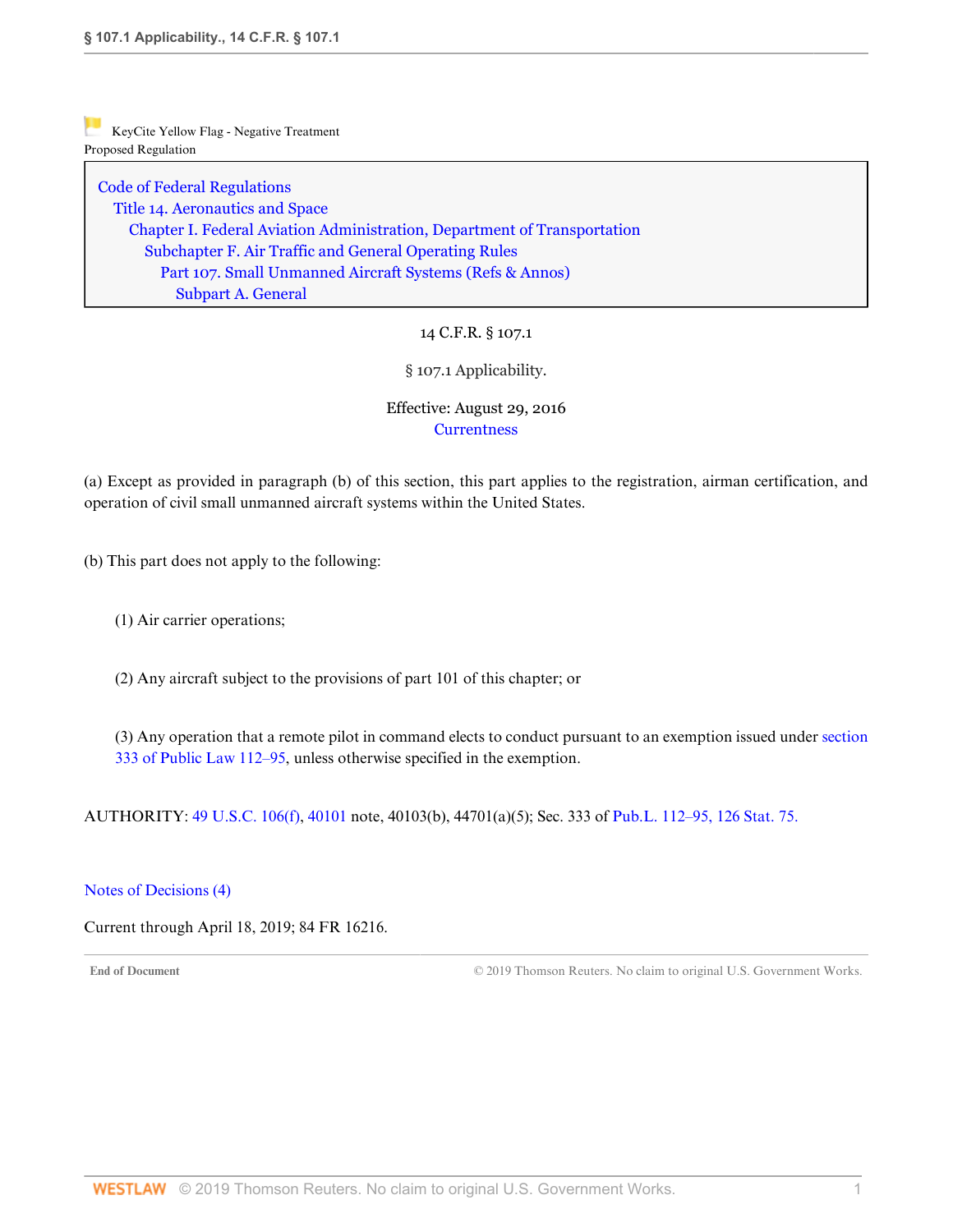[Code of Federal Regulations](http://www.westlaw.com/Browse/Home/Regulations/CodeofFederalRegulationsCFR?transitionType=DocumentItem&contextData=(sc.DocLink)&rs=clbt1.0&vr=3.0) [Title 14. Aeronautics and Space](http://www.westlaw.com/Browse/Home/Regulations/CodeofFederalRegulationsCFR?guid=NB364523085C811D99564CBDD35F58A0E&transitionType=DocumentItem&contextData=(sc.DocLink)&rs=clbt1.0&vr=3.0) [Chapter I. Federal Aviation Administration, Department of Transportation](http://www.westlaw.com/Browse/Home/Regulations/CodeofFederalRegulationsCFR?guid=NB391CAD085C811D99564CBDD35F58A0E&transitionType=DocumentItem&contextData=(sc.DocLink)&rs=clbt1.0&vr=3.0) [Subchapter F. Air Traffic and General Operating Rules](http://www.westlaw.com/Browse/Home/Regulations/CodeofFederalRegulationsCFR?guid=N0D8C9DE0967A11DF8D0C9F00FB5ED07A&transitionType=DocumentItem&contextData=(sc.DocLink)&rs=clbt1.0&vr=3.0) [Part 107. Small Unmanned Aircraft Systems](http://www.westlaw.com/Browse/Home/Regulations/CodeofFederalRegulationsCFR?guid=NCC8A89803D2E11E6A91396A739D63AEE&transitionType=DocumentItem&contextData=(sc.DocLink)&rs=clbt1.0&vr=3.0) [\(Refs & Annos\)](http://www.westlaw.com/Link/Document/FullText?findType=l&cite=lk(CFRT14CISUBCFPT107R)&originatingDoc=N441271503D3111E6BF5EAB68310EFF5E&refType=CM&sourceCite=14+C.F.R.+%c2%a7+107.3&originationContext=document&vr=3.0&rs=cblt1.0&transitionType=DocumentItem&contextData=(sc.DocLink)) [Subpart A. General](http://www.westlaw.com/Browse/Home/Regulations/CodeofFederalRegulationsCFR?guid=N7AC0ED003D2F11E68BD3C9863EF273DE&transitionType=DocumentItem&contextData=(sc.DocLink)&rs=clbt1.0&vr=3.0)

# 14 C.F.R. § 107.3

§ 107.3 Definitions.

### Effective: August 29, 2016 **[Currentness](#page-2-0)**

The following definitions apply to this part. If there is a conflict between the definitions of this part and definitions specified in  $\S 1.1$  of this chapter, the definitions in this part control for purposes of this part:

Control station means an interface used by the remote pilot to control the flight path of the small unmanned aircraft.

Corrective lenses means spectacles or contact lenses.

Small unmanned aircraft means an unmanned aircraft weighing less than 55 pounds on takeoff, including everything that is on board or otherwise attached to the aircraft.

Small unmanned aircraft system (small UAS) means a small unmanned aircraft and its associated elements (including communication links and the components that control the small unmanned aircraft) that are required for the safe and efficient operation of the small unmanned aircraft in the national airspace system.

Unmanned aircraft means an aircraft operated without the possibility of direct human intervention from within or on the aircraft.

Visual observer means a person who is designated by the remote pilot in command to assist the remote pilot in command and the person manipulating the flight controls of the small UAS to see and avoid other air traffic or objects aloft or on the ground.

AUTHORITY: [49 U.S.C. 106\(f\),](http://www.westlaw.com/Link/Document/FullText?findType=L&pubNum=1000546&cite=49USCAS106&originatingDoc=N441271503D3111E6BF5EAB68310EFF5E&refType=RB&originationContext=document&vr=3.0&rs=cblt1.0&transitionType=DocumentItem&contextData=(sc.DocLink)#co_pp_ae0d0000c5150) [40101](http://www.westlaw.com/Link/Document/FullText?findType=L&pubNum=1000546&cite=49USCAS40101&originatingDoc=N441271503D3111E6BF5EAB68310EFF5E&refType=LQ&originationContext=document&vr=3.0&rs=cblt1.0&transitionType=DocumentItem&contextData=(sc.DocLink)) note, 40103(b), 44701(a)(5); Sec. 333 of [Pub.L. 112–95, 126 Stat. 75.](http://www.westlaw.com/Link/Document/FullText?findType=l&pubNum=1077005&cite=UUID(I4283FE0058-5011E18DECB-7DFB573E8AC)&originatingDoc=N441271503D3111E6BF5EAB68310EFF5E&refType=SL&originationContext=document&vr=3.0&rs=cblt1.0&transitionType=DocumentItem&contextData=(sc.DocLink))

<span id="page-2-0"></span>Current through April 18, 2019; 84 FR 16216.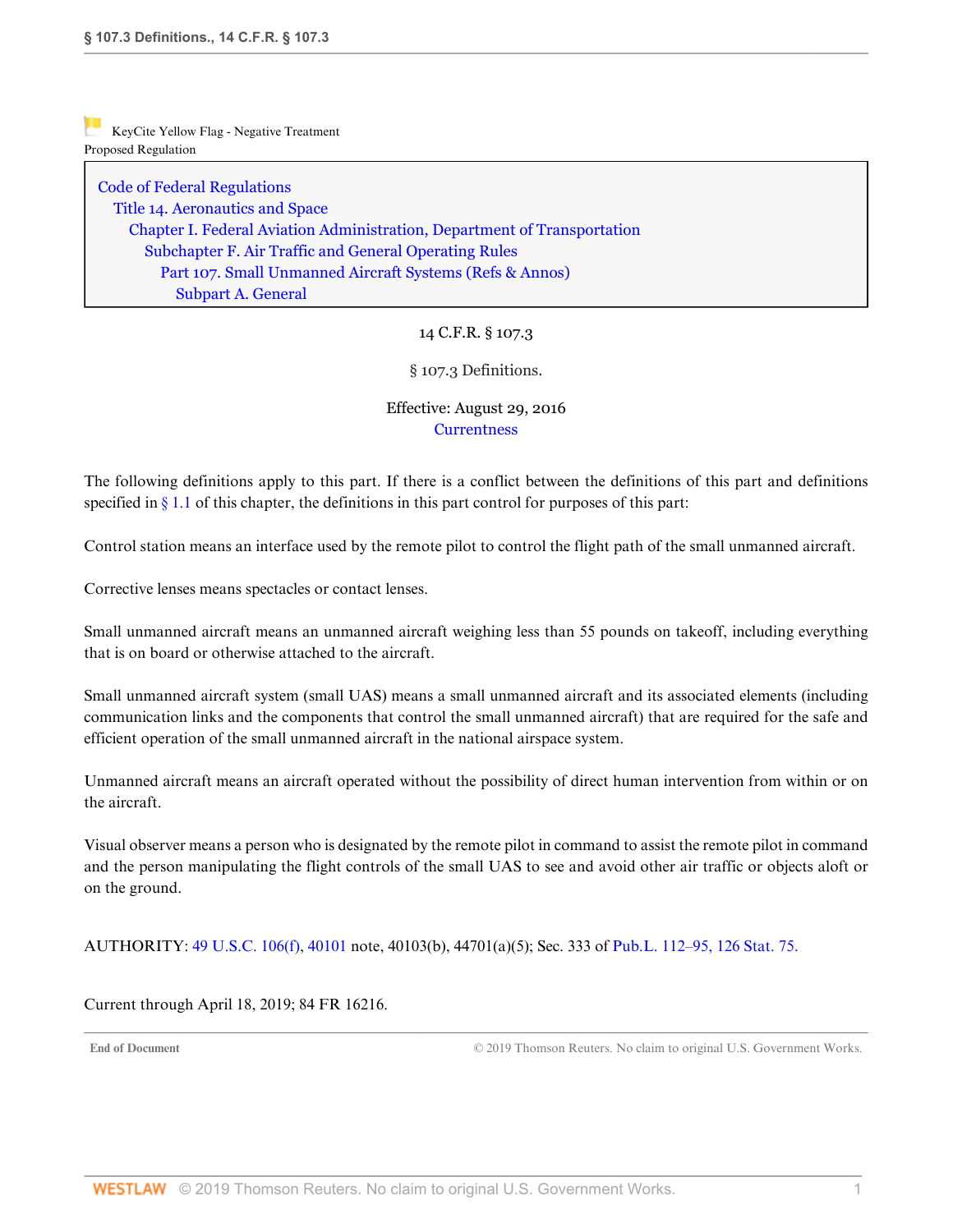[Code of Federal Regulations](http://www.westlaw.com/Browse/Home/Regulations/CodeofFederalRegulationsCFR?transitionType=DocumentItem&contextData=(sc.DocLink)&rs=clbt1.0&vr=3.0) [Title 14. Aeronautics and Space](http://www.westlaw.com/Browse/Home/Regulations/CodeofFederalRegulationsCFR?guid=NB364523085C811D99564CBDD35F58A0E&transitionType=DocumentItem&contextData=(sc.DocLink)&rs=clbt1.0&vr=3.0) [Chapter I. Federal Aviation Administration, Department of Transportation](http://www.westlaw.com/Browse/Home/Regulations/CodeofFederalRegulationsCFR?guid=NB391CAD085C811D99564CBDD35F58A0E&transitionType=DocumentItem&contextData=(sc.DocLink)&rs=clbt1.0&vr=3.0) [Subchapter F. Air Traffic and General Operating Rules](http://www.westlaw.com/Browse/Home/Regulations/CodeofFederalRegulationsCFR?guid=N0D8C9DE0967A11DF8D0C9F00FB5ED07A&transitionType=DocumentItem&contextData=(sc.DocLink)&rs=clbt1.0&vr=3.0) [Part 107. Small Unmanned Aircraft Systems](http://www.westlaw.com/Browse/Home/Regulations/CodeofFederalRegulationsCFR?guid=NCC8A89803D2E11E6A91396A739D63AEE&transitionType=DocumentItem&contextData=(sc.DocLink)&rs=clbt1.0&vr=3.0) [\(Refs & Annos\)](http://www.westlaw.com/Link/Document/FullText?findType=l&cite=lk(CFRT14CISUBCFPT107R)&originatingDoc=N4582F1403D3111E69D65EC9FC0DD0DC9&refType=CM&sourceCite=14+C.F.R.+%c2%a7+107.5&originationContext=document&vr=3.0&rs=cblt1.0&transitionType=DocumentItem&contextData=(sc.DocLink)) [Subpart A. General](http://www.westlaw.com/Browse/Home/Regulations/CodeofFederalRegulationsCFR?guid=N7AC0ED003D2F11E68BD3C9863EF273DE&transitionType=DocumentItem&contextData=(sc.DocLink)&rs=clbt1.0&vr=3.0)

# 14 C.F.R. § 107.5

§ 107.5 Falsification, reproduction or alteration.

## Effective: August 29, 2016 **[Currentness](#page-3-0)**

(a) No person may make or cause to be made—

(1) Any fraudulent or intentionally false record or report that is required to be made, kept, or used to show compliance with any requirement under this part.

(2) Any reproduction or alteration, for fraudulent purpose, of any certificate, rating, authorization, record or report under this part.

(b) The commission by any person of an act prohibited under paragraph (a) of this section is a basis for any of the following:

(1) Denial of an application for a remote pilot certificate or a certificate of waiver,

(2) Suspension or revocation of any certificate or waiver issued by the Administrator under this part and held by that person; or

(3) A civil penalty.

AUTHORITY: [49 U.S.C. 106\(f\),](http://www.westlaw.com/Link/Document/FullText?findType=L&pubNum=1000546&cite=49USCAS106&originatingDoc=N4582F1403D3111E69D65EC9FC0DD0DC9&refType=RB&originationContext=document&vr=3.0&rs=cblt1.0&transitionType=DocumentItem&contextData=(sc.DocLink)#co_pp_ae0d0000c5150) [40101](http://www.westlaw.com/Link/Document/FullText?findType=L&pubNum=1000546&cite=49USCAS40101&originatingDoc=N4582F1403D3111E69D65EC9FC0DD0DC9&refType=LQ&originationContext=document&vr=3.0&rs=cblt1.0&transitionType=DocumentItem&contextData=(sc.DocLink)) note, 40103(b), 44701(a)(5); Sec. 333 of [Pub.L. 112–95, 126 Stat. 75.](http://www.westlaw.com/Link/Document/FullText?findType=l&pubNum=1077005&cite=UUID(I4283FE0058-5011E18DECB-7DFB573E8AC)&originatingDoc=N4582F1403D3111E69D65EC9FC0DD0DC9&refType=SL&originationContext=document&vr=3.0&rs=cblt1.0&transitionType=DocumentItem&contextData=(sc.DocLink))

<span id="page-3-0"></span>Current through April 18, 2019; 84 FR 16216.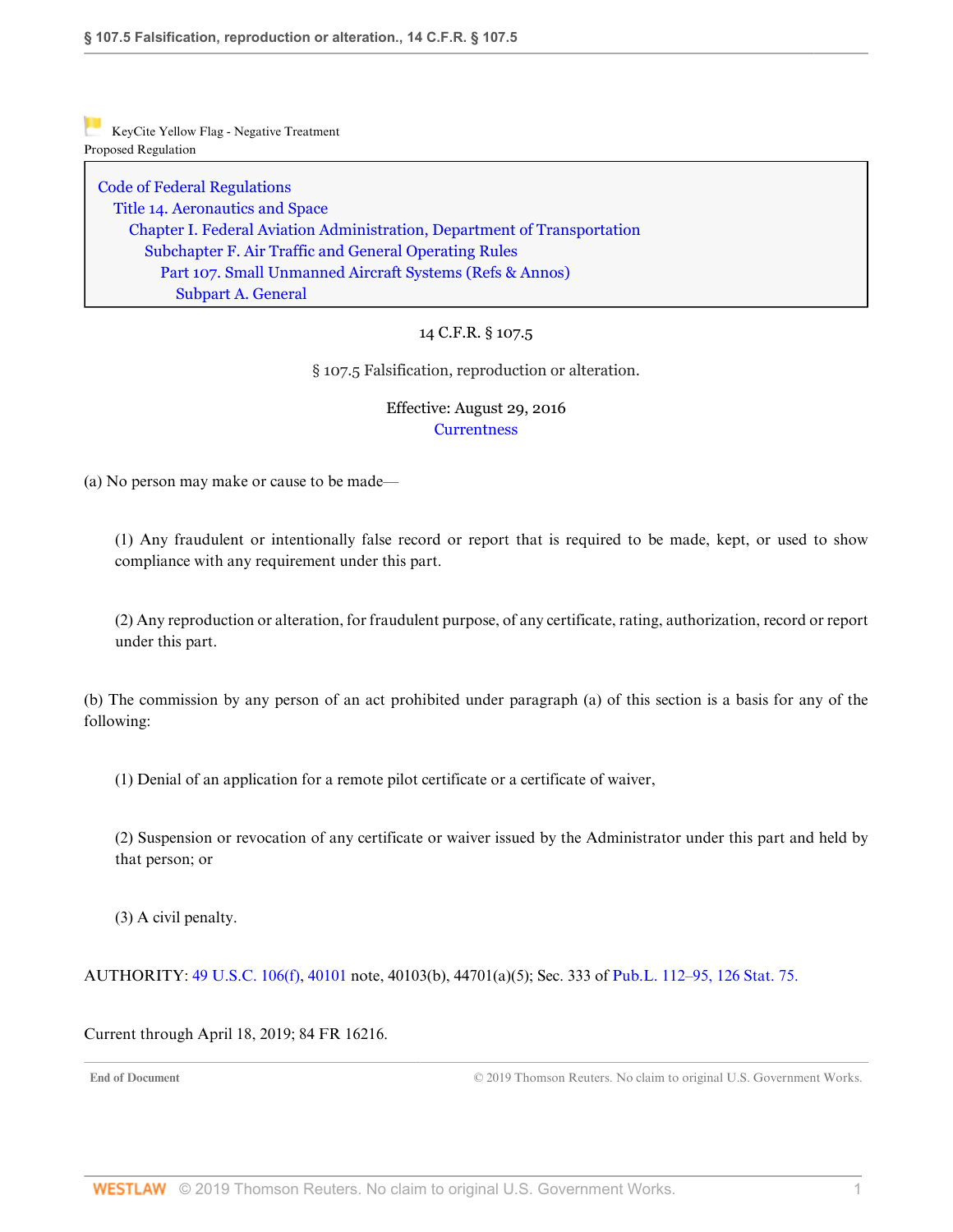[Code of Federal Regulations](http://www.westlaw.com/Browse/Home/Regulations/CodeofFederalRegulationsCFR?transitionType=DocumentItem&contextData=(sc.DocLink)&rs=clbt1.0&vr=3.0) [Title 14. Aeronautics and Space](http://www.westlaw.com/Browse/Home/Regulations/CodeofFederalRegulationsCFR?guid=NB364523085C811D99564CBDD35F58A0E&transitionType=DocumentItem&contextData=(sc.DocLink)&rs=clbt1.0&vr=3.0) [Chapter I. Federal Aviation Administration, Department of Transportation](http://www.westlaw.com/Browse/Home/Regulations/CodeofFederalRegulationsCFR?guid=NB391CAD085C811D99564CBDD35F58A0E&transitionType=DocumentItem&contextData=(sc.DocLink)&rs=clbt1.0&vr=3.0) [Subchapter F. Air Traffic and General Operating Rules](http://www.westlaw.com/Browse/Home/Regulations/CodeofFederalRegulationsCFR?guid=N0D8C9DE0967A11DF8D0C9F00FB5ED07A&transitionType=DocumentItem&contextData=(sc.DocLink)&rs=clbt1.0&vr=3.0) [Part 107. Small Unmanned Aircraft Systems](http://www.westlaw.com/Browse/Home/Regulations/CodeofFederalRegulationsCFR?guid=NCC8A89803D2E11E6A91396A739D63AEE&transitionType=DocumentItem&contextData=(sc.DocLink)&rs=clbt1.0&vr=3.0) [\(Refs & Annos\)](http://www.westlaw.com/Link/Document/FullText?findType=l&cite=lk(CFRT14CISUBCFPT107R)&originatingDoc=N4636FF003D3111E685489DC8FA89CE59&refType=CM&sourceCite=14+C.F.R.+%c2%a7+107.7&originationContext=document&vr=3.0&rs=cblt1.0&transitionType=DocumentItem&contextData=(sc.DocLink)) [Subpart A. General](http://www.westlaw.com/Browse/Home/Regulations/CodeofFederalRegulationsCFR?guid=N7AC0ED003D2F11E68BD3C9863EF273DE&transitionType=DocumentItem&contextData=(sc.DocLink)&rs=clbt1.0&vr=3.0)

## 14 C.F.R. § 107.7

§ 107.7 Inspection, testing, and demonstration of compliance.

# Effective: August 29, 2016 **[Currentness](#page-4-0)**

(a) A remote pilot in command, owner, or person manipulating the flight controls of a small unmanned aircraft system must, upon request, make available to the Administrator:

(1) The remote pilot certificate with a small UAS rating; and

(2) Any other document, record, or report required to be kept under the regulations of this chapter.

(b) The remote pilot in command, visual observer, owner, operator, or person manipulating the flight controls of a small unmanned aircraft system must, upon request, allow the Administrator to make any test or inspection of the small unmanned aircraft system, the remote pilot in command, the person manipulating the flight controls of a small unmanned aircraft system, and, if applicable, the visual observer to determine compliance with this part.

AUTHORITY: [49 U.S.C. 106\(f\),](http://www.westlaw.com/Link/Document/FullText?findType=L&pubNum=1000546&cite=49USCAS106&originatingDoc=N4636FF003D3111E685489DC8FA89CE59&refType=RB&originationContext=document&vr=3.0&rs=cblt1.0&transitionType=DocumentItem&contextData=(sc.DocLink)#co_pp_ae0d0000c5150) [40101](http://www.westlaw.com/Link/Document/FullText?findType=L&pubNum=1000546&cite=49USCAS40101&originatingDoc=N4636FF003D3111E685489DC8FA89CE59&refType=LQ&originationContext=document&vr=3.0&rs=cblt1.0&transitionType=DocumentItem&contextData=(sc.DocLink)) note, 40103(b), 44701(a)(5); Sec. 333 of [Pub.L. 112–95, 126 Stat. 75.](http://www.westlaw.com/Link/Document/FullText?findType=l&pubNum=1077005&cite=UUID(I4283FE0058-5011E18DECB-7DFB573E8AC)&originatingDoc=N4636FF003D3111E685489DC8FA89CE59&refType=SL&originationContext=document&vr=3.0&rs=cblt1.0&transitionType=DocumentItem&contextData=(sc.DocLink))

<span id="page-4-0"></span>Current through April 18, 2019; 84 FR 16216.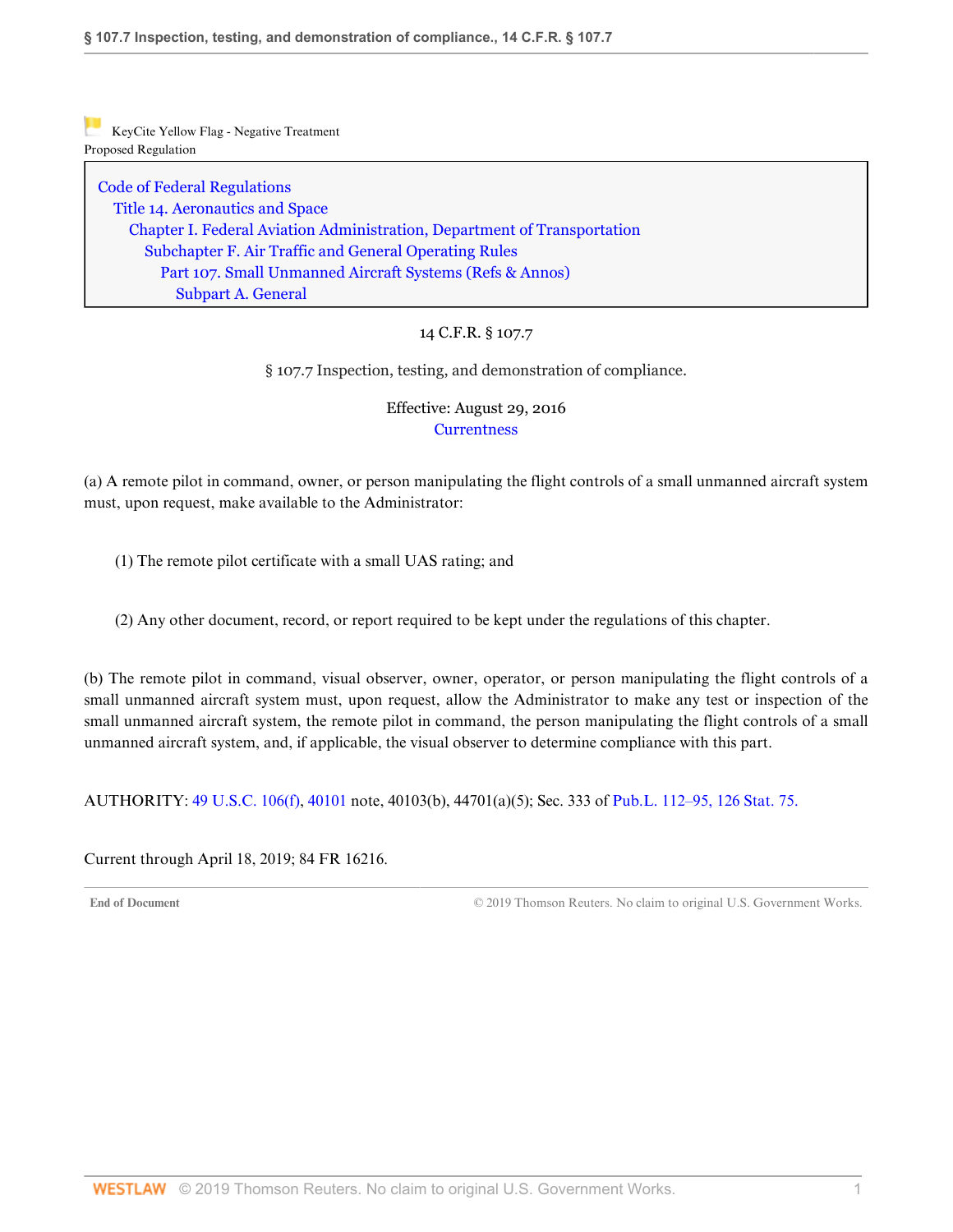14 C.F.R. § 107.9

#### § 107.9 Accident reporting.

## Effective: August 29, 2016 **[Currentness](#page-5-0)**

No later than 10 calendar days after an operation that meets the criteria of either paragraph (a) or (b) of this section, a remote pilot in command must report to the FAA, in a manner acceptable to the Administrator, any operation of the small unmanned aircraft involving at least:

(a) Serious injury to any person or any loss of consciousness; or

(b) Damage to any property, other than the small unmanned aircraft, unless one of the following conditions is satisfied:

(1) The cost of repair (including materials and labor) does not exceed \$500; or

(2) The fair market value of the property does not exceed \$500 in the event of total loss.

AUTHORITY: [49 U.S.C. 106\(f\),](http://www.westlaw.com/Link/Document/FullText?findType=L&pubNum=1000546&cite=49USCAS106&originatingDoc=N4353B5303D3111E69D65EC9FC0DD0DC9&refType=RB&originationContext=document&vr=3.0&rs=cblt1.0&transitionType=DocumentItem&contextData=(sc.DocLink)#co_pp_ae0d0000c5150) [40101](http://www.westlaw.com/Link/Document/FullText?findType=L&pubNum=1000546&cite=49USCAS40101&originatingDoc=N4353B5303D3111E69D65EC9FC0DD0DC9&refType=LQ&originationContext=document&vr=3.0&rs=cblt1.0&transitionType=DocumentItem&contextData=(sc.DocLink)) note, 40103(b), 44701(a)(5); Sec. 333 of [Pub.L. 112–95, 126 Stat. 75.](http://www.westlaw.com/Link/Document/FullText?findType=l&pubNum=1077005&cite=UUID(I4283FE0058-5011E18DECB-7DFB573E8AC)&originatingDoc=N4353B5303D3111E69D65EC9FC0DD0DC9&refType=SL&originationContext=document&vr=3.0&rs=cblt1.0&transitionType=DocumentItem&contextData=(sc.DocLink))

<span id="page-5-0"></span>Current through April 18, 2019; 84 FR 16216.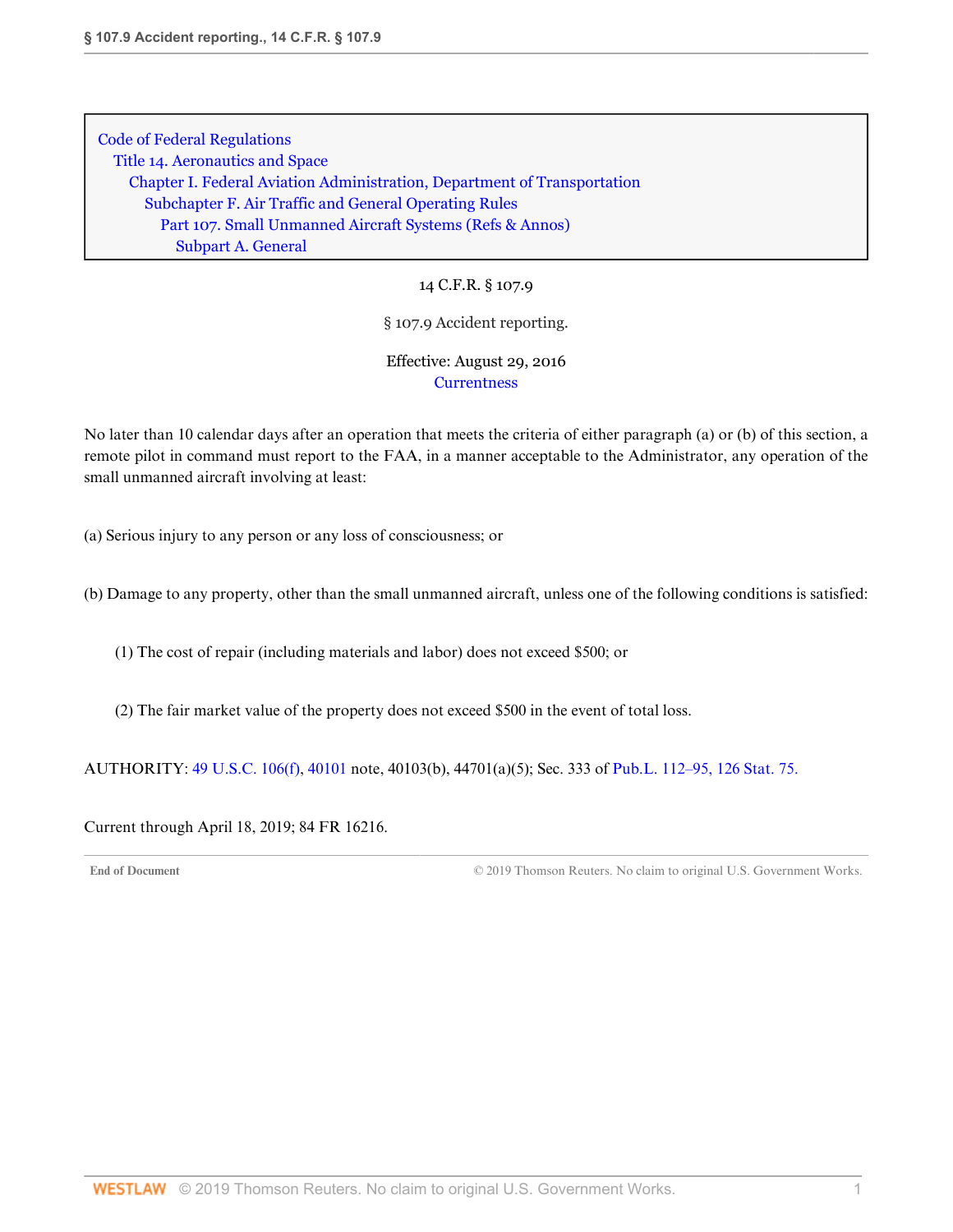14 C.F.R. § 107.11

## § 107.11 Applicability.

# Effective: August 29, 2016 **[Currentness](#page-6-0)**

This subpart applies to the operation of all civil small unmanned aircraft systems subject to this part.

AUTHORITY: [49 U.S.C. 106\(f\),](http://www.westlaw.com/Link/Document/FullText?findType=L&pubNum=1000546&cite=49USCAS106&originatingDoc=N233391203D3211E685489DC8FA89CE59&refType=RB&originationContext=document&vr=3.0&rs=cblt1.0&transitionType=DocumentItem&contextData=(sc.DocLink)#co_pp_ae0d0000c5150) [40101](http://www.westlaw.com/Link/Document/FullText?findType=L&pubNum=1000546&cite=49USCAS40101&originatingDoc=N233391203D3211E685489DC8FA89CE59&refType=LQ&originationContext=document&vr=3.0&rs=cblt1.0&transitionType=DocumentItem&contextData=(sc.DocLink)) note, 40103(b), 44701(a)(5); Sec. 333 of [Pub.L. 112–95, 126 Stat. 75.](http://www.westlaw.com/Link/Document/FullText?findType=l&pubNum=1077005&cite=UUID(I4283FE0058-5011E18DECB-7DFB573E8AC)&originatingDoc=N233391203D3211E685489DC8FA89CE59&refType=SL&originationContext=document&vr=3.0&rs=cblt1.0&transitionType=DocumentItem&contextData=(sc.DocLink))

<span id="page-6-0"></span>Current through April 18, 2019; 84 FR 16216.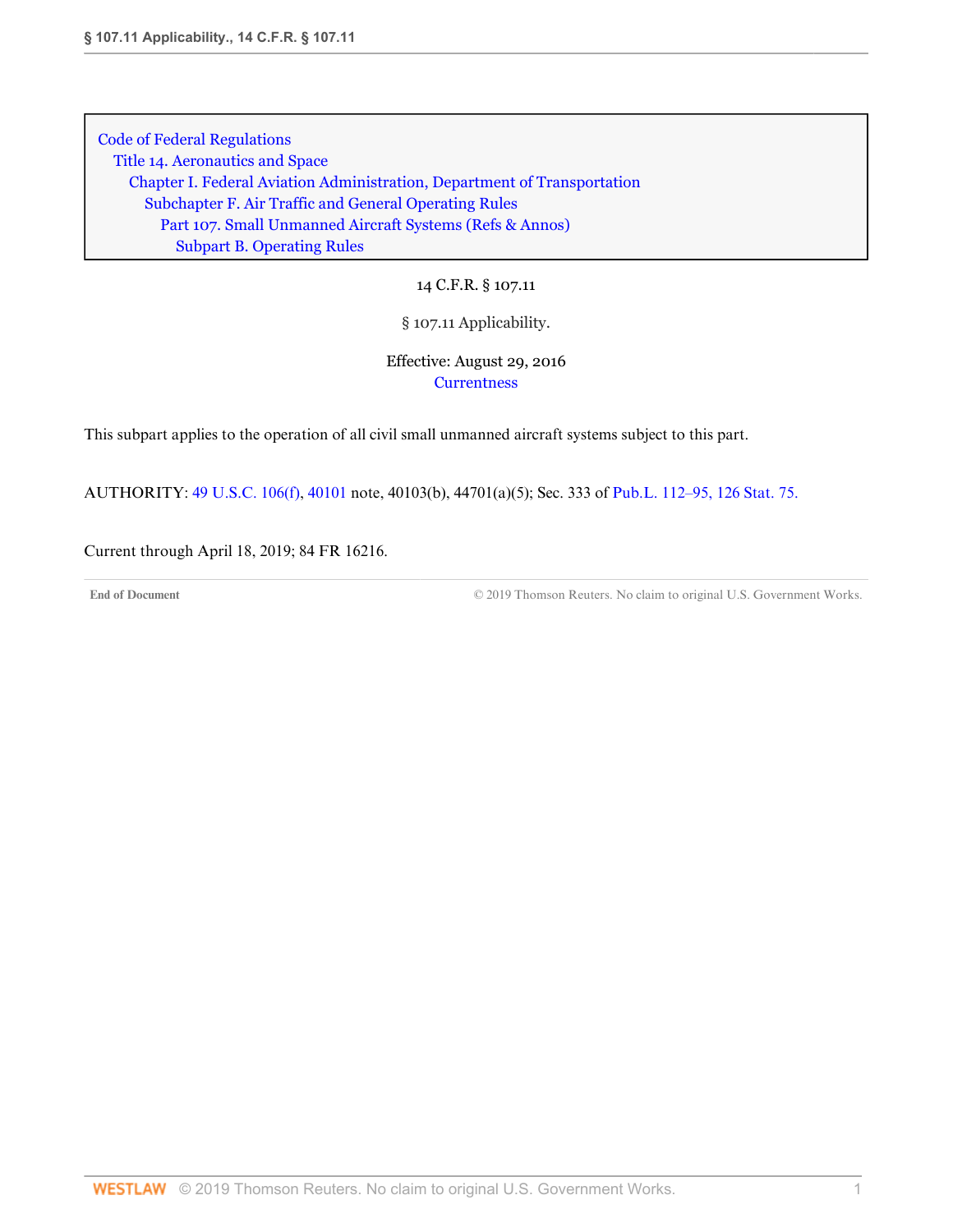### 14 C.F.R. § 107.12

§ 107.12 Requirement for a remote pilot certificate with a small UAS rating.

Effective: August 29, 2016 **[Currentness](#page-7-0)** 

(a) Except as provided in paragraph (c) of this section, no person may manipulate the flight controls of a small unmanned aircraft system unless:

(1) That person has a remote pilot certificate with a small UAS rating issued pursuant to subpart C of this part and satisfies the requirements of  $\S$  107.65; or

(2) That person is under the direct supervision of a remote pilot in command and the remote pilot in command has the ability to immediately take direct control of the flight of the small unmanned aircraft.

(b) Except as provided in paragraph (c) of this section, no person may act as a remote pilot in command unless that person has a remote pilot certificate with a small UAS rating issued pursuant to Subpart C of this part and satisfies the requirements of [§ 107.65](http://www.westlaw.com/Link/Document/FullText?findType=L&pubNum=1000547&cite=14CFRS107.65&originatingDoc=N2AFCF9A03D3211E6B0E897393DF36488&refType=VP&originationContext=document&vr=3.0&rs=cblt1.0&transitionType=DocumentItem&contextData=(sc.DocLink)).

(c) The Administrator may, consistent with international standards, authorize an airman to operate a civil foreignregistered small unmanned aircraft without an FAA–issued remote pilot certificate with a small UAS rating.

AUTHORITY: [49 U.S.C. 106\(f\),](http://www.westlaw.com/Link/Document/FullText?findType=L&pubNum=1000546&cite=49USCAS106&originatingDoc=N2AFCF9A03D3211E6B0E897393DF36488&refType=RB&originationContext=document&vr=3.0&rs=cblt1.0&transitionType=DocumentItem&contextData=(sc.DocLink)#co_pp_ae0d0000c5150) [40101](http://www.westlaw.com/Link/Document/FullText?findType=L&pubNum=1000546&cite=49USCAS40101&originatingDoc=N2AFCF9A03D3211E6B0E897393DF36488&refType=LQ&originationContext=document&vr=3.0&rs=cblt1.0&transitionType=DocumentItem&contextData=(sc.DocLink)) note, 40103(b), 44701(a)(5); Sec. 333 of [Pub.L. 112–95, 126 Stat. 75.](http://www.westlaw.com/Link/Document/FullText?findType=l&pubNum=1077005&cite=UUID(I4283FE0058-5011E18DECB-7DFB573E8AC)&originatingDoc=N2AFCF9A03D3211E6B0E897393DF36488&refType=SL&originationContext=document&vr=3.0&rs=cblt1.0&transitionType=DocumentItem&contextData=(sc.DocLink))

<span id="page-7-0"></span>Current through April 18, 2019; 84 FR 16216.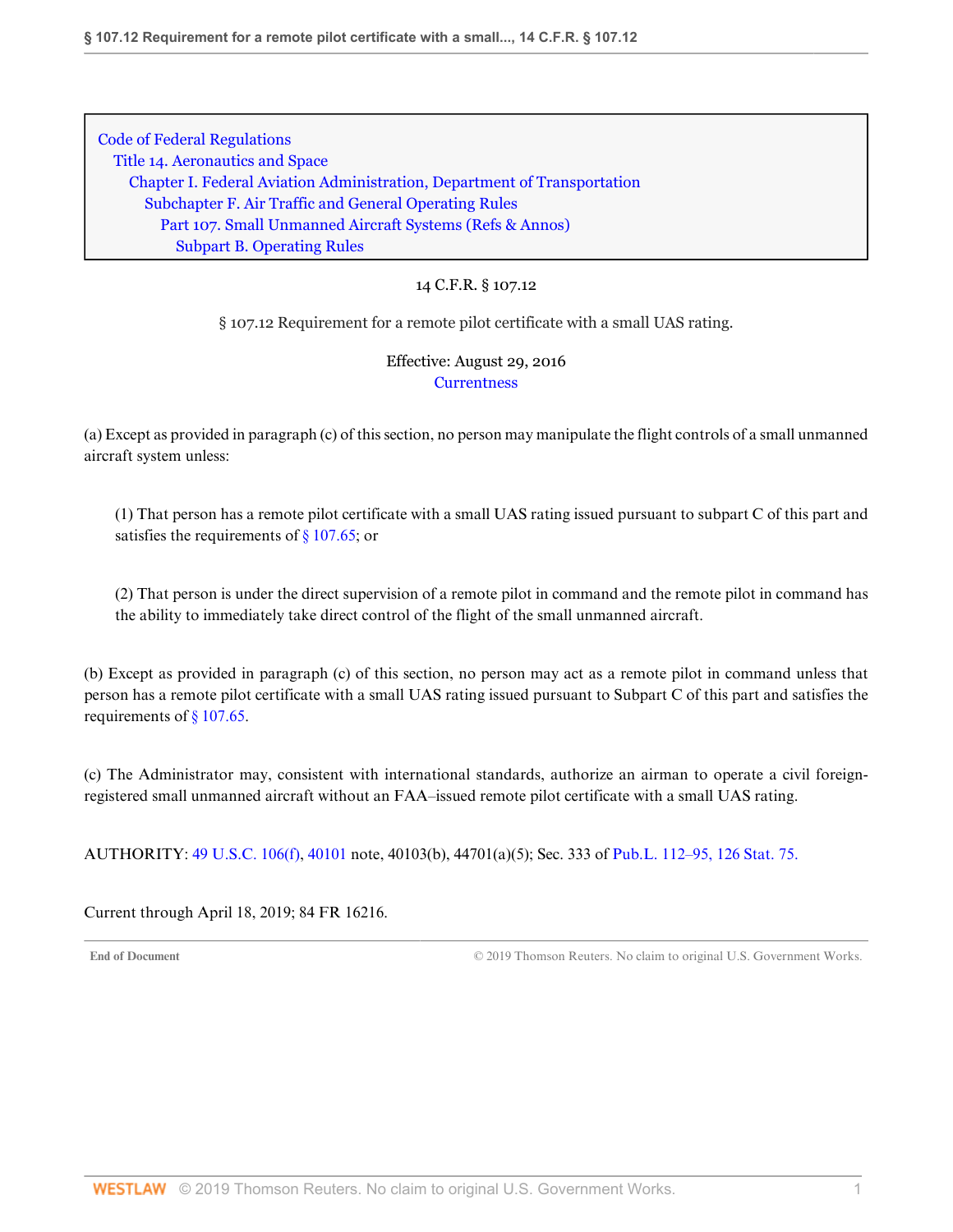14 C.F.R. § 107.13

## § 107.13 Registration.

Effective: August 29, 2016 **[Currentness](#page-8-0)** 

A person operating a civil small unmanned aircraft system for purposes of flight must comply with the provisions of [§](http://www.westlaw.com/Link/Document/FullText?findType=L&pubNum=1000547&cite=14CFRS91.203&originatingDoc=N27403FC03D3211E6A563D141CA0605C0&refType=VB&originationContext=document&vr=3.0&rs=cblt1.0&transitionType=DocumentItem&contextData=(sc.DocLink)#co_pp_d86d0000be040)  $91.203(a)(2)$  of this chapter.

AUTHORITY: [49 U.S.C. 106\(f\),](http://www.westlaw.com/Link/Document/FullText?findType=L&pubNum=1000546&cite=49USCAS106&originatingDoc=N27403FC03D3211E6A563D141CA0605C0&refType=RB&originationContext=document&vr=3.0&rs=cblt1.0&transitionType=DocumentItem&contextData=(sc.DocLink)#co_pp_ae0d0000c5150) [40101](http://www.westlaw.com/Link/Document/FullText?findType=L&pubNum=1000546&cite=49USCAS40101&originatingDoc=N27403FC03D3211E6A563D141CA0605C0&refType=LQ&originationContext=document&vr=3.0&rs=cblt1.0&transitionType=DocumentItem&contextData=(sc.DocLink)) note, 40103(b), 44701(a)(5); Sec. 333 of [Pub.L. 112–95, 126 Stat. 75.](http://www.westlaw.com/Link/Document/FullText?findType=l&pubNum=1077005&cite=UUID(I4283FE0058-5011E18DECB-7DFB573E8AC)&originatingDoc=N27403FC03D3211E6A563D141CA0605C0&refType=SL&originationContext=document&vr=3.0&rs=cblt1.0&transitionType=DocumentItem&contextData=(sc.DocLink))

<span id="page-8-0"></span>Current through April 18, 2019; 84 FR 16216.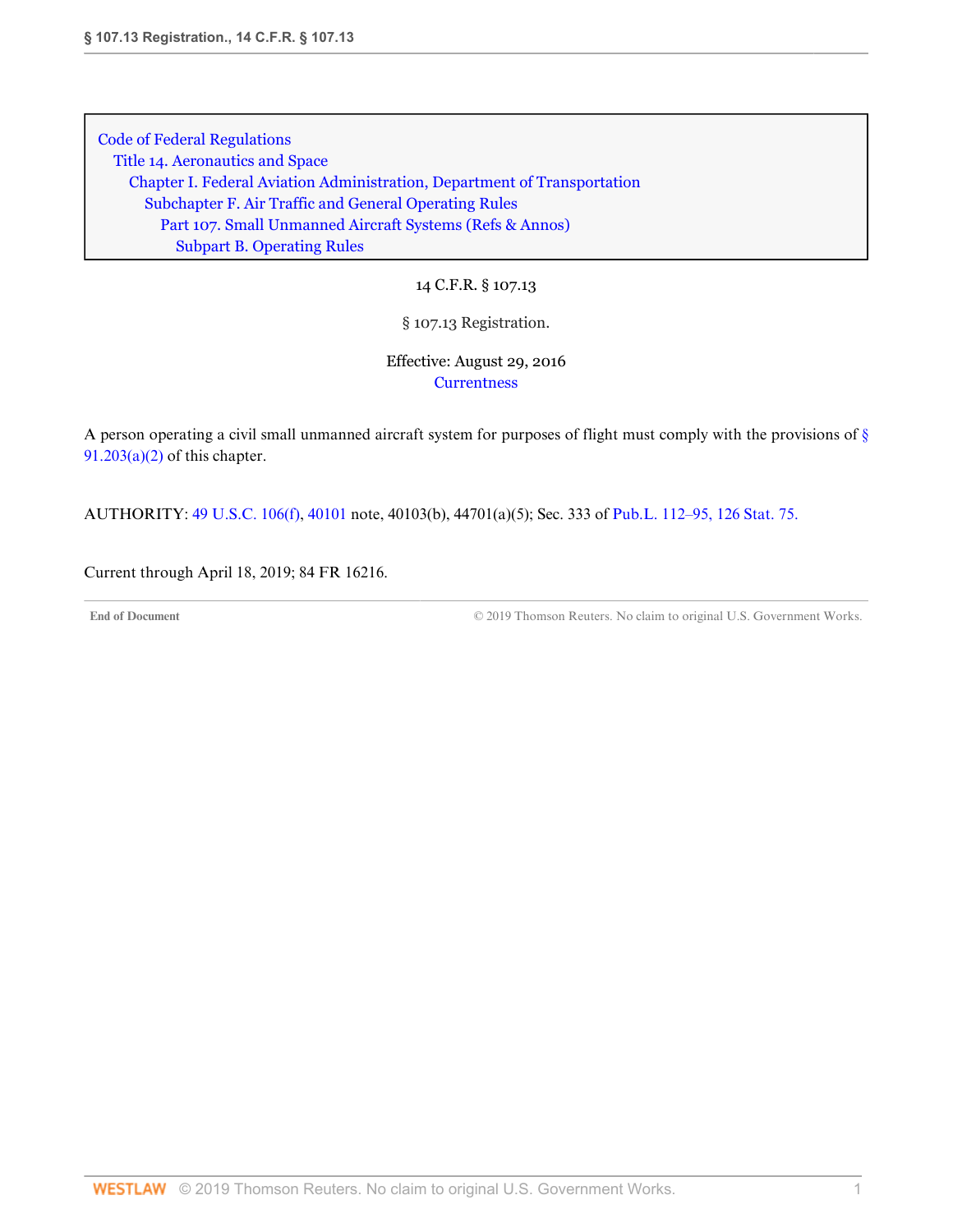14 C.F.R. § 107.15

§ 107.15 Condition for safe operation.

Effective: August 29, 2016 **[Currentness](#page-9-0)** 

(a) No person may operate a civil small unmanned aircraft system unless it is in a condition for safe operation. Prior to each flight, the remote pilot in command must check the small unmanned aircraft system to determine whether it is in a condition for safe operation.

(b) No person may continue flight of the small unmanned aircraft when he or she knows or has reason to know that the small unmanned aircraft system is no longer in a condition for safe operation.

AUTHORITY: [49 U.S.C. 106\(f\),](http://www.westlaw.com/Link/Document/FullText?findType=L&pubNum=1000546&cite=49USCAS106&originatingDoc=N2620ED103D3211E69D65EC9FC0DD0DC9&refType=RB&originationContext=document&vr=3.0&rs=cblt1.0&transitionType=DocumentItem&contextData=(sc.DocLink)#co_pp_ae0d0000c5150) [40101](http://www.westlaw.com/Link/Document/FullText?findType=L&pubNum=1000546&cite=49USCAS40101&originatingDoc=N2620ED103D3211E69D65EC9FC0DD0DC9&refType=LQ&originationContext=document&vr=3.0&rs=cblt1.0&transitionType=DocumentItem&contextData=(sc.DocLink)) note, 40103(b), 44701(a)(5); Sec. 333 of [Pub.L. 112–95, 126 Stat. 75.](http://www.westlaw.com/Link/Document/FullText?findType=l&pubNum=1077005&cite=UUID(I4283FE0058-5011E18DECB-7DFB573E8AC)&originatingDoc=N2620ED103D3211E69D65EC9FC0DD0DC9&refType=SL&originationContext=document&vr=3.0&rs=cblt1.0&transitionType=DocumentItem&contextData=(sc.DocLink))

<span id="page-9-0"></span>Current through April 18, 2019; 84 FR 16216.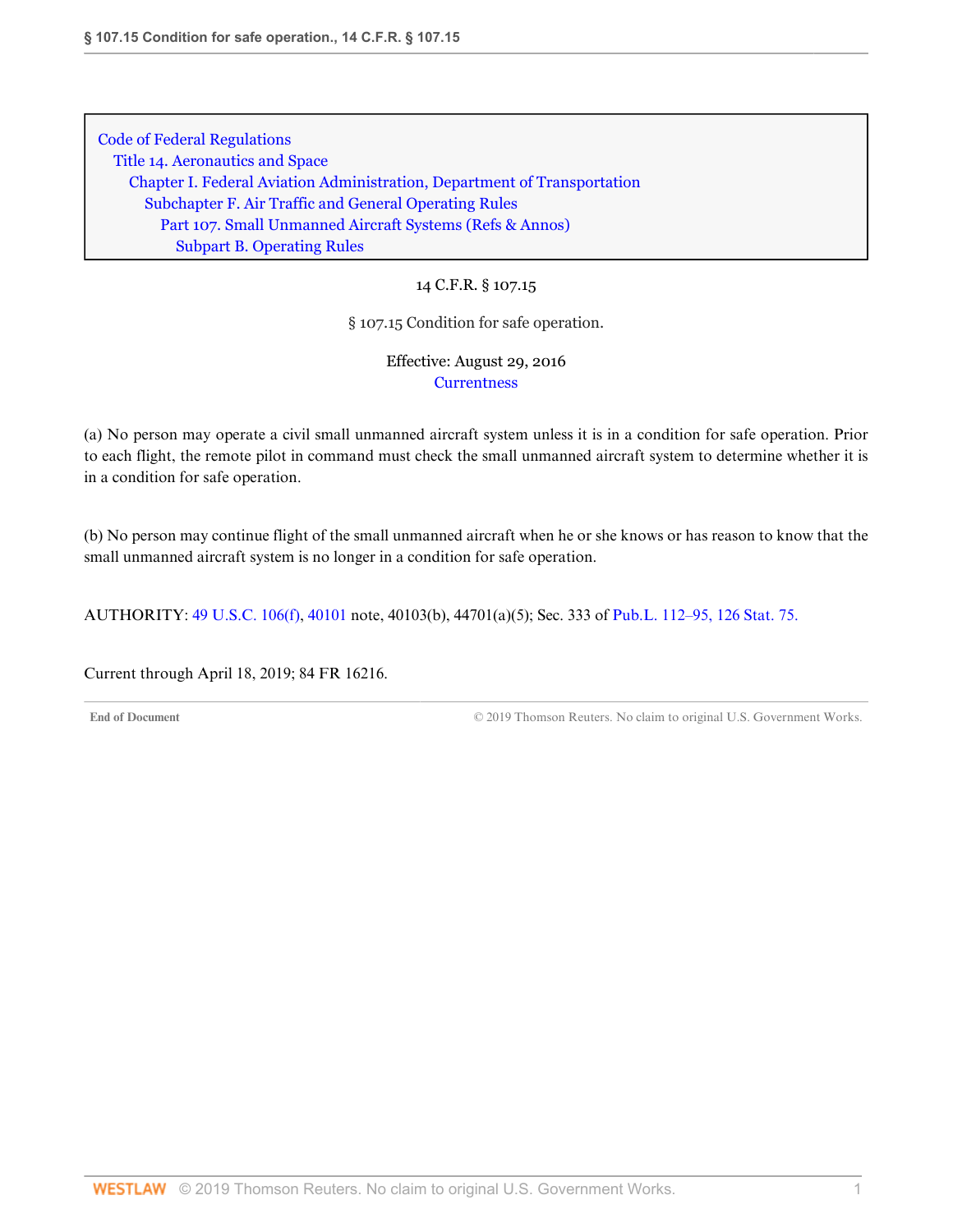14 C.F.R. § 107.17

§ 107.17 Medical condition.

Effective: August 29, 2016 **[Currentness](#page-10-0)** 

No person may manipulate the flight controls of a small unmanned aircraft system or act as a remote pilot in command, visual observer, or direct participant in the operation of the small unmanned aircraft if he or she knows or has reason to know that he or she has a physical or mental condition that would interfere with the safe operation of the small unmanned aircraft system.

AUTHORITY: [49 U.S.C. 106\(f\),](http://www.westlaw.com/Link/Document/FullText?findType=L&pubNum=1000546&cite=49USCAS106&originatingDoc=N29F240603D3211E6BF5EAB68310EFF5E&refType=RB&originationContext=document&vr=3.0&rs=cblt1.0&transitionType=DocumentItem&contextData=(sc.DocLink)#co_pp_ae0d0000c5150) [40101](http://www.westlaw.com/Link/Document/FullText?findType=L&pubNum=1000546&cite=49USCAS40101&originatingDoc=N29F240603D3211E6BF5EAB68310EFF5E&refType=LQ&originationContext=document&vr=3.0&rs=cblt1.0&transitionType=DocumentItem&contextData=(sc.DocLink)) note, 40103(b), 44701(a)(5); Sec. 333 of [Pub.L. 112–95, 126 Stat. 75.](http://www.westlaw.com/Link/Document/FullText?findType=l&pubNum=1077005&cite=UUID(I4283FE0058-5011E18DECB-7DFB573E8AC)&originatingDoc=N29F240603D3211E6BF5EAB68310EFF5E&refType=SL&originationContext=document&vr=3.0&rs=cblt1.0&transitionType=DocumentItem&contextData=(sc.DocLink))

<span id="page-10-0"></span>Current through April 18, 2019; 84 FR 16216.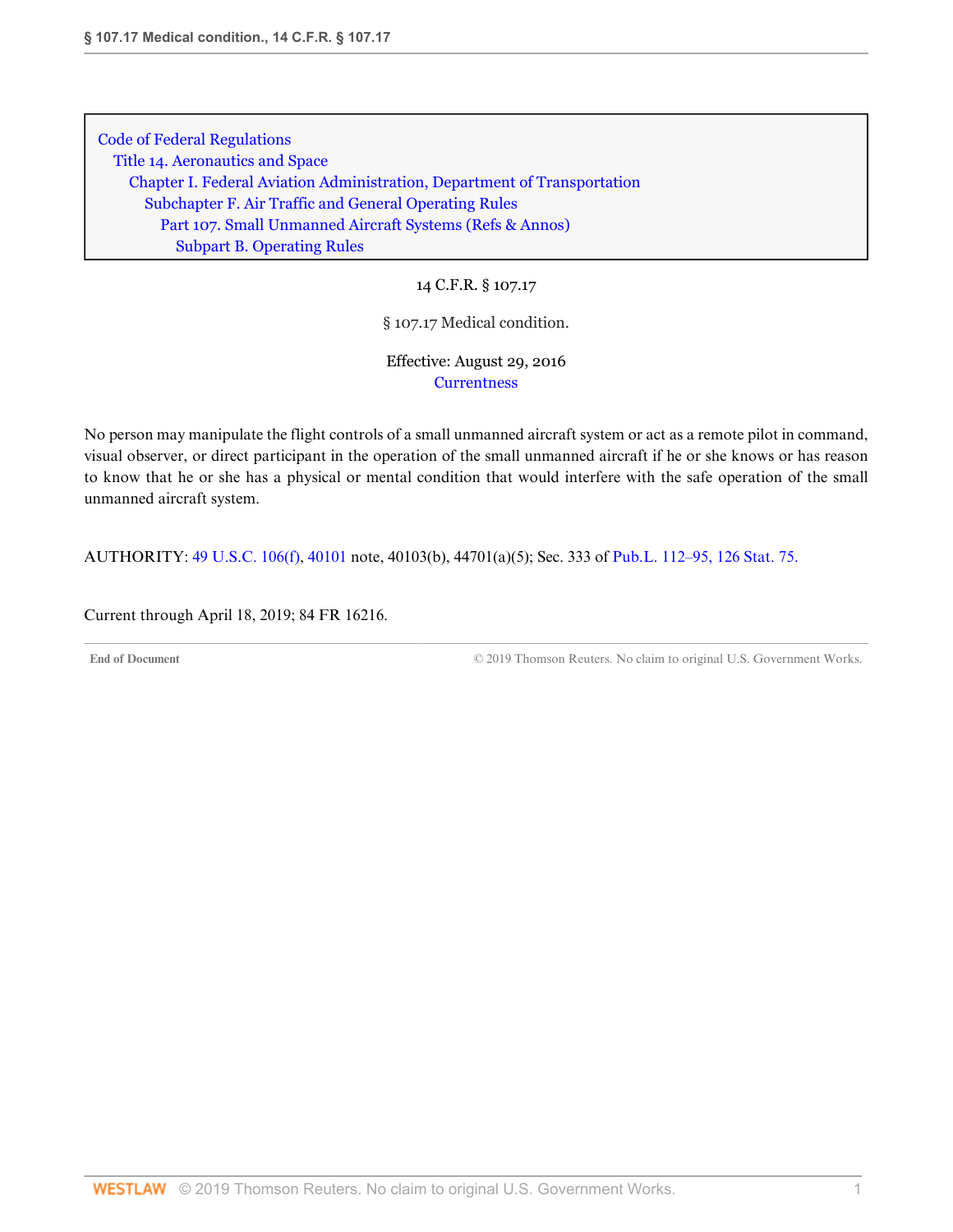[Code of Federal Regulations](http://www.westlaw.com/Browse/Home/Regulations/CodeofFederalRegulationsCFR?transitionType=DocumentItem&contextData=(sc.DocLink)&rs=clbt1.0&vr=3.0) [Title 14. Aeronautics and Space](http://www.westlaw.com/Browse/Home/Regulations/CodeofFederalRegulationsCFR?guid=NB364523085C811D99564CBDD35F58A0E&transitionType=DocumentItem&contextData=(sc.DocLink)&rs=clbt1.0&vr=3.0) [Chapter I. Federal Aviation Administration, Department of Transportation](http://www.westlaw.com/Browse/Home/Regulations/CodeofFederalRegulationsCFR?guid=NB391CAD085C811D99564CBDD35F58A0E&transitionType=DocumentItem&contextData=(sc.DocLink)&rs=clbt1.0&vr=3.0) [Subchapter F. Air Traffic and General Operating Rules](http://www.westlaw.com/Browse/Home/Regulations/CodeofFederalRegulationsCFR?guid=N0D8C9DE0967A11DF8D0C9F00FB5ED07A&transitionType=DocumentItem&contextData=(sc.DocLink)&rs=clbt1.0&vr=3.0) [Part 107. Small Unmanned Aircraft Systems](http://www.westlaw.com/Browse/Home/Regulations/CodeofFederalRegulationsCFR?guid=NCC8A89803D2E11E6A91396A739D63AEE&transitionType=DocumentItem&contextData=(sc.DocLink)&rs=clbt1.0&vr=3.0) [\(Refs & Annos\)](http://www.westlaw.com/Link/Document/FullText?findType=l&cite=lk(CFRT14CISUBCFPT107R)&originatingDoc=N2A34C7A03D3211E685489DC8FA89CE59&refType=CM&sourceCite=14+C.F.R.+%c2%a7+107.19&originationContext=document&vr=3.0&rs=cblt1.0&transitionType=DocumentItem&contextData=(sc.DocLink)) [Subpart B. Operating Rules](http://www.westlaw.com/Browse/Home/Regulations/CodeofFederalRegulationsCFR?guid=N7AD2C7503D2F11E68BD3C9863EF273DE&transitionType=DocumentItem&contextData=(sc.DocLink)&rs=clbt1.0&vr=3.0)

## 14 C.F.R. § 107.19

§ 107.19 Remote pilot in command.

## Effective: August 29, 2016 **[Currentness](#page-11-0)**

(a) A remote pilot in command must be designated before or during the flight of the small unmanned aircraft.

(b) The remote pilot in command is directly responsible for and is the final authority as to the operation of the small unmanned aircraft system.

(c) The remote pilot in command must ensure that the small unmanned aircraft will pose no undue hazard to other people, other aircraft, or other property in the event of a loss of control of the aircraft for any reason.

(d) The remote pilot in command must ensure that the small UAS operation complies with all applicable regulations of this chapter.

(e) The remote pilot in command must have the ability to direct the small unmanned aircraft to ensure compliance with the applicable provisions of this chapter.

AUTHORITY: [49 U.S.C. 106\(f\),](http://www.westlaw.com/Link/Document/FullText?findType=L&pubNum=1000546&cite=49USCAS106&originatingDoc=N2A34C7A03D3211E685489DC8FA89CE59&refType=RB&originationContext=document&vr=3.0&rs=cblt1.0&transitionType=DocumentItem&contextData=(sc.DocLink)#co_pp_ae0d0000c5150) [40101](http://www.westlaw.com/Link/Document/FullText?findType=L&pubNum=1000546&cite=49USCAS40101&originatingDoc=N2A34C7A03D3211E685489DC8FA89CE59&refType=LQ&originationContext=document&vr=3.0&rs=cblt1.0&transitionType=DocumentItem&contextData=(sc.DocLink)) note, 40103(b), 44701(a)(5); Sec. 333 of [Pub.L. 112–95, 126 Stat. 75.](http://www.westlaw.com/Link/Document/FullText?findType=l&pubNum=1077005&cite=UUID(I4283FE0058-5011E18DECB-7DFB573E8AC)&originatingDoc=N2A34C7A03D3211E685489DC8FA89CE59&refType=SL&originationContext=document&vr=3.0&rs=cblt1.0&transitionType=DocumentItem&contextData=(sc.DocLink))

<span id="page-11-0"></span>Current through April 18, 2019; 84 FR 16216.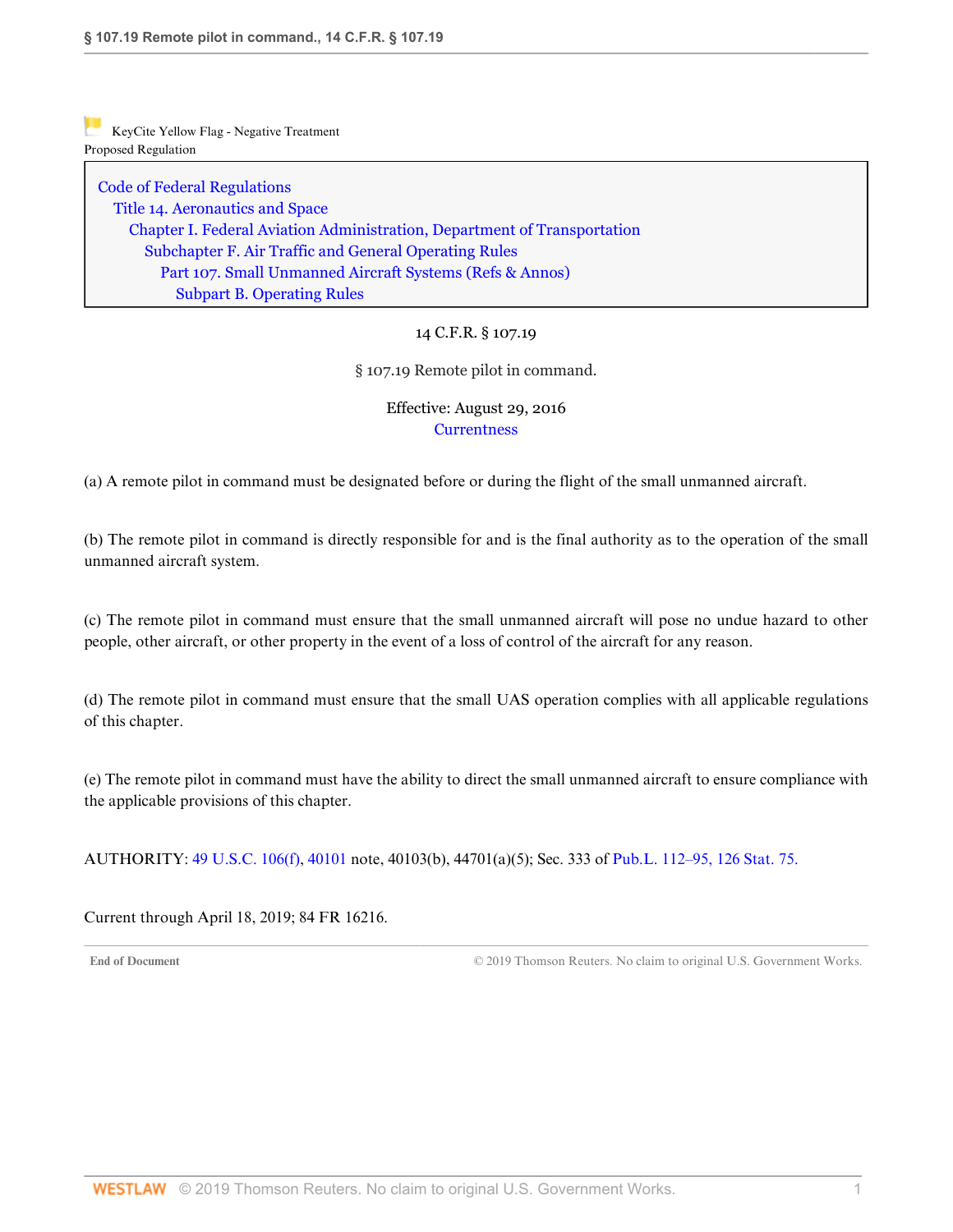14 C.F.R. § 107.21

## § 107.21 In-flight emergency.

Effective: August 29, 2016 **[Currentness](#page-12-0)** 

(a) In an in-flight emergency requiring immediate action, the remote pilot in command may deviate from any rule of this part to the extent necessary to meet that emergency.

(b) Each remote pilot in command who deviates from a rule under paragraph (a) of this section must, upon request of the Administrator, send a written report of that deviation to the Administrator.

AUTHORITY: [49 U.S.C. 106\(f\),](http://www.westlaw.com/Link/Document/FullText?findType=L&pubNum=1000546&cite=49USCAS106&originatingDoc=N2966C9403D3211E6BF5EAB68310EFF5E&refType=RB&originationContext=document&vr=3.0&rs=cblt1.0&transitionType=DocumentItem&contextData=(sc.DocLink)#co_pp_ae0d0000c5150) [40101](http://www.westlaw.com/Link/Document/FullText?findType=L&pubNum=1000546&cite=49USCAS40101&originatingDoc=N2966C9403D3211E6BF5EAB68310EFF5E&refType=LQ&originationContext=document&vr=3.0&rs=cblt1.0&transitionType=DocumentItem&contextData=(sc.DocLink)) note, 40103(b), 44701(a)(5); Sec. 333 of [Pub.L. 112–95, 126 Stat. 75.](http://www.westlaw.com/Link/Document/FullText?findType=l&pubNum=1077005&cite=UUID(I4283FE0058-5011E18DECB-7DFB573E8AC)&originatingDoc=N2966C9403D3211E6BF5EAB68310EFF5E&refType=SL&originationContext=document&vr=3.0&rs=cblt1.0&transitionType=DocumentItem&contextData=(sc.DocLink))

<span id="page-12-0"></span>Current through April 18, 2019; 84 FR 16216.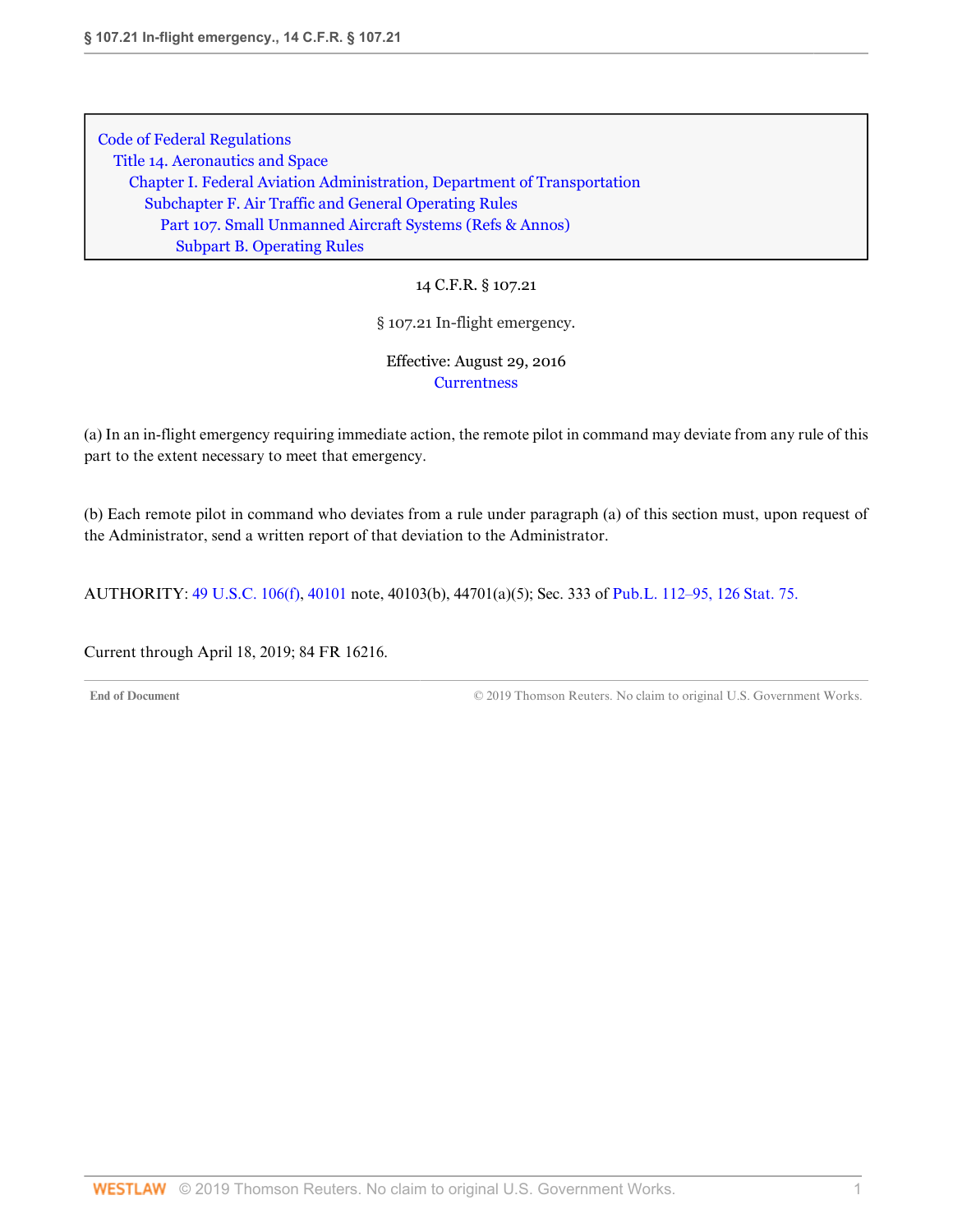14 C.F.R. § 107.23

§ 107.23 Hazardous operation.

Effective: August 29, 2016 **[Currentness](#page-13-0)** 

No person may:

(a) Operate a small unmanned aircraft system in a careless or reckless manner so as to endanger the life or property of another; or

(b) Allow an object to be dropped from a small unmanned aircraft in a manner that creates an undue hazard to persons or property.

AUTHORITY: [49 U.S.C. 106\(f\),](http://www.westlaw.com/Link/Document/FullText?findType=L&pubNum=1000546&cite=49USCAS106&originatingDoc=N2A213FA03D3211E685489DC8FA89CE59&refType=RB&originationContext=document&vr=3.0&rs=cblt1.0&transitionType=DocumentItem&contextData=(sc.DocLink)#co_pp_ae0d0000c5150) [40101](http://www.westlaw.com/Link/Document/FullText?findType=L&pubNum=1000546&cite=49USCAS40101&originatingDoc=N2A213FA03D3211E685489DC8FA89CE59&refType=LQ&originationContext=document&vr=3.0&rs=cblt1.0&transitionType=DocumentItem&contextData=(sc.DocLink)) note, 40103(b), 44701(a)(5); Sec. 333 of [Pub.L. 112–95, 126 Stat. 75.](http://www.westlaw.com/Link/Document/FullText?findType=l&pubNum=1077005&cite=UUID(I4283FE0058-5011E18DECB-7DFB573E8AC)&originatingDoc=N2A213FA03D3211E685489DC8FA89CE59&refType=SL&originationContext=document&vr=3.0&rs=cblt1.0&transitionType=DocumentItem&contextData=(sc.DocLink))

<span id="page-13-0"></span>Current through April 18, 2019; 84 FR 16216.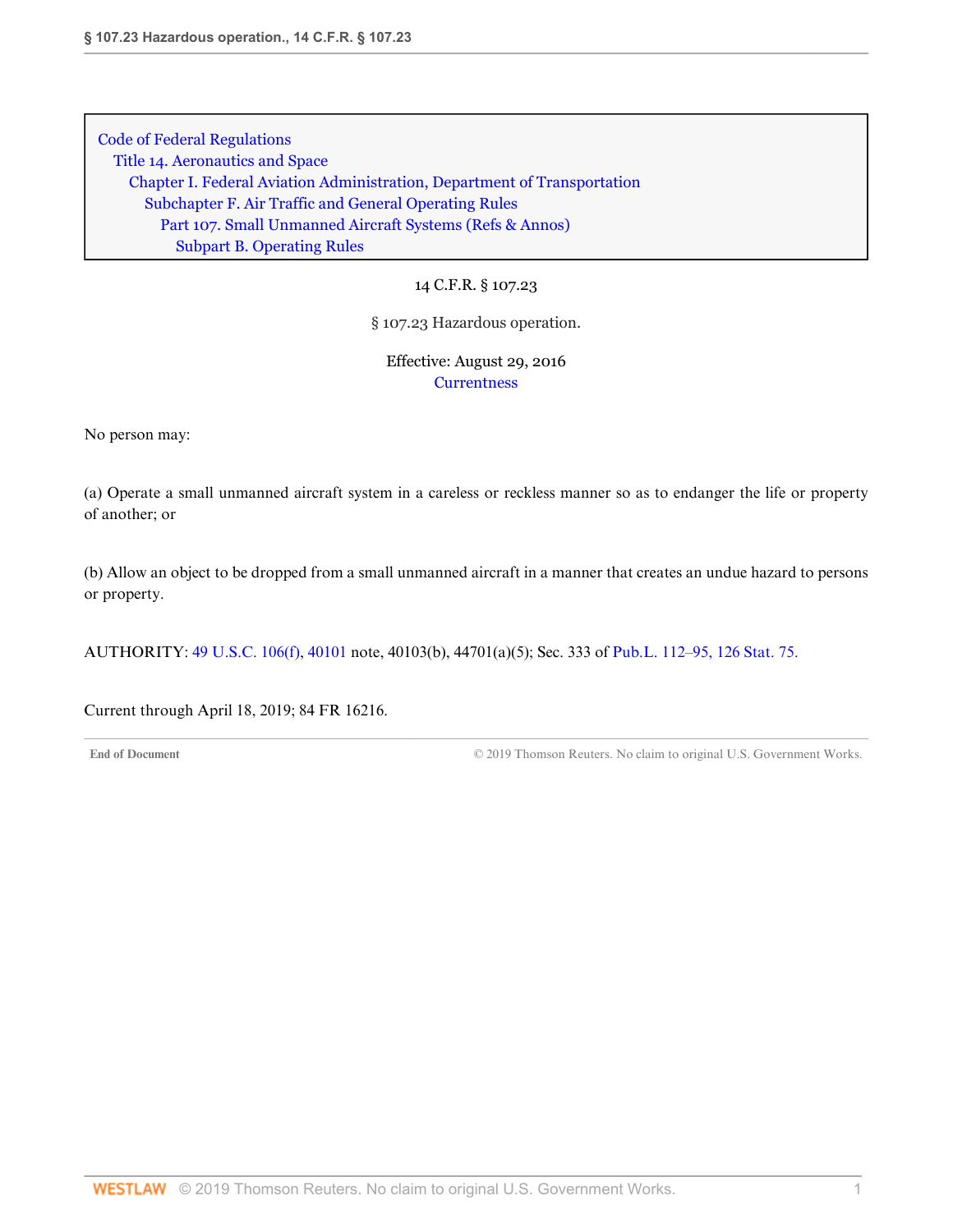### 14 C.F.R. § 107.25

§ 107.25 Operation from a moving vehicle or aircraft.

Effective: August 29, 2016 **[Currentness](#page-14-0)** 

No person may operate a small unmanned aircraft system—

(a) From a moving aircraft; or

(b) From a moving land or water-borne vehicle unless the small unmanned aircraft is flown over a sparsely populated area and is not transporting another person's property for compensation or hire.

AUTHORITY: [49 U.S.C. 106\(f\),](http://www.westlaw.com/Link/Document/FullText?findType=L&pubNum=1000546&cite=49USCAS106&originatingDoc=N2A9ADC703D3211E6BF5EAB68310EFF5E&refType=RB&originationContext=document&vr=3.0&rs=cblt1.0&transitionType=DocumentItem&contextData=(sc.DocLink)#co_pp_ae0d0000c5150) [40101](http://www.westlaw.com/Link/Document/FullText?findType=L&pubNum=1000546&cite=49USCAS40101&originatingDoc=N2A9ADC703D3211E6BF5EAB68310EFF5E&refType=LQ&originationContext=document&vr=3.0&rs=cblt1.0&transitionType=DocumentItem&contextData=(sc.DocLink)) note, 40103(b), 44701(a)(5); Sec. 333 of [Pub.L. 112–95, 126 Stat. 75.](http://www.westlaw.com/Link/Document/FullText?findType=l&pubNum=1077005&cite=UUID(I4283FE0058-5011E18DECB-7DFB573E8AC)&originatingDoc=N2A9ADC703D3211E6BF5EAB68310EFF5E&refType=SL&originationContext=document&vr=3.0&rs=cblt1.0&transitionType=DocumentItem&contextData=(sc.DocLink))

<span id="page-14-0"></span>Current through April 18, 2019; 84 FR 16216.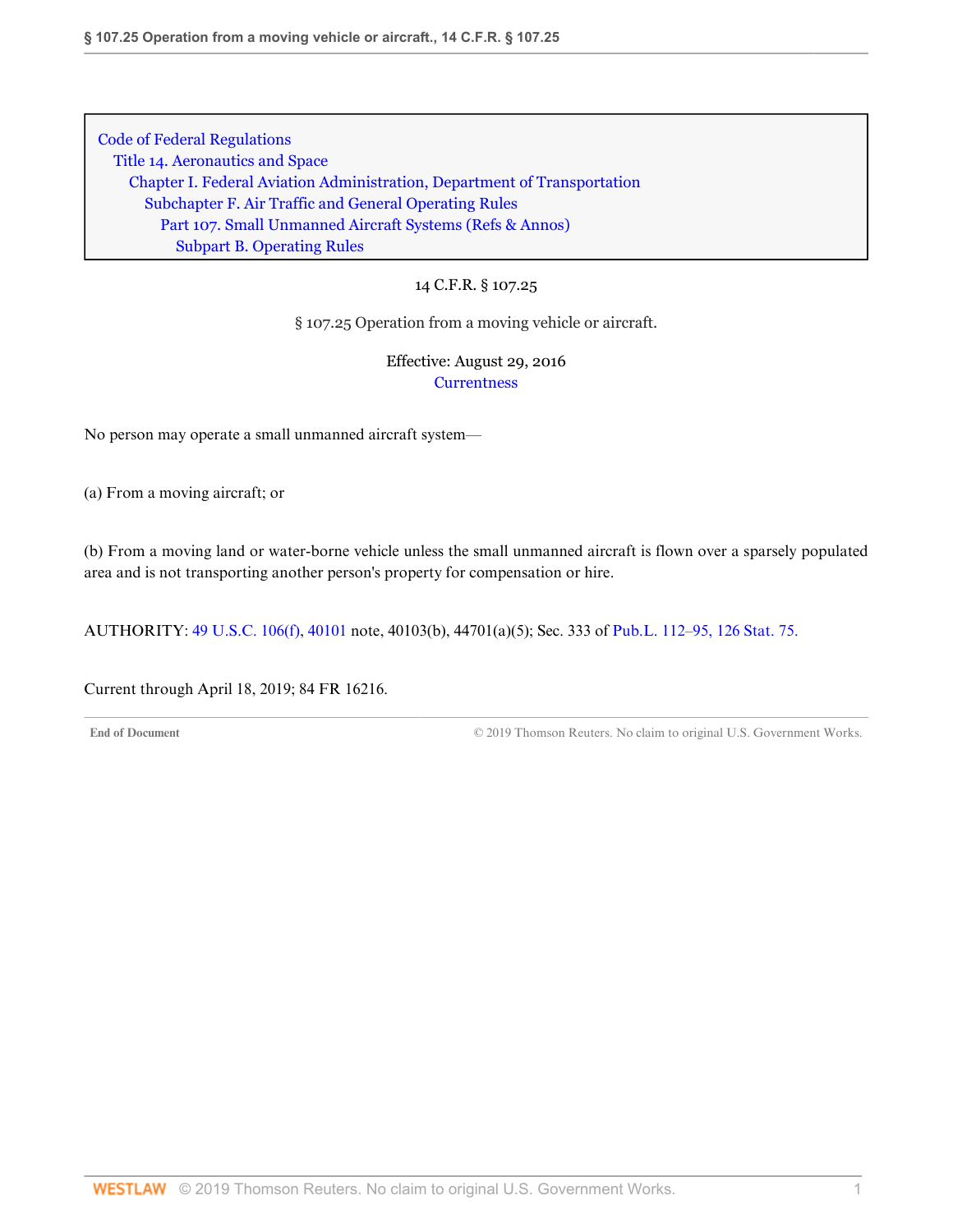14 C.F.R. § 107.27

§ 107.27 Alcohol or drugs.

Effective: August 29, 2016 **[Currentness](#page-15-0)** 

A person manipulating the flight controls of a small unmanned aircraft system or acting as a remote pilot in command or visual observer must comply with the provisions of [§§ 91.17](http://www.westlaw.com/Link/Document/FullText?findType=L&pubNum=1000547&cite=14CFRS91.17&originatingDoc=N25616DA03D3211E685489DC8FA89CE59&refType=VP&originationContext=document&vr=3.0&rs=cblt1.0&transitionType=DocumentItem&contextData=(sc.DocLink)) and [91.19](http://www.westlaw.com/Link/Document/FullText?findType=L&pubNum=1000547&cite=14CFRS91.19&originatingDoc=N25616DA03D3211E685489DC8FA89CE59&refType=VP&originationContext=document&vr=3.0&rs=cblt1.0&transitionType=DocumentItem&contextData=(sc.DocLink)) of this chapter.

AUTHORITY: [49 U.S.C. 106\(f\),](http://www.westlaw.com/Link/Document/FullText?findType=L&pubNum=1000546&cite=49USCAS106&originatingDoc=N25616DA03D3211E685489DC8FA89CE59&refType=RB&originationContext=document&vr=3.0&rs=cblt1.0&transitionType=DocumentItem&contextData=(sc.DocLink)#co_pp_ae0d0000c5150) [40101](http://www.westlaw.com/Link/Document/FullText?findType=L&pubNum=1000546&cite=49USCAS40101&originatingDoc=N25616DA03D3211E685489DC8FA89CE59&refType=LQ&originationContext=document&vr=3.0&rs=cblt1.0&transitionType=DocumentItem&contextData=(sc.DocLink)) note, 40103(b), 44701(a)(5); Sec. 333 of [Pub.L. 112–95, 126 Stat. 75.](http://www.westlaw.com/Link/Document/FullText?findType=l&pubNum=1077005&cite=UUID(I4283FE0058-5011E18DECB-7DFB573E8AC)&originatingDoc=N25616DA03D3211E685489DC8FA89CE59&refType=SL&originationContext=document&vr=3.0&rs=cblt1.0&transitionType=DocumentItem&contextData=(sc.DocLink))

<span id="page-15-0"></span>Current through April 18, 2019; 84 FR 16216.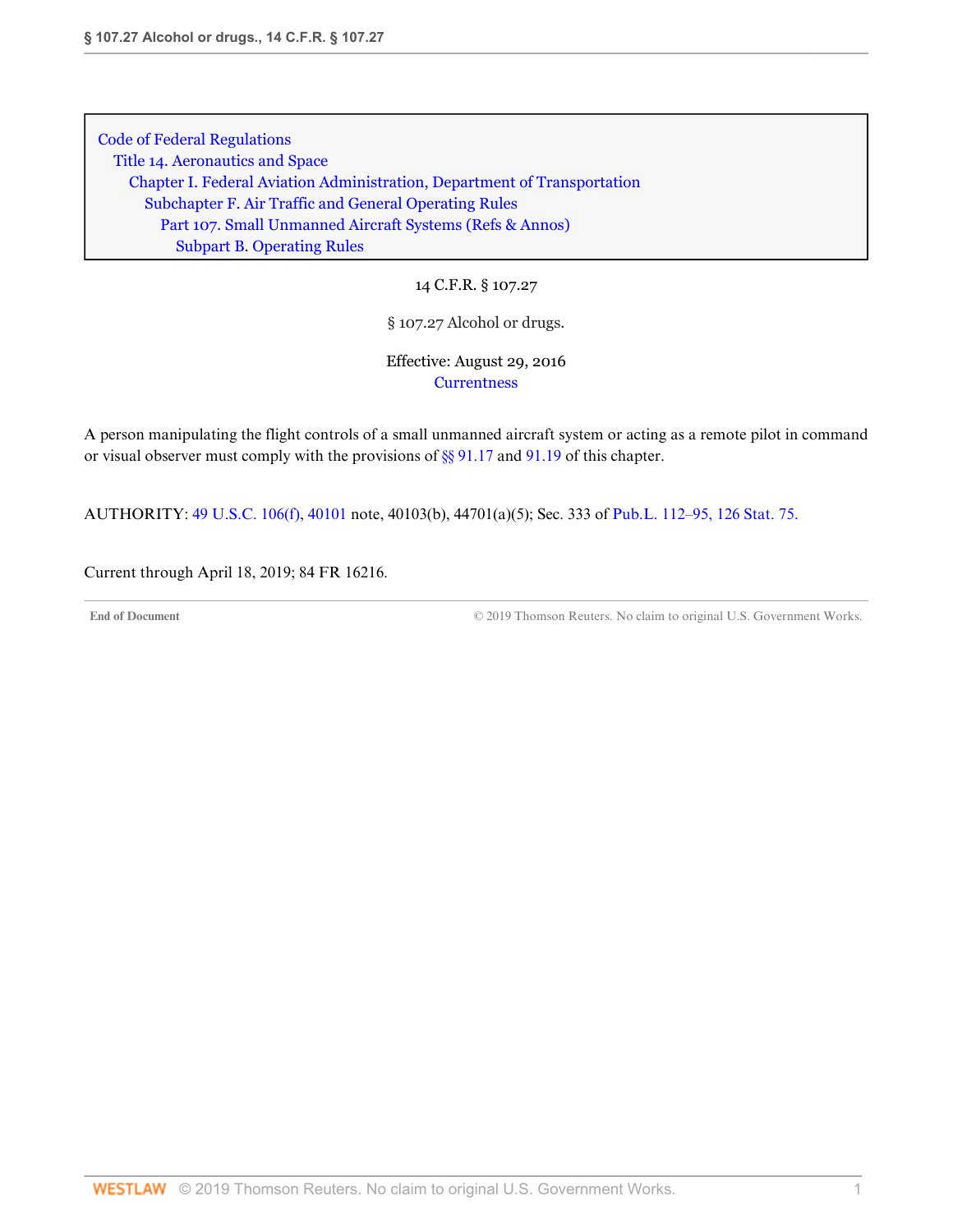[Code of Federal Regulations](http://www.westlaw.com/Browse/Home/Regulations/CodeofFederalRegulationsCFR?transitionType=DocumentItem&contextData=(sc.DocLink)&rs=clbt1.0&vr=3.0) [Title 14. Aeronautics and Space](http://www.westlaw.com/Browse/Home/Regulations/CodeofFederalRegulationsCFR?guid=NB364523085C811D99564CBDD35F58A0E&transitionType=DocumentItem&contextData=(sc.DocLink)&rs=clbt1.0&vr=3.0) [Chapter I. Federal Aviation Administration, Department of Transportation](http://www.westlaw.com/Browse/Home/Regulations/CodeofFederalRegulationsCFR?guid=NB391CAD085C811D99564CBDD35F58A0E&transitionType=DocumentItem&contextData=(sc.DocLink)&rs=clbt1.0&vr=3.0) [Subchapter F. Air Traffic and General Operating Rules](http://www.westlaw.com/Browse/Home/Regulations/CodeofFederalRegulationsCFR?guid=N0D8C9DE0967A11DF8D0C9F00FB5ED07A&transitionType=DocumentItem&contextData=(sc.DocLink)&rs=clbt1.0&vr=3.0) [Part 107. Small Unmanned Aircraft Systems](http://www.westlaw.com/Browse/Home/Regulations/CodeofFederalRegulationsCFR?guid=NCC8A89803D2E11E6A91396A739D63AEE&transitionType=DocumentItem&contextData=(sc.DocLink)&rs=clbt1.0&vr=3.0) [\(Refs & Annos\)](http://www.westlaw.com/Link/Document/FullText?findType=l&cite=lk(CFRT14CISUBCFPT107R)&originatingDoc=N27DD91303D3211E69D65EC9FC0DD0DC9&refType=CM&sourceCite=14+C.F.R.+%c2%a7+107.29&originationContext=document&vr=3.0&rs=cblt1.0&transitionType=DocumentItem&contextData=(sc.DocLink)) [Subpart B. Operating Rules](http://www.westlaw.com/Browse/Home/Regulations/CodeofFederalRegulationsCFR?guid=N7AD2C7503D2F11E68BD3C9863EF273DE&transitionType=DocumentItem&contextData=(sc.DocLink)&rs=clbt1.0&vr=3.0)

# 14 C.F.R. § 107.29

### § 107.29 Daylight operation.

# Effective: August 29, 2016 **[Currentness](#page-16-0)**

(a) No person may operate a small unmanned aircraft system during night.

(b) No person may operate a small unmanned aircraft system during periods of civil twilight unless the small unmanned aircraft has lighted anti-collision lighting visible for at least 3 statute miles. The remote pilot in command may reduce the intensity of the anti-collision lighting if he or she determines that, because of operating conditions, it would be in the interest of safety to do so.

(c) For purposes of paragraph (b) of this section, civil twilight refers to the following:

- (1) Except for Alaska, a period of time that begins 30 minutes before official sunrise and ends at official sunrise;
- (2) Except for Alaska, a period of time that begins at official sunset and ends 30 minutes after official sunset; and
- (3) In Alaska, the period of civil twilight as defined in the Air Almanac.

AUTHORITY: [49 U.S.C. 106\(f\),](http://www.westlaw.com/Link/Document/FullText?findType=L&pubNum=1000546&cite=49USCAS106&originatingDoc=N27DD91303D3211E69D65EC9FC0DD0DC9&refType=RB&originationContext=document&vr=3.0&rs=cblt1.0&transitionType=DocumentItem&contextData=(sc.DocLink)#co_pp_ae0d0000c5150) [40101](http://www.westlaw.com/Link/Document/FullText?findType=L&pubNum=1000546&cite=49USCAS40101&originatingDoc=N27DD91303D3211E69D65EC9FC0DD0DC9&refType=LQ&originationContext=document&vr=3.0&rs=cblt1.0&transitionType=DocumentItem&contextData=(sc.DocLink)) note, 40103(b), 44701(a)(5); Sec. 333 of [Pub.L. 112–95, 126 Stat. 75.](http://www.westlaw.com/Link/Document/FullText?findType=l&pubNum=1077005&cite=UUID(I4283FE0058-5011E18DECB-7DFB573E8AC)&originatingDoc=N27DD91303D3211E69D65EC9FC0DD0DC9&refType=SL&originationContext=document&vr=3.0&rs=cblt1.0&transitionType=DocumentItem&contextData=(sc.DocLink))

<span id="page-16-0"></span>Current through April 18, 2019; 84 FR 16216.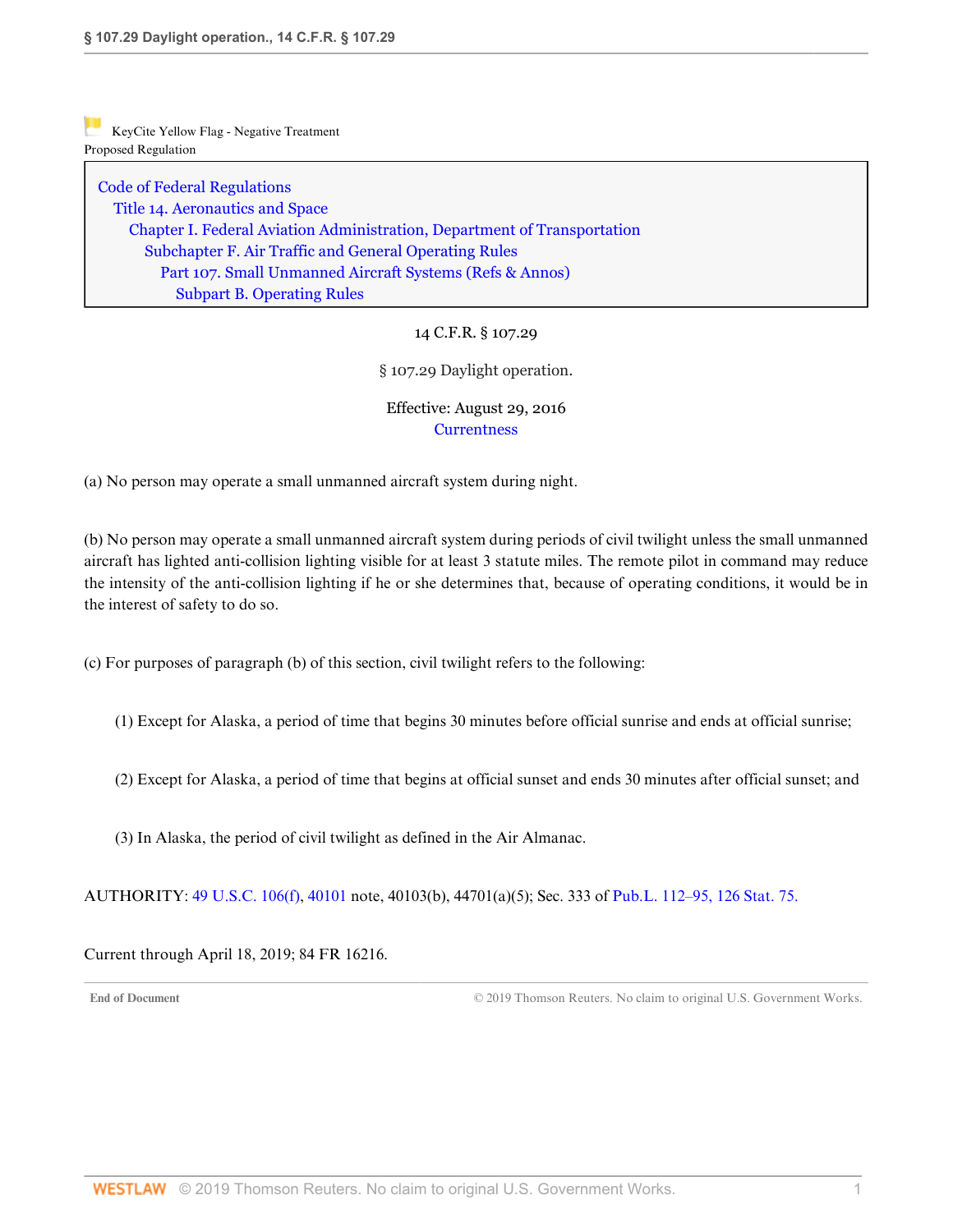# 14 C.F.R. § 107.31

### § 107.31 Visual line of sight aircraft operation.

Effective: August 29, 2016 **[Currentness](#page-17-0)** 

(a) With vision that is unaided by any device other than corrective lenses, the remote pilot in command, the visual observer (if one is used), and the person manipulating the flight control of the small unmanned aircraft system must be able to see the unmanned aircraft throughout the entire flight in order to:

(1) Know the unmanned aircraft's location;

(2) Determine the unmanned aircraft's attitude, altitude, and direction of flight;

(3) Observe the airspace for other air traffic or hazards; and

(4) Determine that the unmanned aircraft does not endanger the life or property of another.

(b) Throughout the entire flight of the small unmanned aircraft, the ability described in paragraph (a) of this section must be exercised by either:

(1) The remote pilot in command and the person manipulating the flight controls of the small unmanned aircraft system; or

(2) A visual observer.

AUTHORITY: [49 U.S.C. 106\(f\),](http://www.westlaw.com/Link/Document/FullText?findType=L&pubNum=1000546&cite=49USCAS106&originatingDoc=N26988E103D3211E6A563D141CA0605C0&refType=RB&originationContext=document&vr=3.0&rs=cblt1.0&transitionType=DocumentItem&contextData=(sc.DocLink)#co_pp_ae0d0000c5150) [40101](http://www.westlaw.com/Link/Document/FullText?findType=L&pubNum=1000546&cite=49USCAS40101&originatingDoc=N26988E103D3211E6A563D141CA0605C0&refType=LQ&originationContext=document&vr=3.0&rs=cblt1.0&transitionType=DocumentItem&contextData=(sc.DocLink)) note, 40103(b), 44701(a)(5); Sec. 333 of [Pub.L. 112–95, 126 Stat. 75.](http://www.westlaw.com/Link/Document/FullText?findType=l&pubNum=1077005&cite=UUID(I4283FE0058-5011E18DECB-7DFB573E8AC)&originatingDoc=N26988E103D3211E6A563D141CA0605C0&refType=SL&originationContext=document&vr=3.0&rs=cblt1.0&transitionType=DocumentItem&contextData=(sc.DocLink))

<span id="page-17-0"></span>Current through April 18, 2019; 84 FR 16216.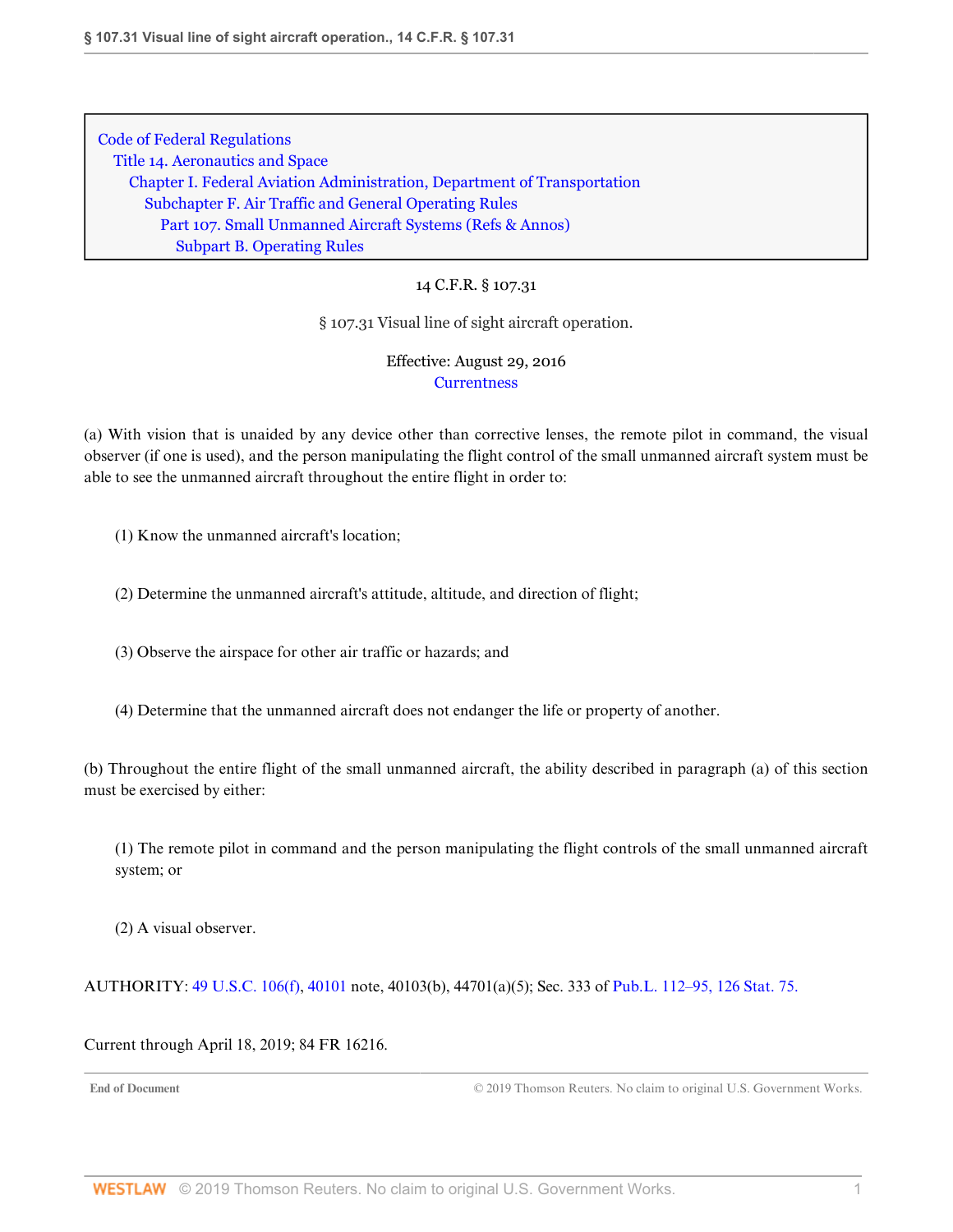14 C.F.R. § 107.33

### § 107.33 Visual observer.

## Effective: August 29, 2016 **[Currentness](#page-18-0)**

If a visual observer is used during the aircraft operation, all of the following requirements must be met:

(a) The remote pilot in command, the person manipulating the flight controls of the small unmanned aircraft system, and the visual observer must maintain effective communication with each other at all times.

(b) The remote pilot in command must ensure that the visual observer is able to see the unmanned aircraft in the manner specified in [§ 107.31](http://www.westlaw.com/Link/Document/FullText?findType=L&pubNum=1000547&cite=14CFRS107.31&originatingDoc=N299999103D3211E6BF5EAB68310EFF5E&refType=VP&originationContext=document&vr=3.0&rs=cblt1.0&transitionType=DocumentItem&contextData=(sc.DocLink)).

(c) The remote pilot in command, the person manipulating the flight controls of the small unmanned aircraft system, and the visual observer must coordinate to do the following:

(1) Scan the airspace where the small unmanned aircraft is operating for any potential collision hazard; and

(2) Maintain awareness of the position of the small unmanned aircraft through direct visual observation.

AUTHORITY: [49 U.S.C. 106\(f\),](http://www.westlaw.com/Link/Document/FullText?findType=L&pubNum=1000546&cite=49USCAS106&originatingDoc=N299999103D3211E6BF5EAB68310EFF5E&refType=RB&originationContext=document&vr=3.0&rs=cblt1.0&transitionType=DocumentItem&contextData=(sc.DocLink)#co_pp_ae0d0000c5150) [40101](http://www.westlaw.com/Link/Document/FullText?findType=L&pubNum=1000546&cite=49USCAS40101&originatingDoc=N299999103D3211E6BF5EAB68310EFF5E&refType=LQ&originationContext=document&vr=3.0&rs=cblt1.0&transitionType=DocumentItem&contextData=(sc.DocLink)) note, 40103(b), 44701(a)(5); Sec. 333 of [Pub.L. 112–95, 126 Stat. 75.](http://www.westlaw.com/Link/Document/FullText?findType=l&pubNum=1077005&cite=UUID(I4283FE0058-5011E18DECB-7DFB573E8AC)&originatingDoc=N299999103D3211E6BF5EAB68310EFF5E&refType=SL&originationContext=document&vr=3.0&rs=cblt1.0&transitionType=DocumentItem&contextData=(sc.DocLink))

<span id="page-18-0"></span>Current through April 18, 2019; 84 FR 16216.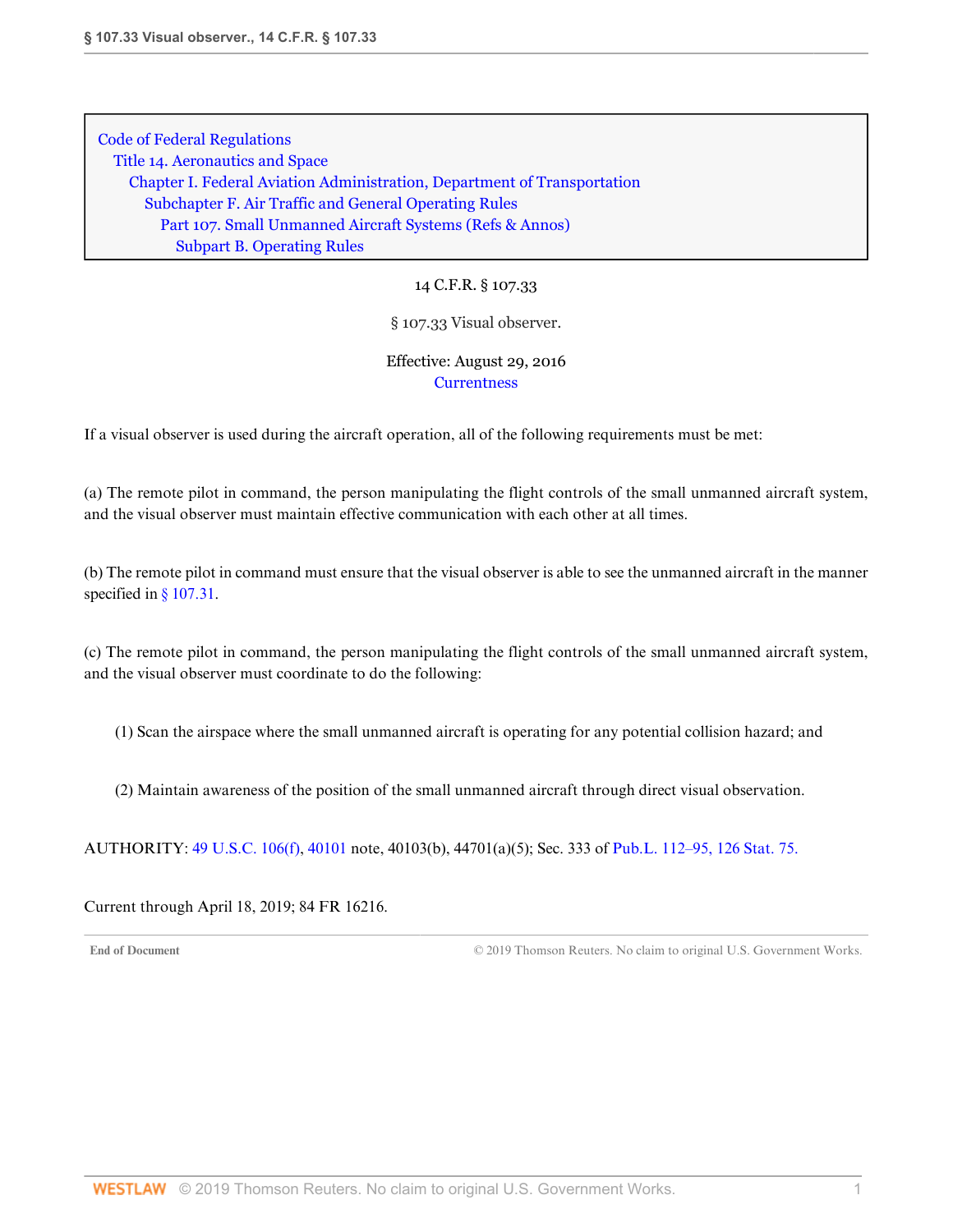[Code of Federal Regulations](http://www.westlaw.com/Browse/Home/Regulations/CodeofFederalRegulationsCFR?transitionType=DocumentItem&contextData=(sc.DocLink)&rs=clbt1.0&vr=3.0) [Title 14. Aeronautics and Space](http://www.westlaw.com/Browse/Home/Regulations/CodeofFederalRegulationsCFR?guid=NB364523085C811D99564CBDD35F58A0E&transitionType=DocumentItem&contextData=(sc.DocLink)&rs=clbt1.0&vr=3.0) [Chapter I. Federal Aviation Administration, Department of Transportation](http://www.westlaw.com/Browse/Home/Regulations/CodeofFederalRegulationsCFR?guid=NB391CAD085C811D99564CBDD35F58A0E&transitionType=DocumentItem&contextData=(sc.DocLink)&rs=clbt1.0&vr=3.0) [Subchapter F. Air Traffic and General Operating Rules](http://www.westlaw.com/Browse/Home/Regulations/CodeofFederalRegulationsCFR?guid=N0D8C9DE0967A11DF8D0C9F00FB5ED07A&transitionType=DocumentItem&contextData=(sc.DocLink)&rs=clbt1.0&vr=3.0) [Part 107. Small Unmanned Aircraft Systems](http://www.westlaw.com/Browse/Home/Regulations/CodeofFederalRegulationsCFR?guid=NCC8A89803D2E11E6A91396A739D63AEE&transitionType=DocumentItem&contextData=(sc.DocLink)&rs=clbt1.0&vr=3.0) [\(Refs & Annos\)](http://www.westlaw.com/Link/Document/FullText?findType=l&cite=lk(CFRT14CISUBCFPT107R)&originatingDoc=N28535D703D3211E6B0E897393DF36488&refType=CM&sourceCite=14+C.F.R.+%c2%a7+107.35&originationContext=document&vr=3.0&rs=cblt1.0&transitionType=DocumentItem&contextData=(sc.DocLink)) [Subpart B. Operating Rules](http://www.westlaw.com/Browse/Home/Regulations/CodeofFederalRegulationsCFR?guid=N7AD2C7503D2F11E68BD3C9863EF273DE&transitionType=DocumentItem&contextData=(sc.DocLink)&rs=clbt1.0&vr=3.0)

# 14 C.F.R. § 107.35

§ 107.35 Operation of multiple small unmanned aircraft.

## Effective: August 29, 2016 **[Currentness](#page-19-0)**

A person may not operate or act as a remote pilot in command or visual observer in the operation of more than one unmanned aircraft at the same time.

AUTHORITY: [49 U.S.C. 106\(f\),](http://www.westlaw.com/Link/Document/FullText?findType=L&pubNum=1000546&cite=49USCAS106&originatingDoc=N28535D703D3211E6B0E897393DF36488&refType=RB&originationContext=document&vr=3.0&rs=cblt1.0&transitionType=DocumentItem&contextData=(sc.DocLink)#co_pp_ae0d0000c5150) [40101](http://www.westlaw.com/Link/Document/FullText?findType=L&pubNum=1000546&cite=49USCAS40101&originatingDoc=N28535D703D3211E6B0E897393DF36488&refType=LQ&originationContext=document&vr=3.0&rs=cblt1.0&transitionType=DocumentItem&contextData=(sc.DocLink)) note, 40103(b), 44701(a)(5); Sec. 333 of [Pub.L. 112–95, 126 Stat. 75.](http://www.westlaw.com/Link/Document/FullText?findType=l&pubNum=1077005&cite=UUID(I4283FE0058-5011E18DECB-7DFB573E8AC)&originatingDoc=N28535D703D3211E6B0E897393DF36488&refType=SL&originationContext=document&vr=3.0&rs=cblt1.0&transitionType=DocumentItem&contextData=(sc.DocLink))

<span id="page-19-0"></span>Current through April 18, 2019; 84 FR 16216.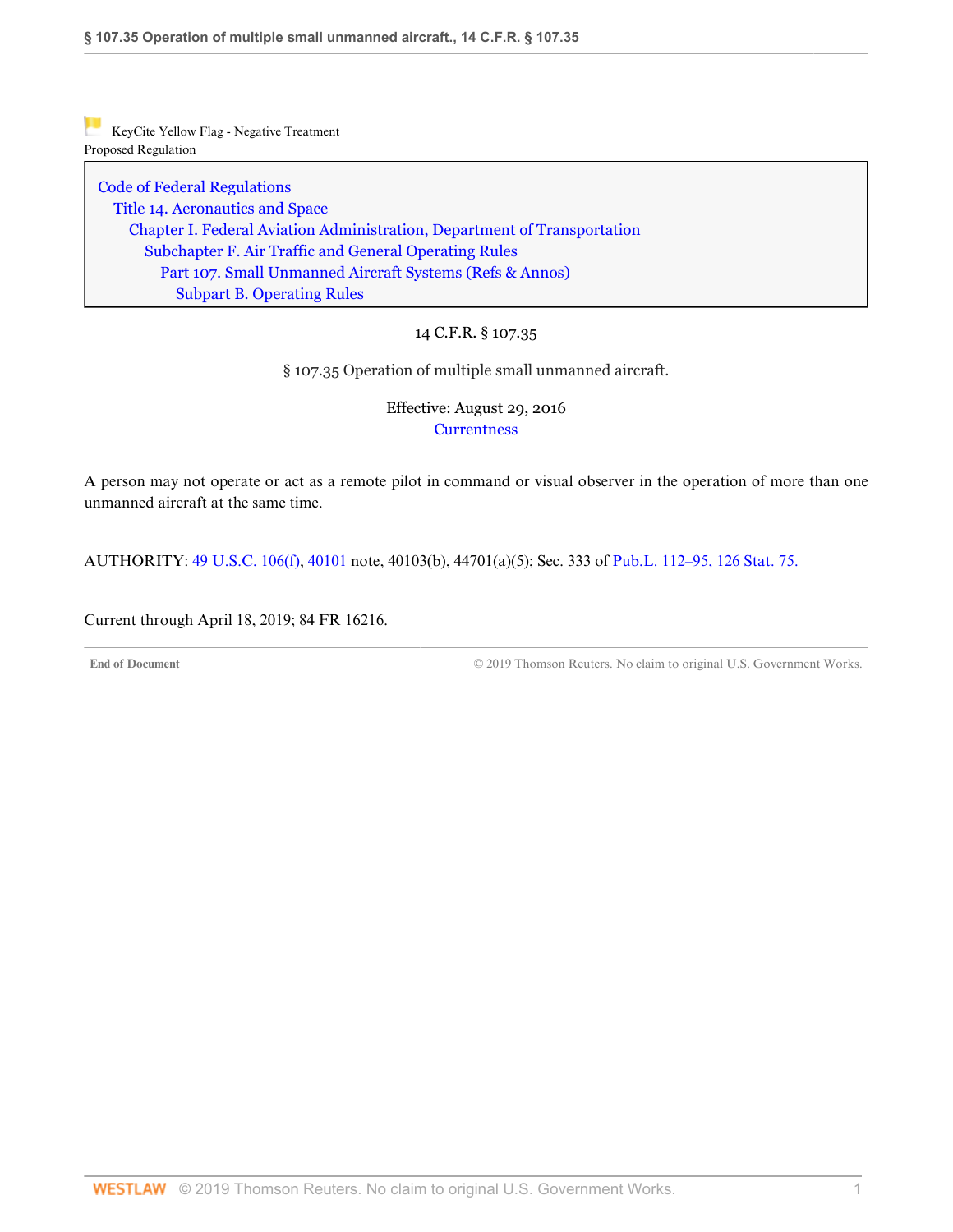14 C.F.R. § 107.36

§ 107.36 Carriage of hazardous material.

Effective: August 29, 2016 **[Currentness](#page-20-0)** 

A small unmanned aircraft may not carry hazardous material. For purposes of this section, the term hazardous material is defined in [49 CFR 171.8.](http://www.westlaw.com/Link/Document/FullText?findType=L&pubNum=1000547&cite=49CFRS171.8&originatingDoc=N2900B4703D3211E6B0E897393DF36488&refType=VP&originationContext=document&vr=3.0&rs=cblt1.0&transitionType=DocumentItem&contextData=(sc.DocLink))

AUTHORITY: [49 U.S.C. 106\(f\),](http://www.westlaw.com/Link/Document/FullText?findType=L&pubNum=1000546&cite=49USCAS106&originatingDoc=N2900B4703D3211E6B0E897393DF36488&refType=RB&originationContext=document&vr=3.0&rs=cblt1.0&transitionType=DocumentItem&contextData=(sc.DocLink)#co_pp_ae0d0000c5150) [40101](http://www.westlaw.com/Link/Document/FullText?findType=L&pubNum=1000546&cite=49USCAS40101&originatingDoc=N2900B4703D3211E6B0E897393DF36488&refType=LQ&originationContext=document&vr=3.0&rs=cblt1.0&transitionType=DocumentItem&contextData=(sc.DocLink)) note, 40103(b), 44701(a)(5); Sec. 333 of [Pub.L. 112–95, 126 Stat. 75.](http://www.westlaw.com/Link/Document/FullText?findType=l&pubNum=1077005&cite=UUID(I4283FE0058-5011E18DECB-7DFB573E8AC)&originatingDoc=N2900B4703D3211E6B0E897393DF36488&refType=SL&originationContext=document&vr=3.0&rs=cblt1.0&transitionType=DocumentItem&contextData=(sc.DocLink))

<span id="page-20-0"></span>Current through April 18, 2019; 84 FR 16216.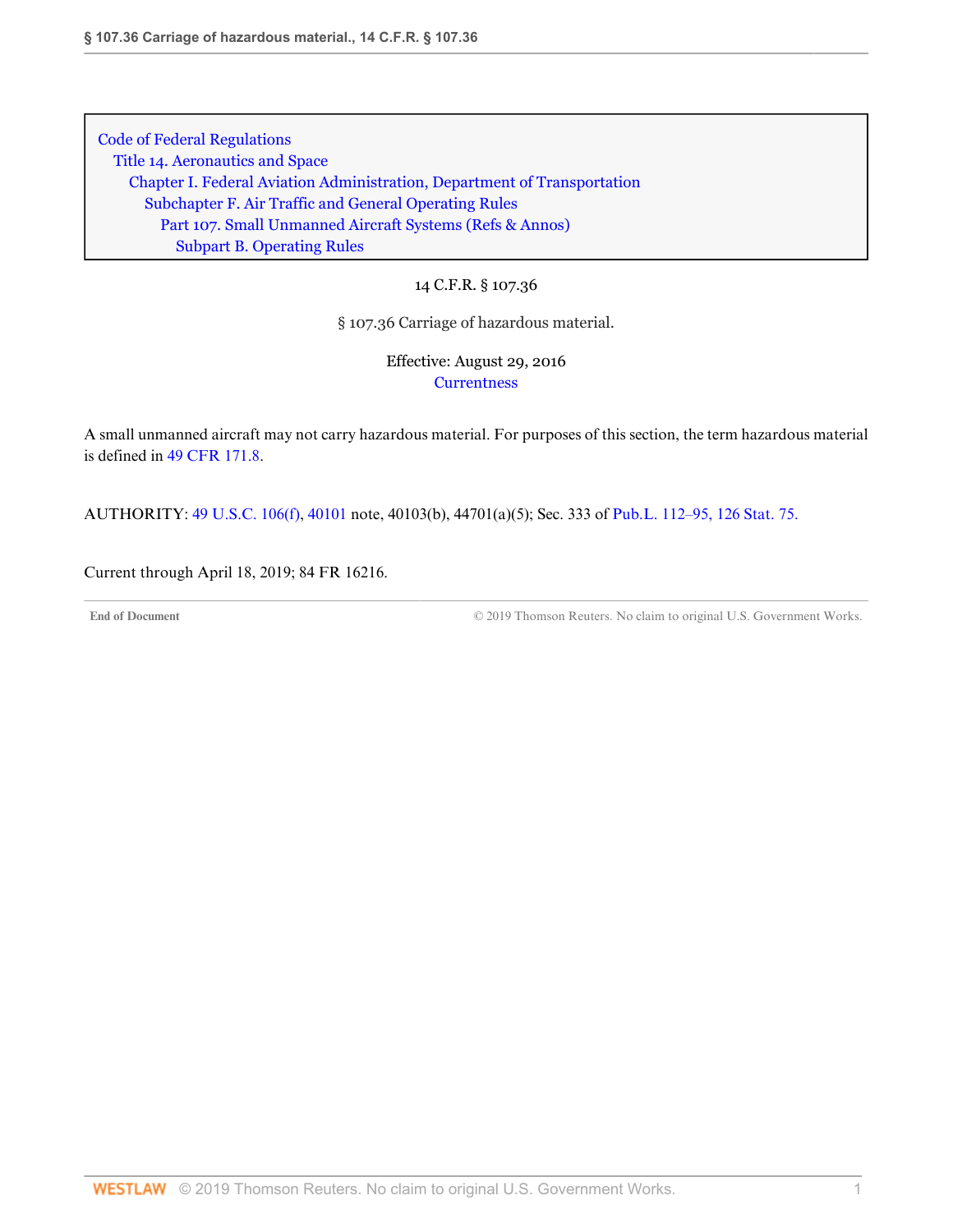14 C.F.R. § 107.37

§ 107.37 Operation near aircraft; right-of-way rules.

Effective: August 29, 2016 **[Currentness](#page-21-0)** 

(a) Each small unmanned aircraft must yield the right of way to all aircraft, airborne vehicles, and launch and reentry vehicles. Yielding the right of way means that the small unmanned aircraft must give way to the aircraft or vehicle and may not pass over, under, or ahead of it unless well clear.

(b) No person may operate a small unmanned aircraft so close to another aircraft as to create a collision hazard.

AUTHORITY: [49 U.S.C. 106\(f\),](http://www.westlaw.com/Link/Document/FullText?findType=L&pubNum=1000546&cite=49USCAS106&originatingDoc=N24A12AE03D3211E685489DC8FA89CE59&refType=RB&originationContext=document&vr=3.0&rs=cblt1.0&transitionType=DocumentItem&contextData=(sc.DocLink)#co_pp_ae0d0000c5150) [40101](http://www.westlaw.com/Link/Document/FullText?findType=L&pubNum=1000546&cite=49USCAS40101&originatingDoc=N24A12AE03D3211E685489DC8FA89CE59&refType=LQ&originationContext=document&vr=3.0&rs=cblt1.0&transitionType=DocumentItem&contextData=(sc.DocLink)) note, 40103(b), 44701(a)(5); Sec. 333 of [Pub.L. 112–95, 126 Stat. 75.](http://www.westlaw.com/Link/Document/FullText?findType=l&pubNum=1077005&cite=UUID(I4283FE0058-5011E18DECB-7DFB573E8AC)&originatingDoc=N24A12AE03D3211E685489DC8FA89CE59&refType=SL&originationContext=document&vr=3.0&rs=cblt1.0&transitionType=DocumentItem&contextData=(sc.DocLink))

<span id="page-21-0"></span>Current through April 18, 2019; 84 FR 16216.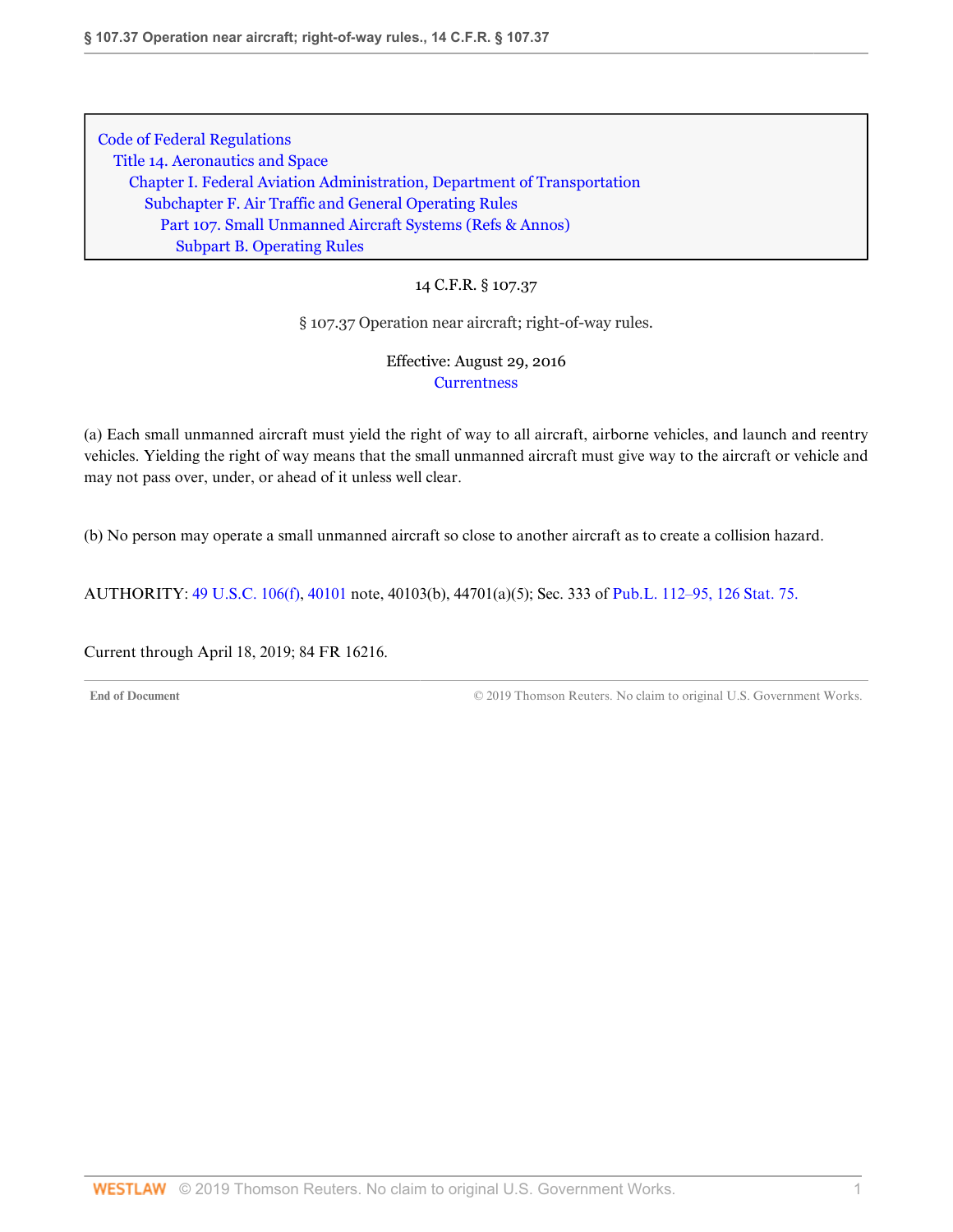[Code of Federal Regulations](http://www.westlaw.com/Browse/Home/Regulations/CodeofFederalRegulationsCFR?transitionType=DocumentItem&contextData=(sc.DocLink)&rs=clbt1.0&vr=3.0) [Title 14. Aeronautics and Space](http://www.westlaw.com/Browse/Home/Regulations/CodeofFederalRegulationsCFR?guid=NB364523085C811D99564CBDD35F58A0E&transitionType=DocumentItem&contextData=(sc.DocLink)&rs=clbt1.0&vr=3.0) [Chapter I. Federal Aviation Administration, Department of Transportation](http://www.westlaw.com/Browse/Home/Regulations/CodeofFederalRegulationsCFR?guid=NB391CAD085C811D99564CBDD35F58A0E&transitionType=DocumentItem&contextData=(sc.DocLink)&rs=clbt1.0&vr=3.0) [Subchapter F. Air Traffic and General Operating Rules](http://www.westlaw.com/Browse/Home/Regulations/CodeofFederalRegulationsCFR?guid=N0D8C9DE0967A11DF8D0C9F00FB5ED07A&transitionType=DocumentItem&contextData=(sc.DocLink)&rs=clbt1.0&vr=3.0) [Part 107. Small Unmanned Aircraft Systems](http://www.westlaw.com/Browse/Home/Regulations/CodeofFederalRegulationsCFR?guid=NCC8A89803D2E11E6A91396A739D63AEE&transitionType=DocumentItem&contextData=(sc.DocLink)&rs=clbt1.0&vr=3.0) [\(Refs & Annos\)](http://www.westlaw.com/Link/Document/FullText?findType=l&cite=lk(CFRT14CISUBCFPT107R)&originatingDoc=N28D86BF03D3211E685489DC8FA89CE59&refType=CM&sourceCite=14+C.F.R.+%c2%a7+107.39&originationContext=document&vr=3.0&rs=cblt1.0&transitionType=DocumentItem&contextData=(sc.DocLink)) [Subpart B. Operating Rules](http://www.westlaw.com/Browse/Home/Regulations/CodeofFederalRegulationsCFR?guid=N7AD2C7503D2F11E68BD3C9863EF273DE&transitionType=DocumentItem&contextData=(sc.DocLink)&rs=clbt1.0&vr=3.0)

## 14 C.F.R. § 107.39

§ 107.39 Operation over human beings.

## Effective: August 29, 2016 **[Currentness](#page-22-0)**

No person may operate a small unmanned aircraft over a human being unless that human being is:

(a) Directly participating in the operation of the small unmanned aircraft; or

(b) Located under a covered structure or inside a stationary vehicle that can provide reasonable protection from a falling small unmanned aircraft.

AUTHORITY: [49 U.S.C. 106\(f\),](http://www.westlaw.com/Link/Document/FullText?findType=L&pubNum=1000546&cite=49USCAS106&originatingDoc=N28D86BF03D3211E685489DC8FA89CE59&refType=RB&originationContext=document&vr=3.0&rs=cblt1.0&transitionType=DocumentItem&contextData=(sc.DocLink)#co_pp_ae0d0000c5150) [40101](http://www.westlaw.com/Link/Document/FullText?findType=L&pubNum=1000546&cite=49USCAS40101&originatingDoc=N28D86BF03D3211E685489DC8FA89CE59&refType=LQ&originationContext=document&vr=3.0&rs=cblt1.0&transitionType=DocumentItem&contextData=(sc.DocLink)) note, 40103(b), 44701(a)(5); Sec. 333 of [Pub.L. 112–95, 126 Stat. 75.](http://www.westlaw.com/Link/Document/FullText?findType=l&pubNum=1077005&cite=UUID(I4283FE0058-5011E18DECB-7DFB573E8AC)&originatingDoc=N28D86BF03D3211E685489DC8FA89CE59&refType=SL&originationContext=document&vr=3.0&rs=cblt1.0&transitionType=DocumentItem&contextData=(sc.DocLink))

<span id="page-22-0"></span>Current through April 18, 2019; 84 FR 16216.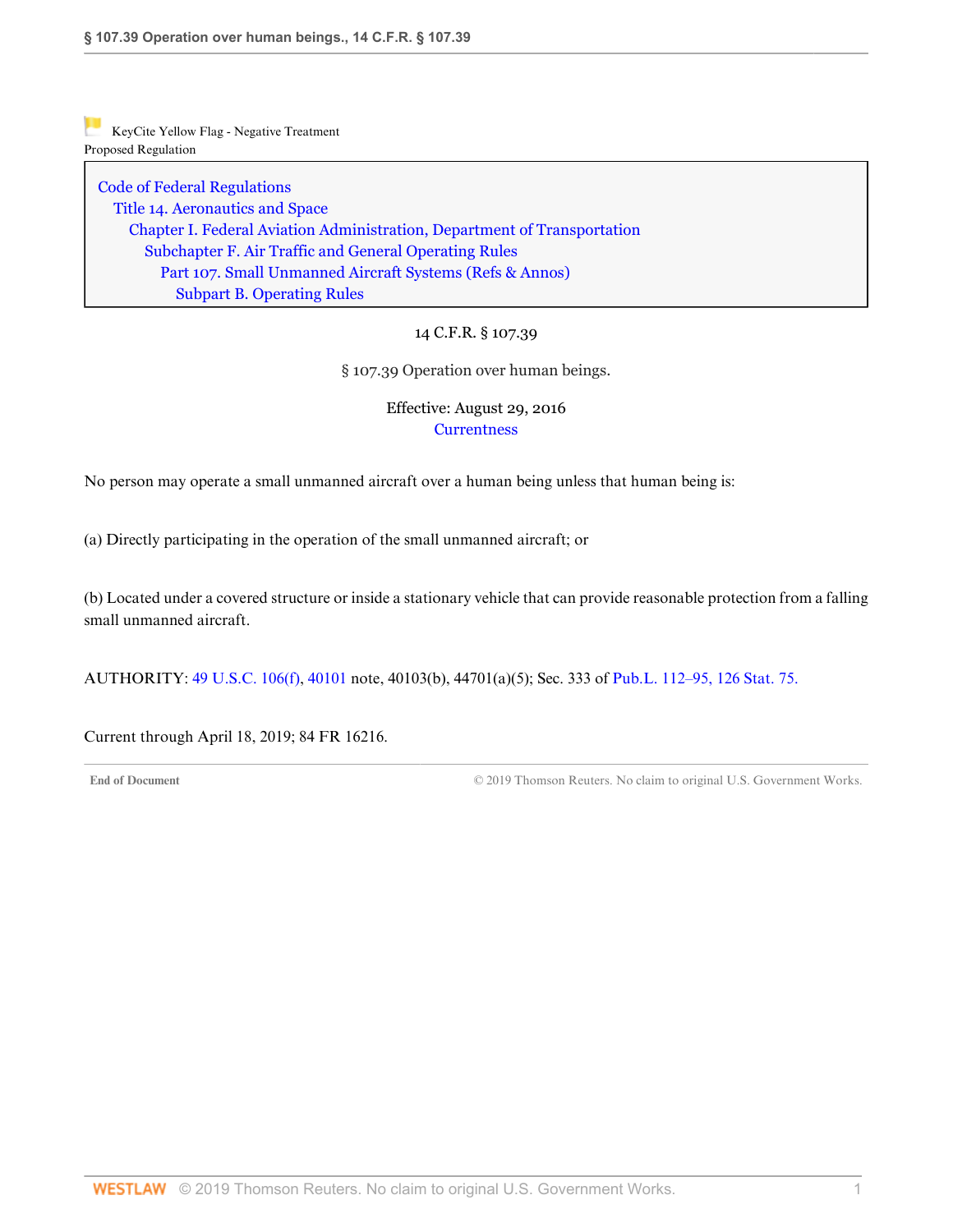14 C.F.R. § 107.41

§ 107.41 Operation in certain airspace.

Effective: August 29, 2016 **[Currentness](#page-23-0)** 

No person may operate a small unmanned aircraft in Class B, Class C, or Class D airspace or within the lateral boundaries of the surface area of Class E airspace designated for an airport unless that person has prior authorization from Air Traffic Control (ATC).

AUTHORITY: [49 U.S.C. 106\(f\),](http://www.westlaw.com/Link/Document/FullText?findType=L&pubNum=1000546&cite=49USCAS106&originatingDoc=N2A77C4103D3211E6BF5EAB68310EFF5E&refType=RB&originationContext=document&vr=3.0&rs=cblt1.0&transitionType=DocumentItem&contextData=(sc.DocLink)#co_pp_ae0d0000c5150) [40101](http://www.westlaw.com/Link/Document/FullText?findType=L&pubNum=1000546&cite=49USCAS40101&originatingDoc=N2A77C4103D3211E6BF5EAB68310EFF5E&refType=LQ&originationContext=document&vr=3.0&rs=cblt1.0&transitionType=DocumentItem&contextData=(sc.DocLink)) note, 40103(b), 44701(a)(5); Sec. 333 of [Pub.L. 112–95, 126 Stat. 75.](http://www.westlaw.com/Link/Document/FullText?findType=l&pubNum=1077005&cite=UUID(I4283FE0058-5011E18DECB-7DFB573E8AC)&originatingDoc=N2A77C4103D3211E6BF5EAB68310EFF5E&refType=SL&originationContext=document&vr=3.0&rs=cblt1.0&transitionType=DocumentItem&contextData=(sc.DocLink))

<span id="page-23-0"></span>Current through April 18, 2019; 84 FR 16216.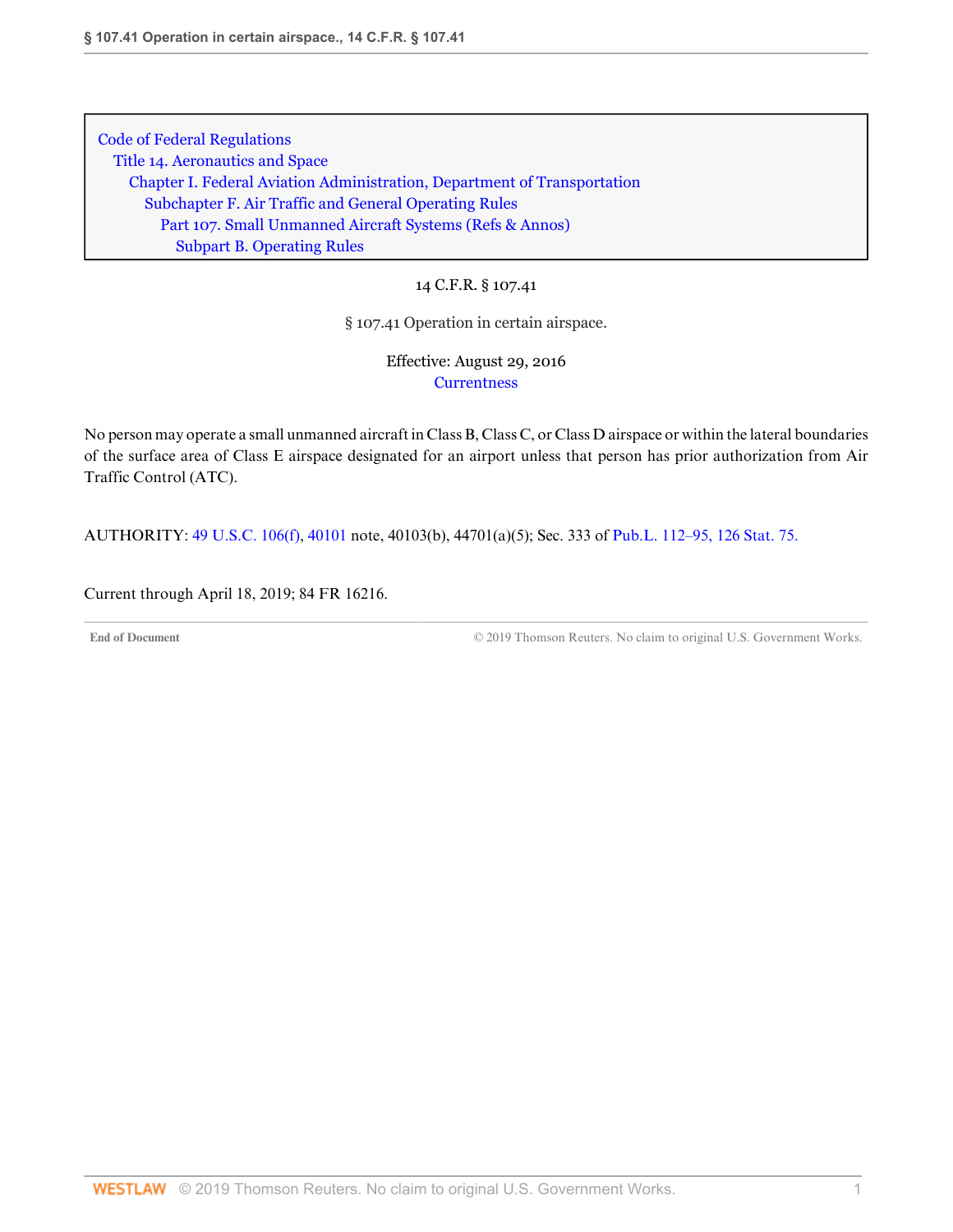# 14 C.F.R. § 107.43

### § 107.43 Operation in the vicinity of airports.

# Effective: August 29, 2016 **[Currentness](#page-24-0)**

No person may operate a small unmanned aircraft in a manner that interferes with operations and traffic patterns at any airport, heliport, or seaplane base.

AUTHORITY: [49 U.S.C. 106\(f\),](http://www.westlaw.com/Link/Document/FullText?findType=L&pubNum=1000546&cite=49USCAS106&originatingDoc=N23B480F03D3211E6BF5EAB68310EFF5E&refType=RB&originationContext=document&vr=3.0&rs=cblt1.0&transitionType=DocumentItem&contextData=(sc.DocLink)#co_pp_ae0d0000c5150) [40101](http://www.westlaw.com/Link/Document/FullText?findType=L&pubNum=1000546&cite=49USCAS40101&originatingDoc=N23B480F03D3211E6BF5EAB68310EFF5E&refType=LQ&originationContext=document&vr=3.0&rs=cblt1.0&transitionType=DocumentItem&contextData=(sc.DocLink)) note, 40103(b), 44701(a)(5); Sec. 333 of [Pub.L. 112–95, 126 Stat. 75.](http://www.westlaw.com/Link/Document/FullText?findType=l&pubNum=1077005&cite=UUID(I4283FE0058-5011E18DECB-7DFB573E8AC)&originatingDoc=N23B480F03D3211E6BF5EAB68310EFF5E&refType=SL&originationContext=document&vr=3.0&rs=cblt1.0&transitionType=DocumentItem&contextData=(sc.DocLink))

<span id="page-24-0"></span>Current through April 18, 2019; 84 FR 16216.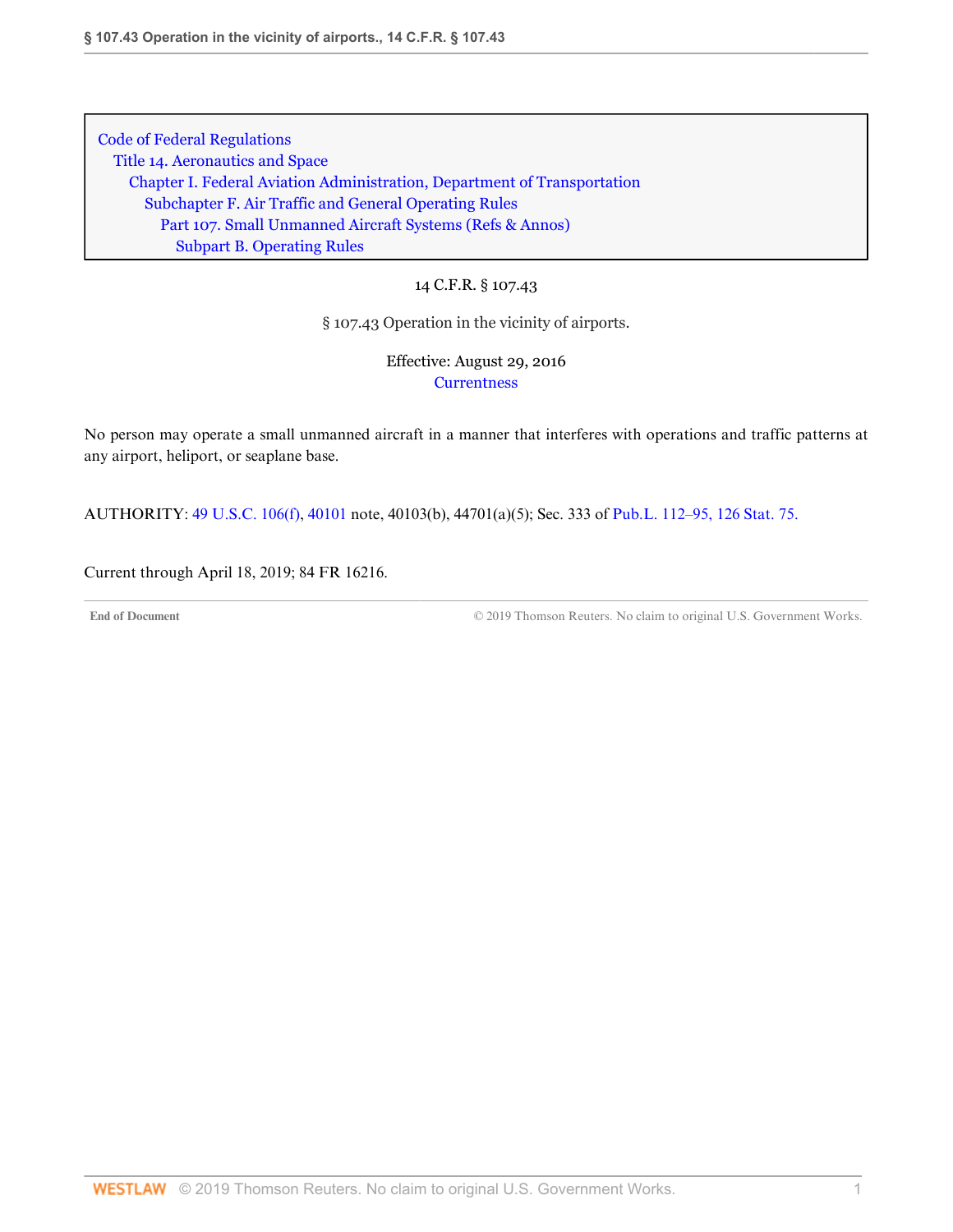### 14 C.F.R. § 107.45

#### § 107.45 Operation in prohibited or restricted areas.

# Effective: August 29, 2016 **[Currentness](#page-25-0)**

No person may operate a small unmanned aircraft in prohibited or restricted areas unless that person has permission from the using or controlling agency, as appropriate.

AUTHORITY: [49 U.S.C. 106\(f\),](http://www.westlaw.com/Link/Document/FullText?findType=L&pubNum=1000546&cite=49USCAS106&originatingDoc=N280EDA603D3211E685489DC8FA89CE59&refType=RB&originationContext=document&vr=3.0&rs=cblt1.0&transitionType=DocumentItem&contextData=(sc.DocLink)#co_pp_ae0d0000c5150) [40101](http://www.westlaw.com/Link/Document/FullText?findType=L&pubNum=1000546&cite=49USCAS40101&originatingDoc=N280EDA603D3211E685489DC8FA89CE59&refType=LQ&originationContext=document&vr=3.0&rs=cblt1.0&transitionType=DocumentItem&contextData=(sc.DocLink)) note, 40103(b), 44701(a)(5); Sec. 333 of [Pub.L. 112–95, 126 Stat. 75.](http://www.westlaw.com/Link/Document/FullText?findType=l&pubNum=1077005&cite=UUID(I4283FE0058-5011E18DECB-7DFB573E8AC)&originatingDoc=N280EDA603D3211E685489DC8FA89CE59&refType=SL&originationContext=document&vr=3.0&rs=cblt1.0&transitionType=DocumentItem&contextData=(sc.DocLink))

<span id="page-25-0"></span>Current through April 18, 2019; 84 FR 16216.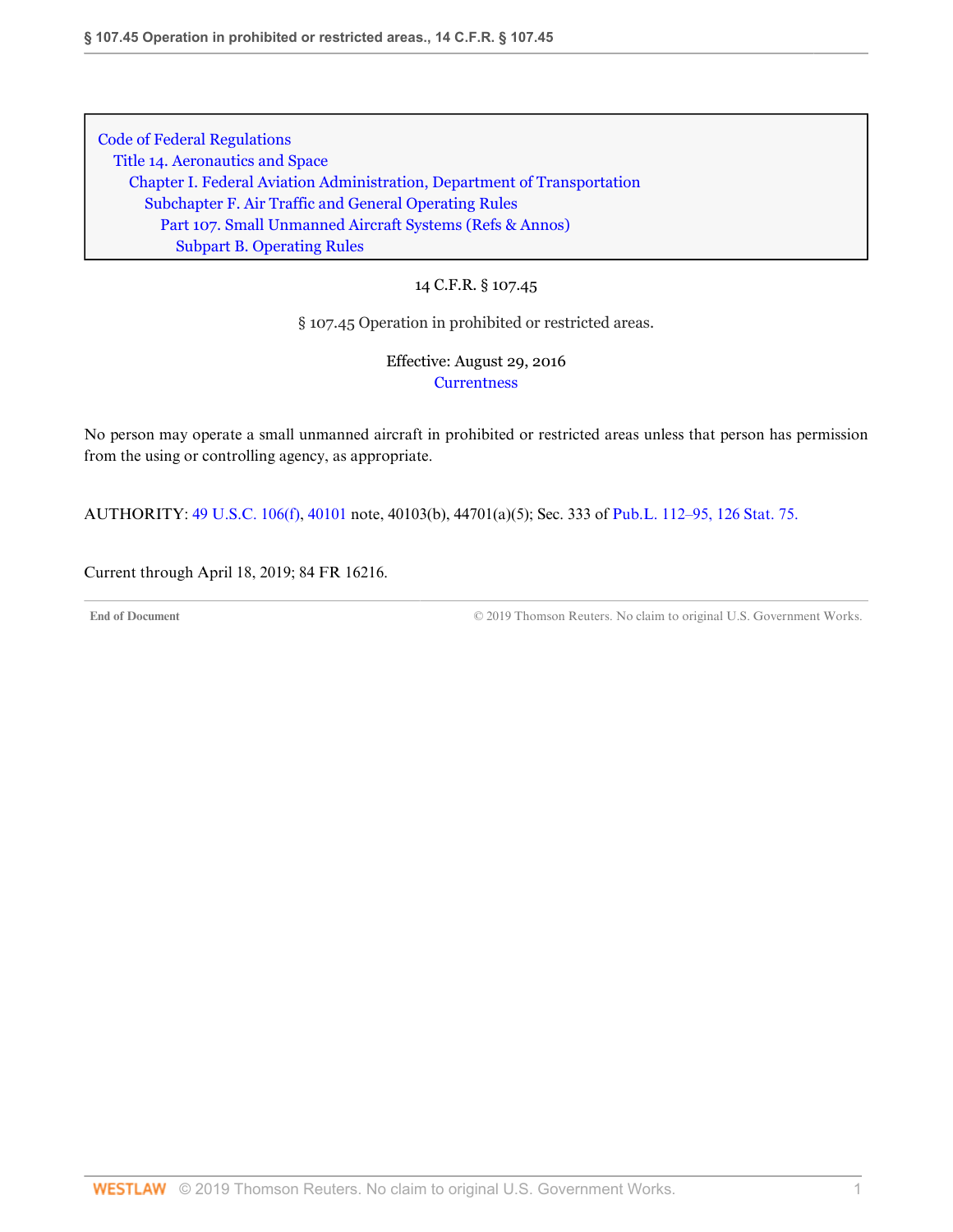14 C.F.R. § 107.47

§ 107.47 Flight restrictions in the proximity of certain areas designated by notice to airmen.

Effective: August 29, 2016 **[Currentness](#page-26-0)** 

A person acting as a remote pilot in command must comply with the provisions of [§§ 91.137](http://www.westlaw.com/Link/Document/FullText?findType=L&pubNum=1000547&cite=14CFRS91.137&originatingDoc=N29BE86303D3211E6BF5EAB68310EFF5E&refType=VP&originationContext=document&vr=3.0&rs=cblt1.0&transitionType=DocumentItem&contextData=(sc.DocLink)) through [91.145](http://www.westlaw.com/Link/Document/FullText?findType=L&pubNum=1000547&cite=14CFRS91.145&originatingDoc=N29BE86303D3211E6BF5EAB68310EFF5E&refType=VP&originationContext=document&vr=3.0&rs=cblt1.0&transitionType=DocumentItem&contextData=(sc.DocLink)) and [99.7](http://www.westlaw.com/Link/Document/FullText?findType=L&pubNum=1000547&cite=14CFRS99.7&originatingDoc=N29BE86303D3211E6BF5EAB68310EFF5E&refType=VP&originationContext=document&vr=3.0&rs=cblt1.0&transitionType=DocumentItem&contextData=(sc.DocLink)) of this chapter.

AUTHORITY: [49 U.S.C. 106\(f\),](http://www.westlaw.com/Link/Document/FullText?findType=L&pubNum=1000546&cite=49USCAS106&originatingDoc=N29BE86303D3211E6BF5EAB68310EFF5E&refType=RB&originationContext=document&vr=3.0&rs=cblt1.0&transitionType=DocumentItem&contextData=(sc.DocLink)#co_pp_ae0d0000c5150) [40101](http://www.westlaw.com/Link/Document/FullText?findType=L&pubNum=1000546&cite=49USCAS40101&originatingDoc=N29BE86303D3211E6BF5EAB68310EFF5E&refType=LQ&originationContext=document&vr=3.0&rs=cblt1.0&transitionType=DocumentItem&contextData=(sc.DocLink)) note, 40103(b), 44701(a)(5); Sec. 333 of [Pub.L. 112–95, 126 Stat. 75.](http://www.westlaw.com/Link/Document/FullText?findType=l&pubNum=1077005&cite=UUID(I4283FE0058-5011E18DECB-7DFB573E8AC)&originatingDoc=N29BE86303D3211E6BF5EAB68310EFF5E&refType=SL&originationContext=document&vr=3.0&rs=cblt1.0&transitionType=DocumentItem&contextData=(sc.DocLink))

<span id="page-26-0"></span>Current through April 18, 2019; 84 FR 16216.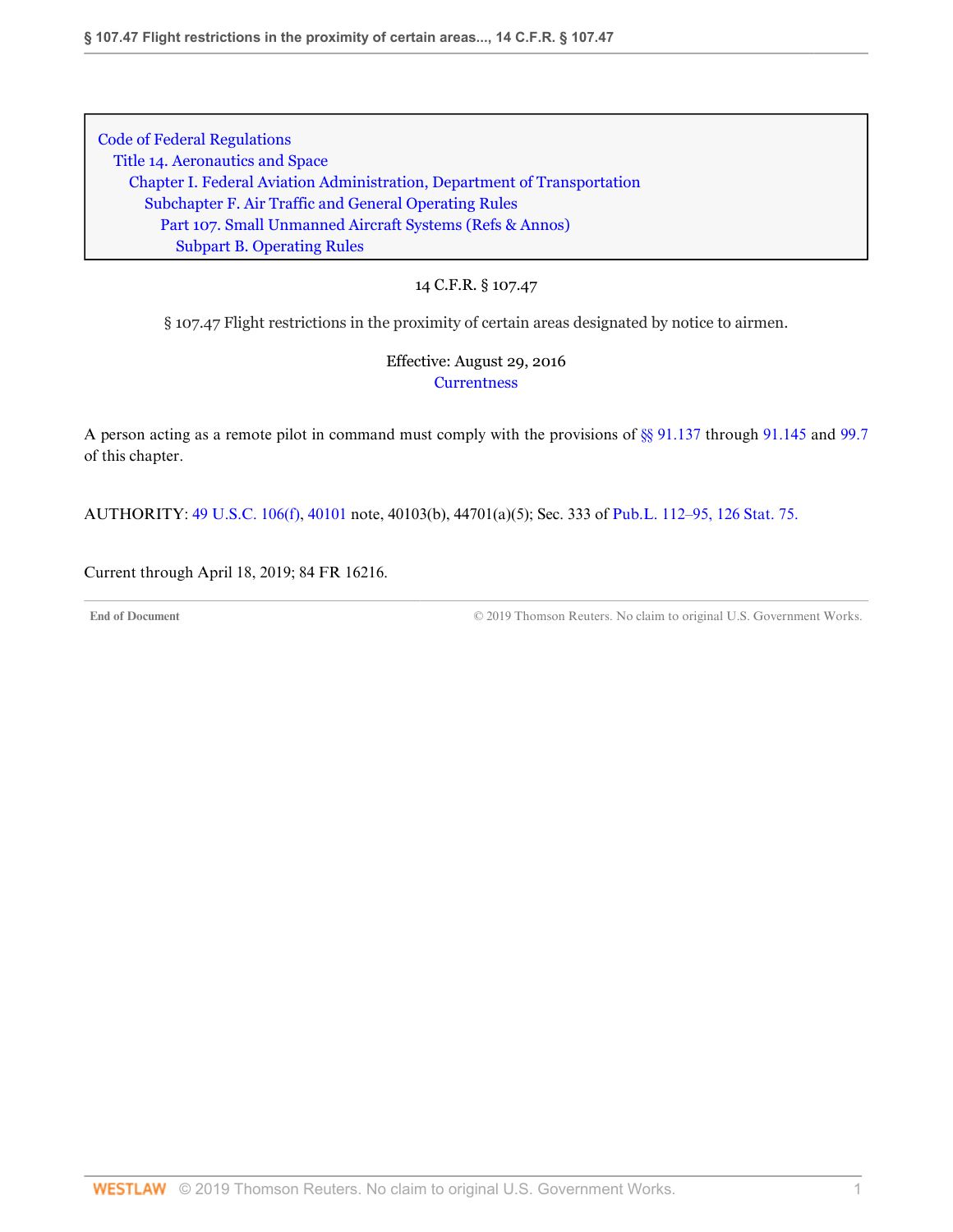[Code of Federal Regulations](http://www.westlaw.com/Browse/Home/Regulations/CodeofFederalRegulationsCFR?transitionType=DocumentItem&contextData=(sc.DocLink)&rs=clbt1.0&vr=3.0) [Title 14. Aeronautics and Space](http://www.westlaw.com/Browse/Home/Regulations/CodeofFederalRegulationsCFR?guid=NB364523085C811D99564CBDD35F58A0E&transitionType=DocumentItem&contextData=(sc.DocLink)&rs=clbt1.0&vr=3.0) [Chapter I. Federal Aviation Administration, Department of Transportation](http://www.westlaw.com/Browse/Home/Regulations/CodeofFederalRegulationsCFR?guid=NB391CAD085C811D99564CBDD35F58A0E&transitionType=DocumentItem&contextData=(sc.DocLink)&rs=clbt1.0&vr=3.0) [Subchapter F. Air Traffic and General Operating Rules](http://www.westlaw.com/Browse/Home/Regulations/CodeofFederalRegulationsCFR?guid=N0D8C9DE0967A11DF8D0C9F00FB5ED07A&transitionType=DocumentItem&contextData=(sc.DocLink)&rs=clbt1.0&vr=3.0) [Part 107. Small Unmanned Aircraft Systems](http://www.westlaw.com/Browse/Home/Regulations/CodeofFederalRegulationsCFR?guid=NCC8A89803D2E11E6A91396A739D63AEE&transitionType=DocumentItem&contextData=(sc.DocLink)&rs=clbt1.0&vr=3.0) [\(Refs & Annos\)](http://www.westlaw.com/Link/Document/FullText?findType=l&cite=lk(CFRT14CISUBCFPT107R)&originatingDoc=N287564603D3211E69D65EC9FC0DD0DC9&refType=CM&sourceCite=14+C.F.R.+%c2%a7+107.49&originationContext=document&vr=3.0&rs=cblt1.0&transitionType=DocumentItem&contextData=(sc.DocLink)) [Subpart B. Operating Rules](http://www.westlaw.com/Browse/Home/Regulations/CodeofFederalRegulationsCFR?guid=N7AD2C7503D2F11E68BD3C9863EF273DE&transitionType=DocumentItem&contextData=(sc.DocLink)&rs=clbt1.0&vr=3.0)

## 14 C.F.R. § 107.49

§ 107.49 Preflight familiarization, inspection, and actions for aircraft operation.

## Effective: August 29, 2016 **[Currentness](#page-28-0)**

Prior to flight, the remote pilot in command must:

(a) Assess the operating environment, considering risks to persons and property in the immediate vicinity both on the surface and in the air. This assessment must include:

- (1) Local weather conditions;
- (2) Local airspace and any flight restrictions;
- (3) The location of persons and property on the surface; and
- (4) Other ground hazards.

(b) Ensure that all persons directly participating in the small unmanned aircraft operation are informed about the operating conditions, emergency procedures, contingency procedures, roles and responsibilities, and potential hazards;

(c) Ensure that all control links between ground control station and the small unmanned aircraft are working properly;

(d) If the small unmanned aircraft is powered, ensure that there is enough available power for the small unmanned aircraft system to operate for the intended operational time; and

(e) Ensure that any object attached or carried by the small unmanned aircraft is secure and does not adversely affect the flight characteristics or controllability of the aircraft.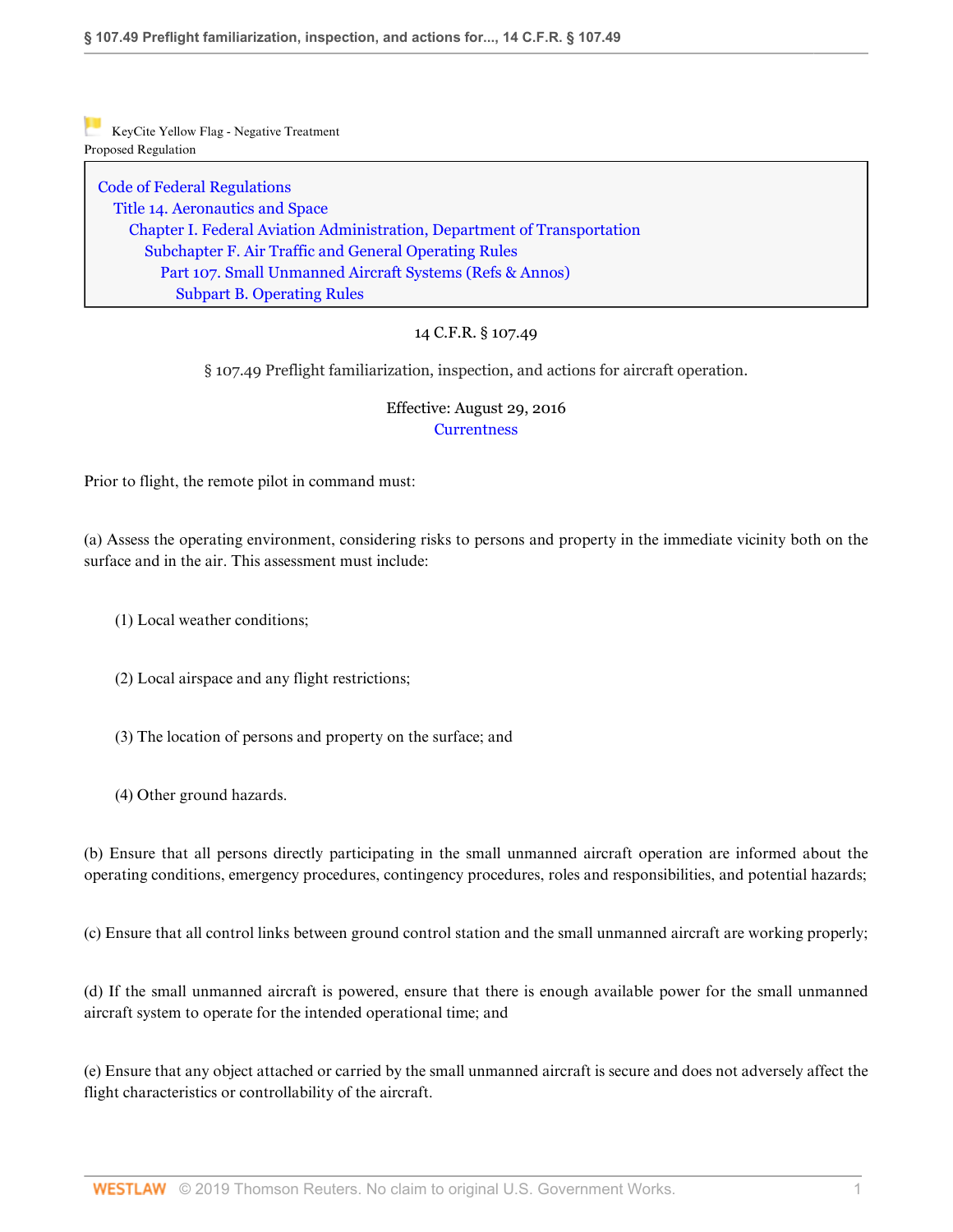AUTHORITY: [49 U.S.C. 106\(f\),](http://www.westlaw.com/Link/Document/FullText?findType=L&pubNum=1000546&cite=49USCAS106&originatingDoc=N287564603D3211E69D65EC9FC0DD0DC9&refType=RB&originationContext=document&vr=3.0&rs=cblt1.0&transitionType=DocumentItem&contextData=(sc.DocLink)#co_pp_ae0d0000c5150) [40101](http://www.westlaw.com/Link/Document/FullText?findType=L&pubNum=1000546&cite=49USCAS40101&originatingDoc=N287564603D3211E69D65EC9FC0DD0DC9&refType=LQ&originationContext=document&vr=3.0&rs=cblt1.0&transitionType=DocumentItem&contextData=(sc.DocLink)) note, 40103(b), 44701(a)(5); Sec. 333 of [Pub.L. 112–95, 126 Stat. 75.](http://www.westlaw.com/Link/Document/FullText?findType=l&pubNum=1077005&cite=UUID(I4283FE0058-5011E18DECB-7DFB573E8AC)&originatingDoc=N287564603D3211E69D65EC9FC0DD0DC9&refType=SL&originationContext=document&vr=3.0&rs=cblt1.0&transitionType=DocumentItem&contextData=(sc.DocLink))

## <span id="page-28-0"></span>Current through April 18, 2019; 84 FR 16216.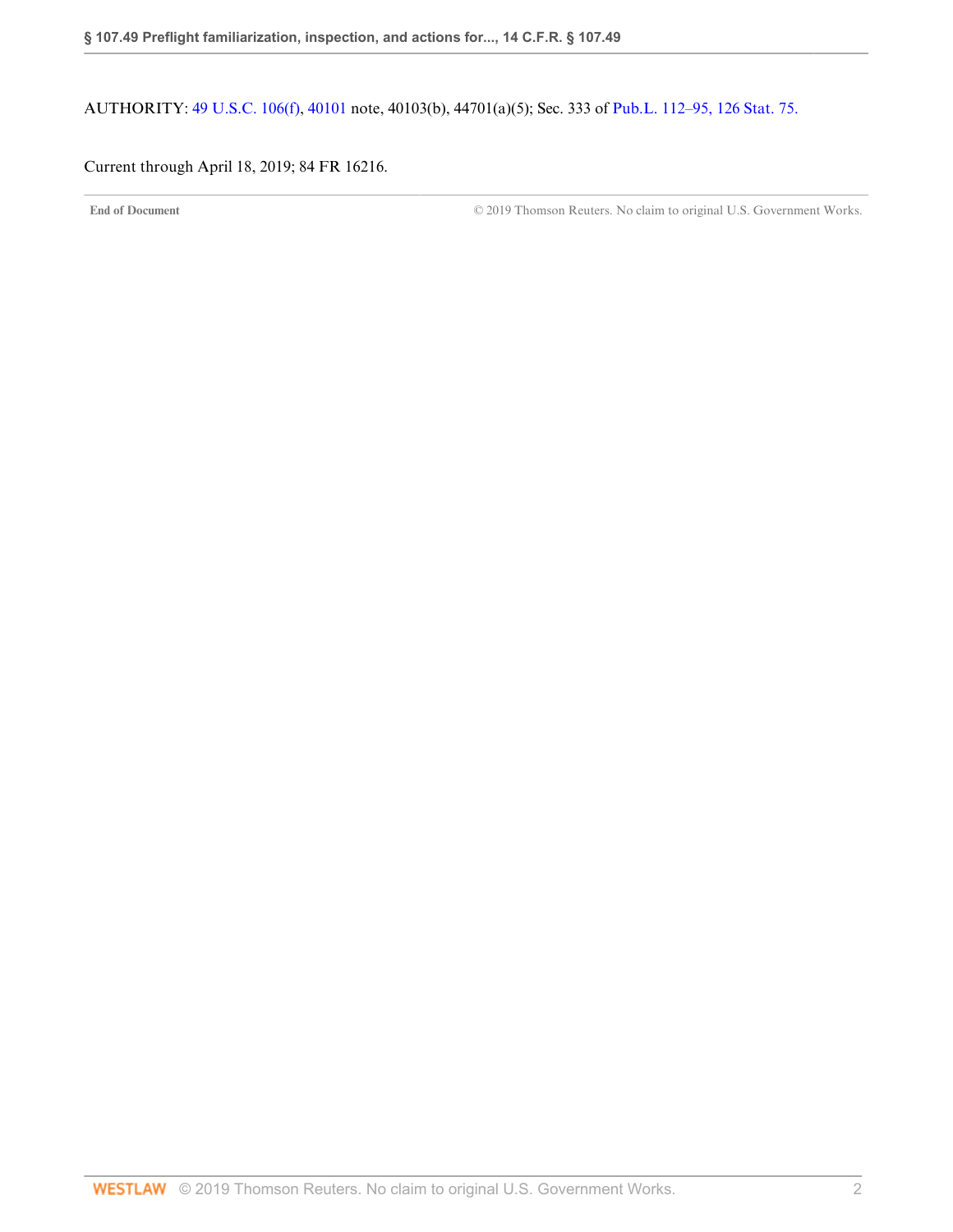# 14 C.F.R. § 107.51

§ 107.51 Operating limitations for small unmanned aircraft.

# Effective: August 29, 2016 **[Currentness](#page-29-0)**

A remote pilot in command and the person manipulating the flight controls of the small unmanned aircraft system must comply with all of the following operating limitations when operating a small unmanned aircraft system:

(a) The groundspeed of the small unmanned aircraft may not exceed 87 knots (100 miles per hour).

(b) The altitude of the small unmanned aircraft cannot be higher than 400 feet above ground level, unless the small unmanned aircraft:

(1) Is flown within a 400–foot radius of a structure; and

(2) Does not fly higher than 400 feet above the structure's immediate uppermost limit.

(c) The minimum flight visibility, as observed from the location of the control station must be no less than 3 statute miles. For purposes of this section, flight visibility means the average slant distance from the control station at which prominent unlighted objects may be seen and identified by day and prominent lighted objects may be seen and identified by night.

(d) The minimum distance of the small unmanned aircraft from clouds must be no less than:

- (1) 500 feet below the cloud; and
- (2) 2,000 feet horizontally from the cloud.

AUTHORITY: [49 U.S.C. 106\(f\),](http://www.westlaw.com/Link/Document/FullText?findType=L&pubNum=1000546&cite=49USCAS106&originatingDoc=N2ABD0A703D3211E69D65EC9FC0DD0DC9&refType=RB&originationContext=document&vr=3.0&rs=cblt1.0&transitionType=DocumentItem&contextData=(sc.DocLink)#co_pp_ae0d0000c5150) [40101](http://www.westlaw.com/Link/Document/FullText?findType=L&pubNum=1000546&cite=49USCAS40101&originatingDoc=N2ABD0A703D3211E69D65EC9FC0DD0DC9&refType=LQ&originationContext=document&vr=3.0&rs=cblt1.0&transitionType=DocumentItem&contextData=(sc.DocLink)) note, 40103(b), 44701(a)(5); Sec. 333 of [Pub.L. 112–95, 126 Stat. 75.](http://www.westlaw.com/Link/Document/FullText?findType=l&pubNum=1077005&cite=UUID(I4283FE0058-5011E18DECB-7DFB573E8AC)&originatingDoc=N2ABD0A703D3211E69D65EC9FC0DD0DC9&refType=SL&originationContext=document&vr=3.0&rs=cblt1.0&transitionType=DocumentItem&contextData=(sc.DocLink))

<span id="page-29-0"></span>Current through April 18, 2019; 84 FR 16216.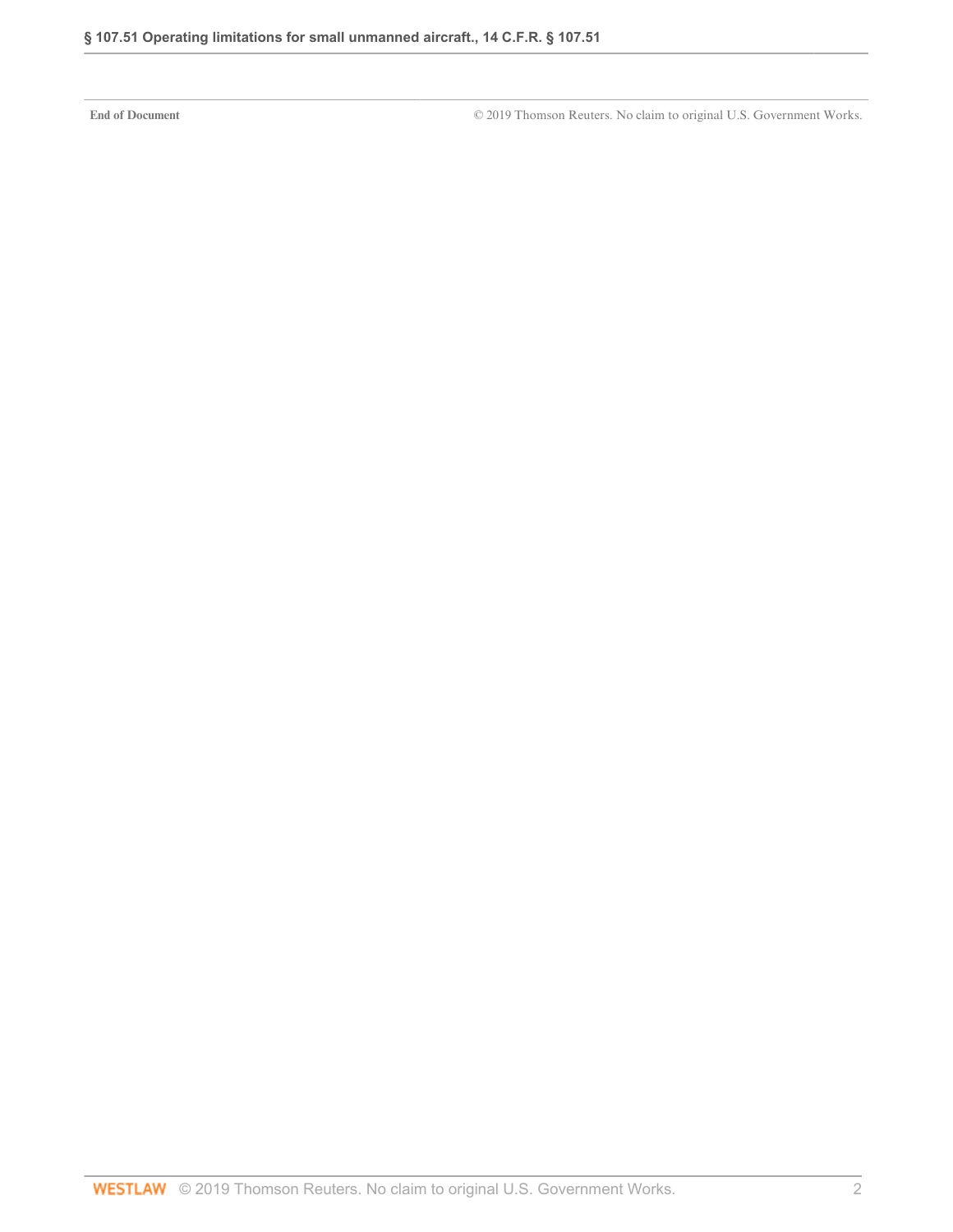14 C.F.R. § 107.53

# § 107.53 Applicability.

# Effective: August 29, 2016 **[Currentness](#page-31-0)**

This subpart prescribes the requirements for issuing a remote pilot certificate with a small UAS rating.

AUTHORITY: [49 U.S.C. 106\(f\),](http://www.westlaw.com/Link/Document/FullText?findType=L&pubNum=1000546&cite=49USCAS106&originatingDoc=ND56143E03D9D11E6ACAF9E5216076AB4&refType=RB&originationContext=document&vr=3.0&rs=cblt1.0&transitionType=DocumentItem&contextData=(sc.DocLink)#co_pp_ae0d0000c5150) [40101](http://www.westlaw.com/Link/Document/FullText?findType=L&pubNum=1000546&cite=49USCAS40101&originatingDoc=ND56143E03D9D11E6ACAF9E5216076AB4&refType=LQ&originationContext=document&vr=3.0&rs=cblt1.0&transitionType=DocumentItem&contextData=(sc.DocLink)) note, 40103(b), 44701(a)(5); Sec. 333 of [Pub.L. 112–95, 126 Stat. 75.](http://www.westlaw.com/Link/Document/FullText?findType=l&pubNum=1077005&cite=UUID(I4283FE0058-5011E18DECB-7DFB573E8AC)&originatingDoc=ND56143E03D9D11E6ACAF9E5216076AB4&refType=SL&originationContext=document&vr=3.0&rs=cblt1.0&transitionType=DocumentItem&contextData=(sc.DocLink))

<span id="page-31-0"></span>Current through April 18, 2019; 84 FR 16216.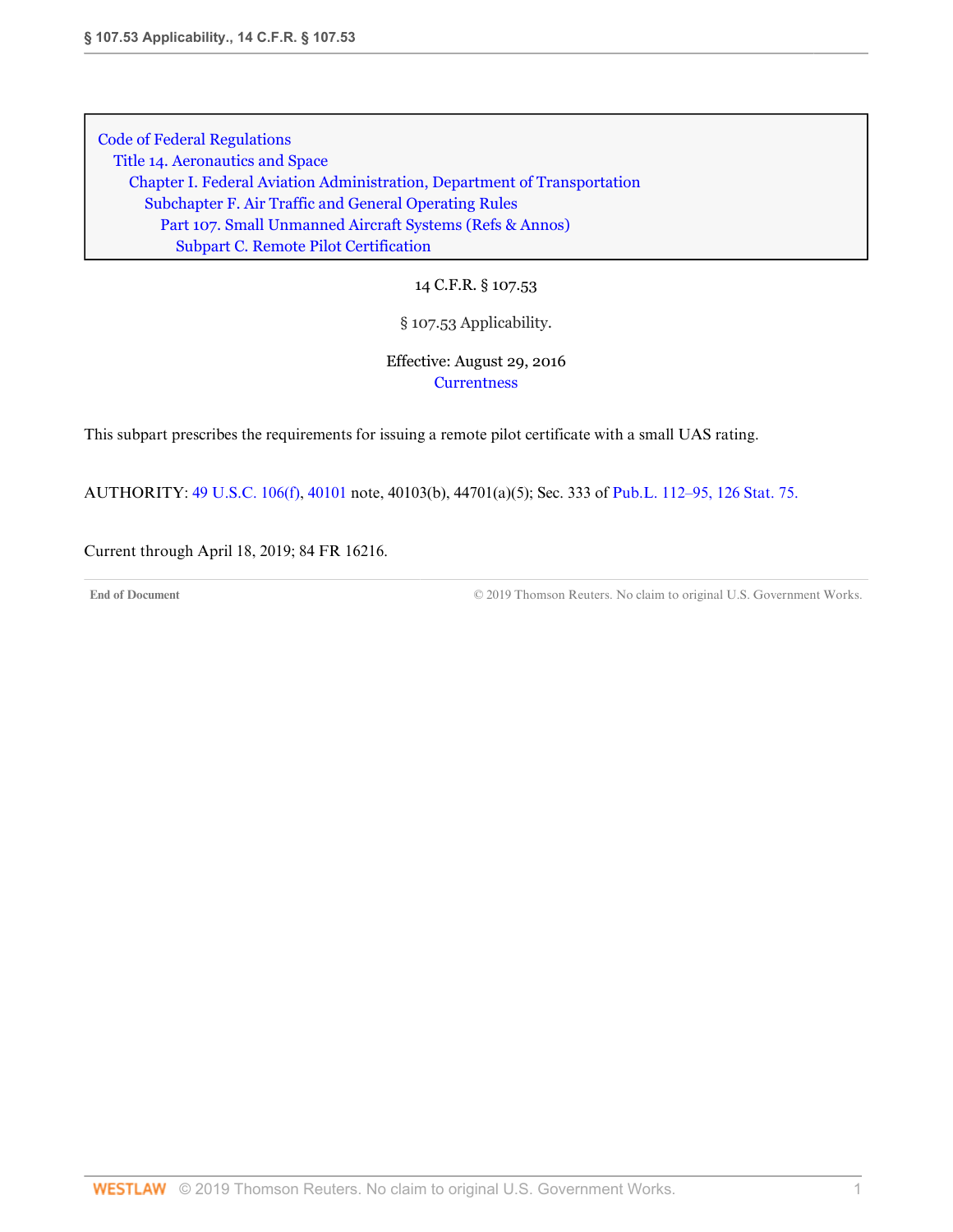#### 14 C.F.R. § 107.57

#### § 107.57 Offenses involving alcohol or drugs.

## Effective: August 29, 2016 **[Currentness](#page-32-0)**

(a) A conviction for the violation of any Federal or State statute relating to the growing, processing, manufacture, sale, disposition, possession, transportation, or importation of narcotic drugs, marijuana, or depressant or stimulant drugs or substances is grounds for:

(1) Denial of an application for a remote pilot certificate with a small UAS rating for a period of up to 1 year after the date of final conviction; or

(2) Suspension or revocation of a remote pilot certificate with a small UAS rating.

(b) Committing an act prohibited by [§ 91.17\(a\)](http://www.westlaw.com/Link/Document/FullText?findType=L&pubNum=1000547&cite=14CFRS91.17&originatingDoc=ND4641F303D9D11E6BDB8F71DBFB0E872&refType=VB&originationContext=document&vr=3.0&rs=cblt1.0&transitionType=DocumentItem&contextData=(sc.DocLink)#co_pp_8b3b0000958a4) or [§ 91.19\(a\)](http://www.westlaw.com/Link/Document/FullText?findType=L&pubNum=1000547&cite=14CFRS91.19&originatingDoc=ND4641F303D9D11E6BDB8F71DBFB0E872&refType=VB&originationContext=document&vr=3.0&rs=cblt1.0&transitionType=DocumentItem&contextData=(sc.DocLink)#co_pp_8b3b0000958a4) of this chapter is grounds for:

(1) Denial of an application for a remote pilot certificate with a small UAS rating for a period of up to 1 year after the date of that act; or

(2) Suspension or revocation of a remote pilot certificate with a small UAS rating.

AUTHORITY: [49 U.S.C. 106\(f\),](http://www.westlaw.com/Link/Document/FullText?findType=L&pubNum=1000546&cite=49USCAS106&originatingDoc=ND4641F303D9D11E6BDB8F71DBFB0E872&refType=RB&originationContext=document&vr=3.0&rs=cblt1.0&transitionType=DocumentItem&contextData=(sc.DocLink)#co_pp_ae0d0000c5150) [40101](http://www.westlaw.com/Link/Document/FullText?findType=L&pubNum=1000546&cite=49USCAS40101&originatingDoc=ND4641F303D9D11E6BDB8F71DBFB0E872&refType=LQ&originationContext=document&vr=3.0&rs=cblt1.0&transitionType=DocumentItem&contextData=(sc.DocLink)) note, 40103(b), 44701(a)(5); Sec. 333 of [Pub.L. 112–95, 126 Stat. 75.](http://www.westlaw.com/Link/Document/FullText?findType=l&pubNum=1077005&cite=UUID(I4283FE0058-5011E18DECB-7DFB573E8AC)&originatingDoc=ND4641F303D9D11E6BDB8F71DBFB0E872&refType=SL&originationContext=document&vr=3.0&rs=cblt1.0&transitionType=DocumentItem&contextData=(sc.DocLink))

#### <span id="page-32-0"></span>Current through April 18, 2019; 84 FR 16216.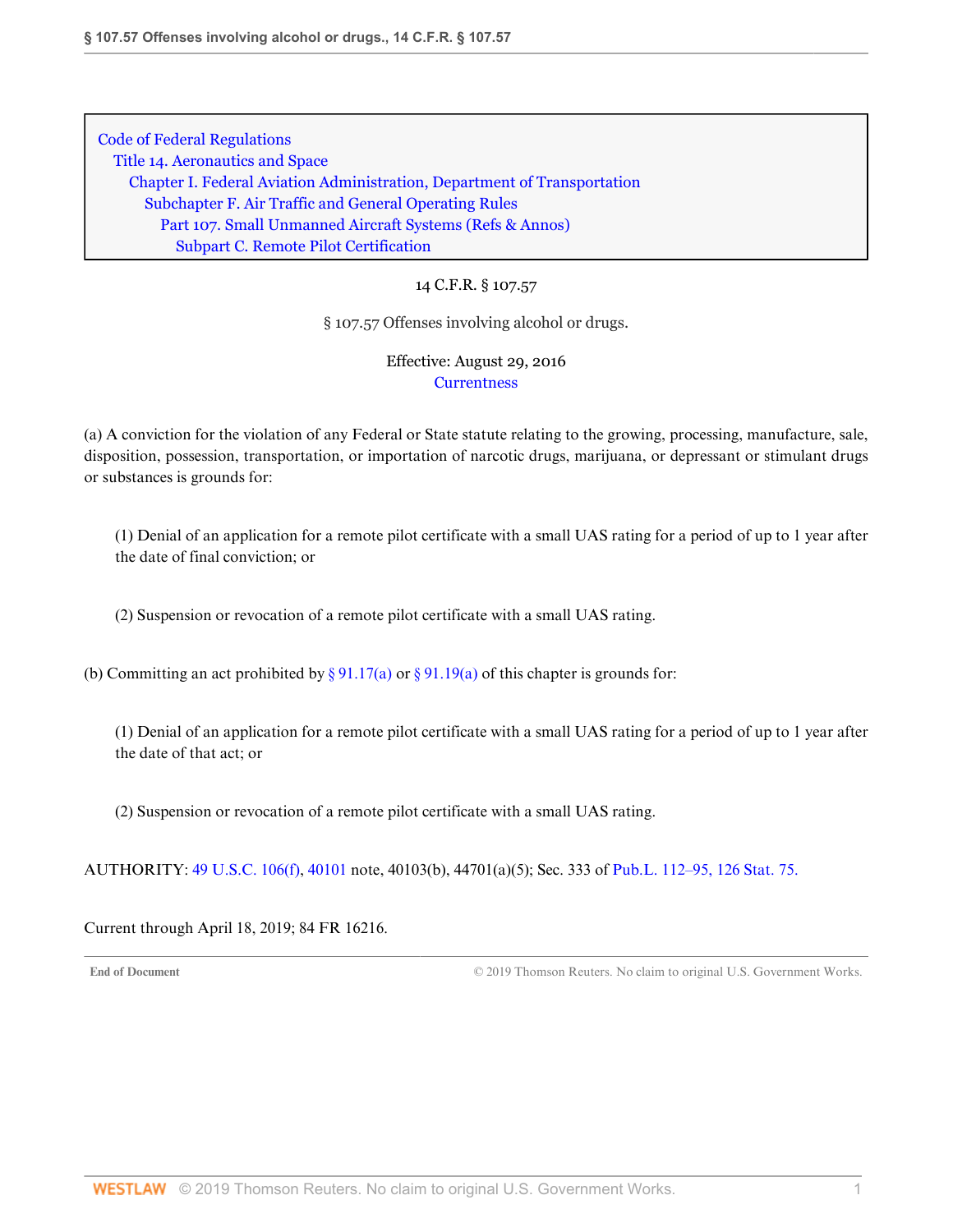# 14 C.F.R. § 107.59

§ 107.59 Refusal to submit to an alcohol test or to furnish test results.

# Effective: August 29, 2016 **[Currentness](#page-33-0)**

A refusal to submit to a test to indicate the percentage by weight of alcohol in the blood, when requested by a law enforcement officer in accordance with [§ 91.17\(c\)](http://www.westlaw.com/Link/Document/FullText?findType=L&pubNum=1000547&cite=14CFRS91.17&originatingDoc=ND6776ED03D9D11E69A7981745F9F9D8A&refType=VB&originationContext=document&vr=3.0&rs=cblt1.0&transitionType=DocumentItem&contextData=(sc.DocLink)#co_pp_4b24000003ba5) of this chapter, or a refusal to furnish or authorize the release of the test results requested by the Administrator in accordance with  $\S 91.17(c)$  or [\(d\)](http://www.westlaw.com/Link/Document/FullText?findType=L&pubNum=1000547&cite=14CFRS91.17&originatingDoc=ND6776ED03D9D11E69A7981745F9F9D8A&refType=VB&originationContext=document&vr=3.0&rs=cblt1.0&transitionType=DocumentItem&contextData=(sc.DocLink)#co_pp_5ba1000067d06) of this chapter, is grounds for:

(a) Denial of an application for a remote pilot certificate with a small UAS rating for a period of up to 1 year after the date of that refusal; or

(b) Suspension or revocation of a remote pilot certificate with a small UAS rating.

AUTHORITY: [49 U.S.C. 106\(f\),](http://www.westlaw.com/Link/Document/FullText?findType=L&pubNum=1000546&cite=49USCAS106&originatingDoc=ND6776ED03D9D11E69A7981745F9F9D8A&refType=RB&originationContext=document&vr=3.0&rs=cblt1.0&transitionType=DocumentItem&contextData=(sc.DocLink)#co_pp_ae0d0000c5150) [40101](http://www.westlaw.com/Link/Document/FullText?findType=L&pubNum=1000546&cite=49USCAS40101&originatingDoc=ND6776ED03D9D11E69A7981745F9F9D8A&refType=LQ&originationContext=document&vr=3.0&rs=cblt1.0&transitionType=DocumentItem&contextData=(sc.DocLink)) note, 40103(b), 44701(a)(5); Sec. 333 of [Pub.L. 112–95, 126 Stat. 75.](http://www.westlaw.com/Link/Document/FullText?findType=l&pubNum=1077005&cite=UUID(I4283FE0058-5011E18DECB-7DFB573E8AC)&originatingDoc=ND6776ED03D9D11E69A7981745F9F9D8A&refType=SL&originationContext=document&vr=3.0&rs=cblt1.0&transitionType=DocumentItem&contextData=(sc.DocLink))

<span id="page-33-0"></span>Current through April 18, 2019; 84 FR 16216.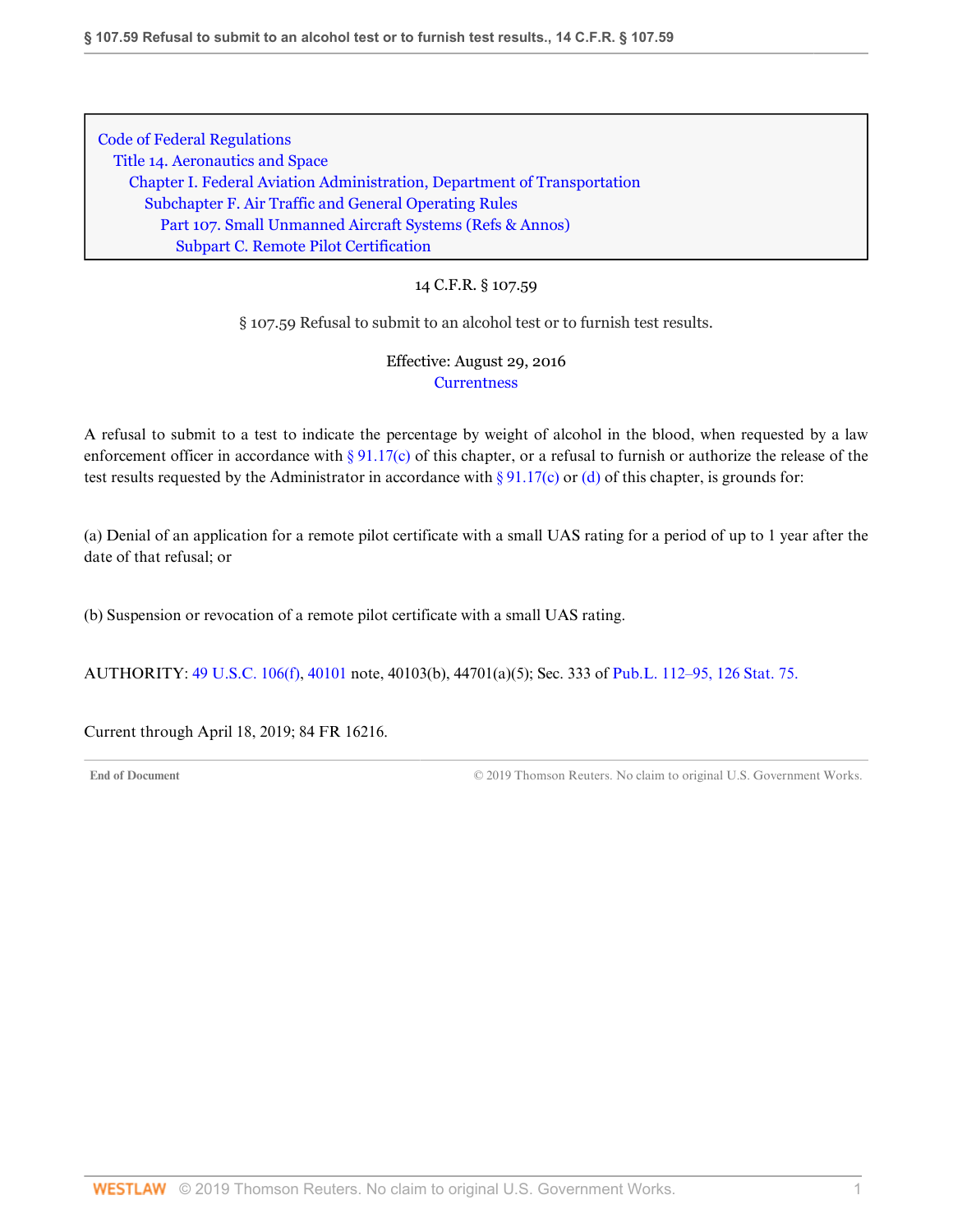[Code of Federal Regulations](http://www.westlaw.com/Browse/Home/Regulations/CodeofFederalRegulationsCFR?transitionType=DocumentItem&contextData=(sc.DocLink)&rs=clbt1.0&vr=3.0) [Title 14. Aeronautics and Space](http://www.westlaw.com/Browse/Home/Regulations/CodeofFederalRegulationsCFR?guid=NB364523085C811D99564CBDD35F58A0E&transitionType=DocumentItem&contextData=(sc.DocLink)&rs=clbt1.0&vr=3.0) [Chapter I. Federal Aviation Administration, Department of Transportation](http://www.westlaw.com/Browse/Home/Regulations/CodeofFederalRegulationsCFR?guid=NB391CAD085C811D99564CBDD35F58A0E&transitionType=DocumentItem&contextData=(sc.DocLink)&rs=clbt1.0&vr=3.0) [Subchapter F. Air Traffic and General Operating Rules](http://www.westlaw.com/Browse/Home/Regulations/CodeofFederalRegulationsCFR?guid=N0D8C9DE0967A11DF8D0C9F00FB5ED07A&transitionType=DocumentItem&contextData=(sc.DocLink)&rs=clbt1.0&vr=3.0) [Part 107. Small Unmanned Aircraft Systems](http://www.westlaw.com/Browse/Home/Regulations/CodeofFederalRegulationsCFR?guid=NCC8A89803D2E11E6A91396A739D63AEE&transitionType=DocumentItem&contextData=(sc.DocLink)&rs=clbt1.0&vr=3.0) [\(Refs & Annos\)](http://www.westlaw.com/Link/Document/FullText?findType=l&cite=lk(CFRT14CISUBCFPT107R)&originatingDoc=ND6B53B203D9D11E6BDB8F71DBFB0E872&refType=CM&sourceCite=14+C.F.R.+%c2%a7+107.61&originationContext=document&vr=3.0&rs=cblt1.0&transitionType=DocumentItem&contextData=(sc.DocLink)) [Subpart C. Remote Pilot Certification](http://www.westlaw.com/Browse/Home/Regulations/CodeofFederalRegulationsCFR?guid=N519461103D9C11E68BD3C9863EF273DE&transitionType=DocumentItem&contextData=(sc.DocLink)&rs=clbt1.0&vr=3.0)

# 14 C.F.R. § 107.61

§ 107.61 Eligibility.

## Effective: August 29, 2016 **[Currentness](#page-34-0)**

Subject to the provisions of [§§ 107.57](http://www.westlaw.com/Link/Document/FullText?findType=L&pubNum=1000547&cite=14CFRS107.57&originatingDoc=ND6B53B203D9D11E6BDB8F71DBFB0E872&refType=VP&originationContext=document&vr=3.0&rs=cblt1.0&transitionType=DocumentItem&contextData=(sc.DocLink)) and [107.59,](http://www.westlaw.com/Link/Document/FullText?findType=L&pubNum=1000547&cite=14CFRS107.59&originatingDoc=ND6B53B203D9D11E6BDB8F71DBFB0E872&refType=VP&originationContext=document&vr=3.0&rs=cblt1.0&transitionType=DocumentItem&contextData=(sc.DocLink)) in order to be eligible for a remote pilot certificate with a small UAS rating under this subpart, a person must:

(a) Be at least 16 years of age;

(b) Be able to read, speak, write, and understand the English language. If the applicant is unable to meet one of these requirements due to medical reasons, the FAA may place such operating limitations on that applicant's certificate as are necessary for the safe operation of the small unmanned aircraft;

(c) Not know or have reason to know that he or she has a physical or mental condition that would interfere with the safe operation of a small unmanned aircraft system; and

(d) Demonstrate aeronautical knowledge by satisfying one of the following conditions:

(1) Pass an initial aeronautical knowledge test covering the areas of knowledge specified in  $\S 107.73(a)$ ; or

(2) If a person holds a pilot certificate (other than a student pilot certificate) issued under part 61 of this chapter and meets the flight review requirements specified in  $\S 61.56$ , complete an initial training course covering the areas of knowledge specified in  $\S 107.74(a)$  in a manner acceptable to the Administrator.

AUTHORITY: [49 U.S.C. 106\(f\),](http://www.westlaw.com/Link/Document/FullText?findType=L&pubNum=1000546&cite=49USCAS106&originatingDoc=ND6B53B203D9D11E6BDB8F71DBFB0E872&refType=RB&originationContext=document&vr=3.0&rs=cblt1.0&transitionType=DocumentItem&contextData=(sc.DocLink)#co_pp_ae0d0000c5150) [40101](http://www.westlaw.com/Link/Document/FullText?findType=L&pubNum=1000546&cite=49USCAS40101&originatingDoc=ND6B53B203D9D11E6BDB8F71DBFB0E872&refType=LQ&originationContext=document&vr=3.0&rs=cblt1.0&transitionType=DocumentItem&contextData=(sc.DocLink)) note, 40103(b), 44701(a)(5); Sec. 333 of [Pub.L. 112–95, 126 Stat. 75.](http://www.westlaw.com/Link/Document/FullText?findType=l&pubNum=1077005&cite=UUID(I4283FE0058-5011E18DECB-7DFB573E8AC)&originatingDoc=ND6B53B203D9D11E6BDB8F71DBFB0E872&refType=SL&originationContext=document&vr=3.0&rs=cblt1.0&transitionType=DocumentItem&contextData=(sc.DocLink))

<span id="page-34-0"></span>Current through April 18, 2019; 84 FR 16216.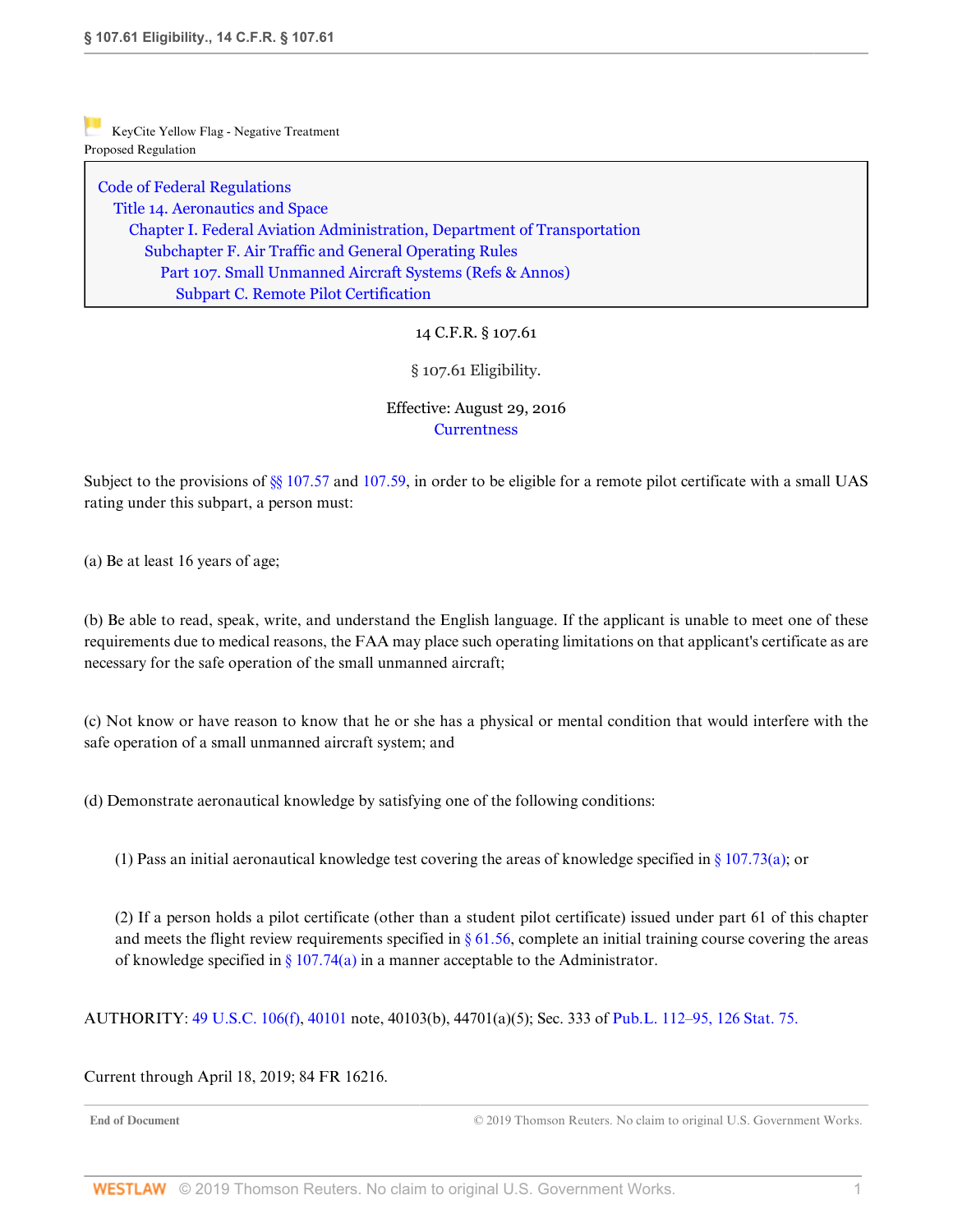# 14 C.F.R. § 107.63

§ 107.63 Issuance of a remote pilot certificate with a small UAS rating.

# Effective: March 5, 2018 **[Currentness](#page-36-0)**

An applicant for a remote pilot certificate with a small UAS rating under this subpart must make the application in a form and manner acceptable to the Administrator.

(a) The application must include either:

(1) Evidence showing that the applicant passed an initial aeronautical knowledge test. If applying using a paper application, this evidence must be an airman knowledge test report showing passage of the knowledge test; or

(2) If a person holds a pilot certificate (other than a student pilot certificate) issued under part 61 of this chapter and meets the flight review requirements specified in  $\S 61.56$ , a certificate of completion of a part 107 initial training course.

(b) If the application is being made pursuant to paragraph (a)(2) of this section:

(1) The application must be submitted to the responsible Flight Standards office, a designated pilot examiner, an airman certification representative for a pilot school, a certificated flight instructor, or other person authorized by the Administrator;

(2) The person accepting the application submission must verify the identity of the applicant in a manner acceptable to the Administrator; and

(3) The person making the application must, by logbook endorsement or other manner acceptable to the Administrator, show the applicant meets the flight review requirements specified in  $\S 61.56$  of this chapter.

### **Credits**

[Amdt. 107–2, [83 FR 9172](http://www.westlaw.com/Link/Document/FullText?findType=l&pubNum=0001037&cite=UUID(I74FFD740204B11E89CDEB4495A025A52)&originatingDoc=NB9645DC0208211E8B38BAE1ECE49AB5F&refType=CP&fi=co_pp_sp_1037_9172&originationContext=document&vr=3.0&rs=cblt1.0&transitionType=DocumentItem&contextData=(sc.DocLink)#co_pp_sp_1037_9172), March 5, 2018]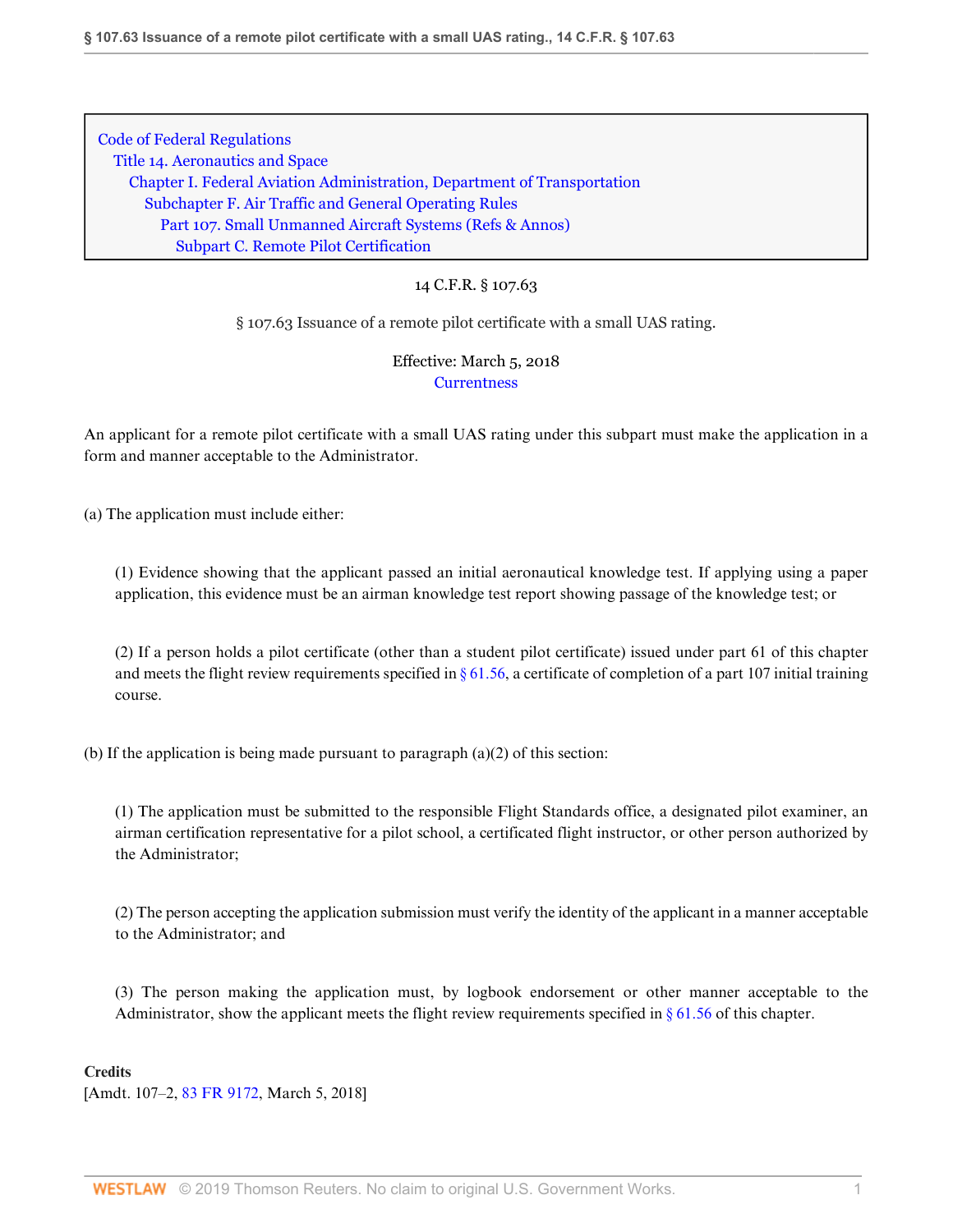AUTHORITY: [49 U.S.C. 106\(f\),](http://www.westlaw.com/Link/Document/FullText?findType=L&pubNum=1000546&cite=49USCAS106&originatingDoc=NB9645DC0208211E8B38BAE1ECE49AB5F&refType=RB&originationContext=document&vr=3.0&rs=cblt1.0&transitionType=DocumentItem&contextData=(sc.DocLink)#co_pp_ae0d0000c5150) [40101](http://www.westlaw.com/Link/Document/FullText?findType=L&pubNum=1000546&cite=49USCAS40101&originatingDoc=NB9645DC0208211E8B38BAE1ECE49AB5F&refType=LQ&originationContext=document&vr=3.0&rs=cblt1.0&transitionType=DocumentItem&contextData=(sc.DocLink)) note, 40103(b), 44701(a)(5); Sec. 333 of [Pub.L. 112–95, 126 Stat. 75.](http://www.westlaw.com/Link/Document/FullText?findType=l&pubNum=1077005&cite=UUID(I4283FE0058-5011E18DECB-7DFB573E8AC)&originatingDoc=NB9645DC0208211E8B38BAE1ECE49AB5F&refType=SL&originationContext=document&vr=3.0&rs=cblt1.0&transitionType=DocumentItem&contextData=(sc.DocLink))

## <span id="page-36-0"></span>Current through April 18, 2019; 84 FR 16216.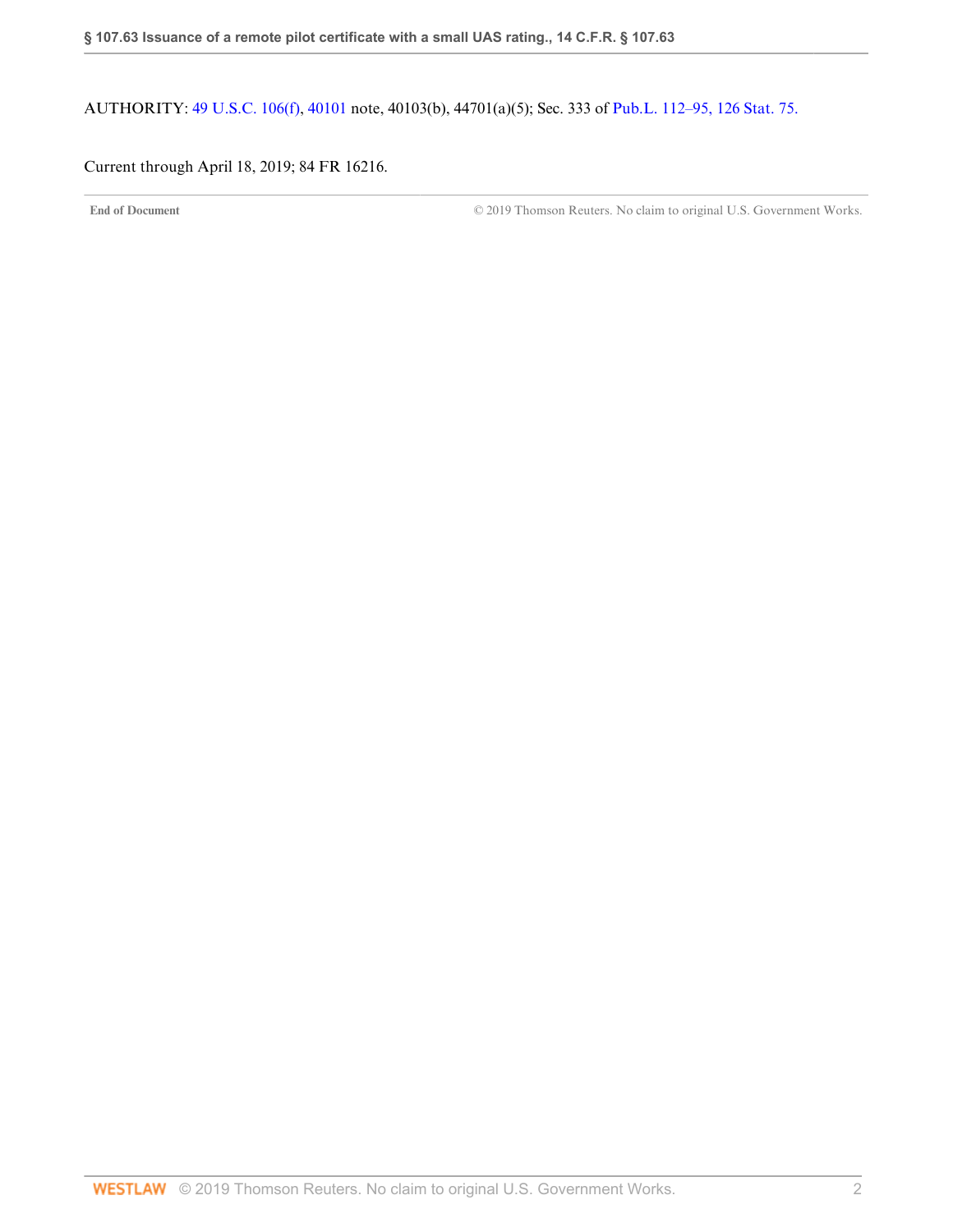14 C.F.R. § 107.64

§ 107.64 Temporary certificate.

Effective: August 29, 2016 **[Currentness](#page-37-0)** 

(a) A temporary remote pilot certificate with a small UAS rating is issued for up to 120 calendar days, at which time a permanent certificate will be issued to a person whom the Administrator finds qualified under this part.

(b) A temporary remote pilot certificate with a small UAS rating expires:

- (1) On the expiration date shown on the certificate;
- (2) Upon receipt of the permanent certificate; or
- (3) Upon receipt of a notice that the certificate sought is denied or revoked.

AUTHORITY: [49 U.S.C. 106\(f\),](http://www.westlaw.com/Link/Document/FullText?findType=L&pubNum=1000546&cite=49USCAS106&originatingDoc=ND39E85403D9D11E6A91396A739D63AEE&refType=RB&originationContext=document&vr=3.0&rs=cblt1.0&transitionType=DocumentItem&contextData=(sc.DocLink)#co_pp_ae0d0000c5150) [40101](http://www.westlaw.com/Link/Document/FullText?findType=L&pubNum=1000546&cite=49USCAS40101&originatingDoc=ND39E85403D9D11E6A91396A739D63AEE&refType=LQ&originationContext=document&vr=3.0&rs=cblt1.0&transitionType=DocumentItem&contextData=(sc.DocLink)) note, 40103(b), 44701(a)(5); Sec. 333 of [Pub.L. 112–95, 126 Stat. 75.](http://www.westlaw.com/Link/Document/FullText?findType=l&pubNum=1077005&cite=UUID(I4283FE0058-5011E18DECB-7DFB573E8AC)&originatingDoc=ND39E85403D9D11E6A91396A739D63AEE&refType=SL&originationContext=document&vr=3.0&rs=cblt1.0&transitionType=DocumentItem&contextData=(sc.DocLink))

<span id="page-37-0"></span>Current through April 18, 2019; 84 FR 16216.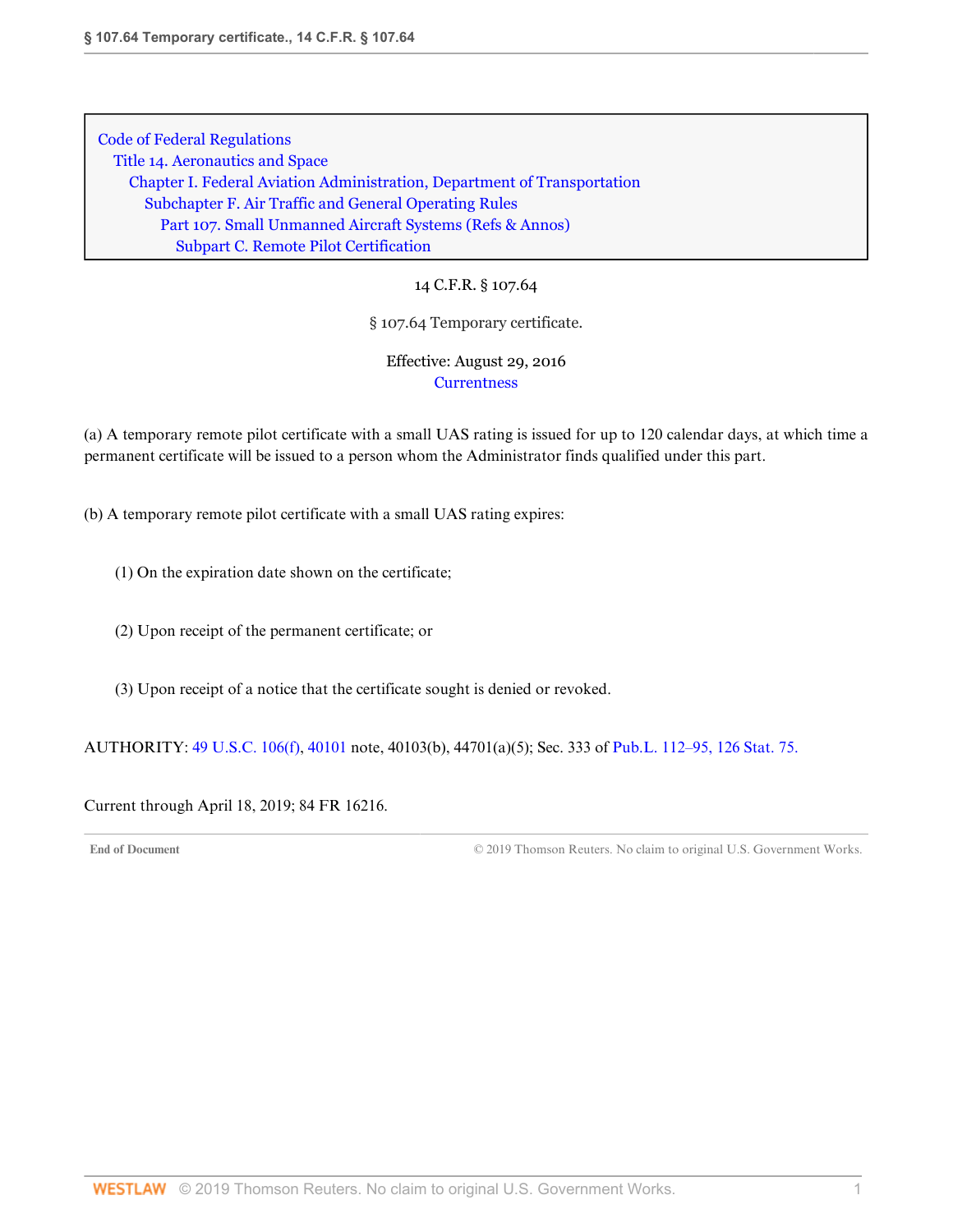[Code of Federal Regulations](http://www.westlaw.com/Browse/Home/Regulations/CodeofFederalRegulationsCFR?transitionType=DocumentItem&contextData=(sc.DocLink)&rs=clbt1.0&vr=3.0) [Title 14. Aeronautics and Space](http://www.westlaw.com/Browse/Home/Regulations/CodeofFederalRegulationsCFR?guid=NB364523085C811D99564CBDD35F58A0E&transitionType=DocumentItem&contextData=(sc.DocLink)&rs=clbt1.0&vr=3.0) [Chapter I. Federal Aviation Administration, Department of Transportation](http://www.westlaw.com/Browse/Home/Regulations/CodeofFederalRegulationsCFR?guid=NB391CAD085C811D99564CBDD35F58A0E&transitionType=DocumentItem&contextData=(sc.DocLink)&rs=clbt1.0&vr=3.0) [Subchapter F. Air Traffic and General Operating Rules](http://www.westlaw.com/Browse/Home/Regulations/CodeofFederalRegulationsCFR?guid=N0D8C9DE0967A11DF8D0C9F00FB5ED07A&transitionType=DocumentItem&contextData=(sc.DocLink)&rs=clbt1.0&vr=3.0) [Part 107. Small Unmanned Aircraft Systems](http://www.westlaw.com/Browse/Home/Regulations/CodeofFederalRegulationsCFR?guid=NCC8A89803D2E11E6A91396A739D63AEE&transitionType=DocumentItem&contextData=(sc.DocLink)&rs=clbt1.0&vr=3.0) [\(Refs & Annos\)](http://www.westlaw.com/Link/Document/FullText?findType=l&cite=lk(CFRT14CISUBCFPT107R)&originatingDoc=ND77333F03D9D11E69A7981745F9F9D8A&refType=CM&sourceCite=14+C.F.R.+%c2%a7+107.65&originationContext=document&vr=3.0&rs=cblt1.0&transitionType=DocumentItem&contextData=(sc.DocLink)) [Subpart C. Remote Pilot Certification](http://www.westlaw.com/Browse/Home/Regulations/CodeofFederalRegulationsCFR?guid=N519461103D9C11E68BD3C9863EF273DE&transitionType=DocumentItem&contextData=(sc.DocLink)&rs=clbt1.0&vr=3.0)

14 C.F.R. § 107.65

§ 107.65 Aeronautical knowledge recency.

## Effective: August 29, 2016 **[Currentness](#page-38-0)**

A person may not operate a small unmanned aircraft system unless that person has completed one of the following, within the previous 24 calendar months:

(a) Passed an initial aeronautical knowledge test covering the areas of knowledge specified in  $\S 107.73(a)$ ;

(b) Passed a recurrent aeronautical knowledge test covering the areas of knowledge specified in [§ 107.73\(b\);](http://www.westlaw.com/Link/Document/FullText?findType=L&pubNum=1000547&cite=14CFRS107.73&originatingDoc=ND77333F03D9D11E69A7981745F9F9D8A&refType=VB&originationContext=document&vr=3.0&rs=cblt1.0&transitionType=DocumentItem&contextData=(sc.DocLink)#co_pp_a83b000018c76) or

(c) If a person holds a pilot certificate (other than a student pilot certificate) issued under part 61 of this chapter and meets the flight review requirements specified in  $\S$   $\S$  61.56, passed either an initial or recurrent training course covering the areas of knowledge specified in [§ 107.74\(a\)](http://www.westlaw.com/Link/Document/FullText?findType=L&pubNum=1000547&cite=14CFRS107.74&originatingDoc=ND77333F03D9D11E69A7981745F9F9D8A&refType=VB&originationContext=document&vr=3.0&rs=cblt1.0&transitionType=DocumentItem&contextData=(sc.DocLink)#co_pp_8b3b0000958a4) or [\(b\)](http://www.westlaw.com/Link/Document/FullText?findType=L&pubNum=1000547&cite=14CFRS107.74&originatingDoc=ND77333F03D9D11E69A7981745F9F9D8A&refType=VB&originationContext=document&vr=3.0&rs=cblt1.0&transitionType=DocumentItem&contextData=(sc.DocLink)#co_pp_a83b000018c76) in a manner acceptable to the Administrator.

AUTHORITY: [49 U.S.C. 106\(f\),](http://www.westlaw.com/Link/Document/FullText?findType=L&pubNum=1000546&cite=49USCAS106&originatingDoc=ND77333F03D9D11E69A7981745F9F9D8A&refType=RB&originationContext=document&vr=3.0&rs=cblt1.0&transitionType=DocumentItem&contextData=(sc.DocLink)#co_pp_ae0d0000c5150) [40101](http://www.westlaw.com/Link/Document/FullText?findType=L&pubNum=1000546&cite=49USCAS40101&originatingDoc=ND77333F03D9D11E69A7981745F9F9D8A&refType=LQ&originationContext=document&vr=3.0&rs=cblt1.0&transitionType=DocumentItem&contextData=(sc.DocLink)) note, 40103(b), 44701(a)(5); Sec. 333 of [Pub.L. 112–95, 126 Stat. 75.](http://www.westlaw.com/Link/Document/FullText?findType=l&pubNum=1077005&cite=UUID(I4283FE0058-5011E18DECB-7DFB573E8AC)&originatingDoc=ND77333F03D9D11E69A7981745F9F9D8A&refType=SL&originationContext=document&vr=3.0&rs=cblt1.0&transitionType=DocumentItem&contextData=(sc.DocLink))

<span id="page-38-0"></span>Current through April 18, 2019; 84 FR 16216.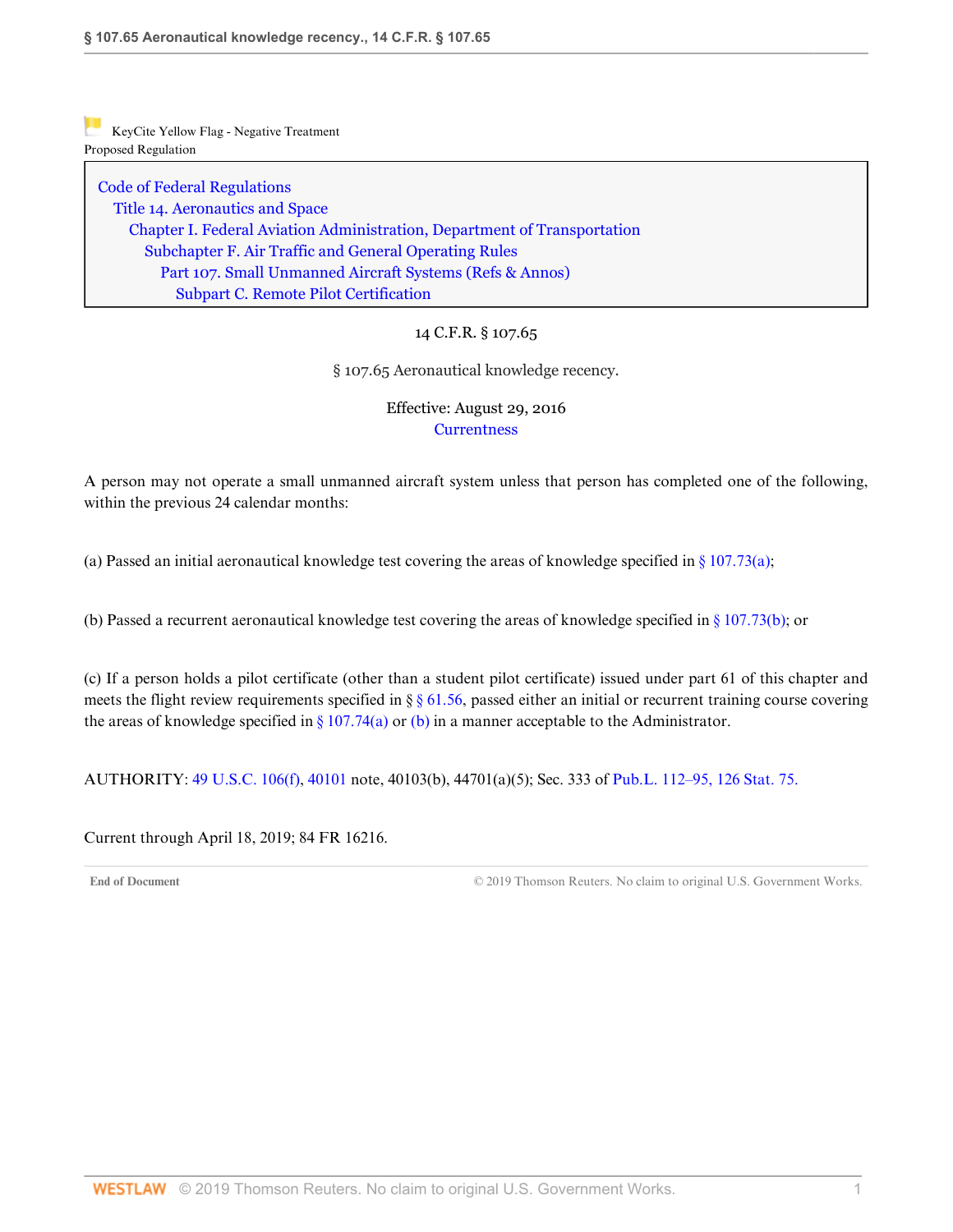### 14 C.F.R. § 107.67

#### § 107.67 Knowledge tests: General procedures and passing grades.

## Effective: August 29, 2016 **[Currentness](#page-39-0)**

(a) Knowledge tests prescribed by or under this part are given by persons and in the manner designated by the Administrator.

(b) An applicant for a knowledge test must have proper identification at the time of application that contains the applicant's:

(1) Photograph;

(2) Signature;

(3) Date of birth, which shows the applicant meets or will meet the age requirements of this part for the certificate and rating sought before the expiration date of the airman knowledge test report; and

(4) Permanent mailing address. If the applicant's permanent mailing address is a post office box number, then the applicant must also provide a current residential address.

(c) The minimum passing grade for the knowledge test will be specified by the Administrator.

AUTHORITY: [49 U.S.C. 106\(f\),](http://www.westlaw.com/Link/Document/FullText?findType=L&pubNum=1000546&cite=49USCAS106&originatingDoc=ND7467EA03D9D11E69147B51246646F09&refType=RB&originationContext=document&vr=3.0&rs=cblt1.0&transitionType=DocumentItem&contextData=(sc.DocLink)#co_pp_ae0d0000c5150) [40101](http://www.westlaw.com/Link/Document/FullText?findType=L&pubNum=1000546&cite=49USCAS40101&originatingDoc=ND7467EA03D9D11E69147B51246646F09&refType=LQ&originationContext=document&vr=3.0&rs=cblt1.0&transitionType=DocumentItem&contextData=(sc.DocLink)) note, 40103(b), 44701(a)(5); Sec. 333 of [Pub.L. 112–95, 126 Stat. 75.](http://www.westlaw.com/Link/Document/FullText?findType=l&pubNum=1077005&cite=UUID(I4283FE0058-5011E18DECB-7DFB573E8AC)&originatingDoc=ND7467EA03D9D11E69147B51246646F09&refType=SL&originationContext=document&vr=3.0&rs=cblt1.0&transitionType=DocumentItem&contextData=(sc.DocLink))

### <span id="page-39-0"></span>Current through April 18, 2019; 84 FR 16216.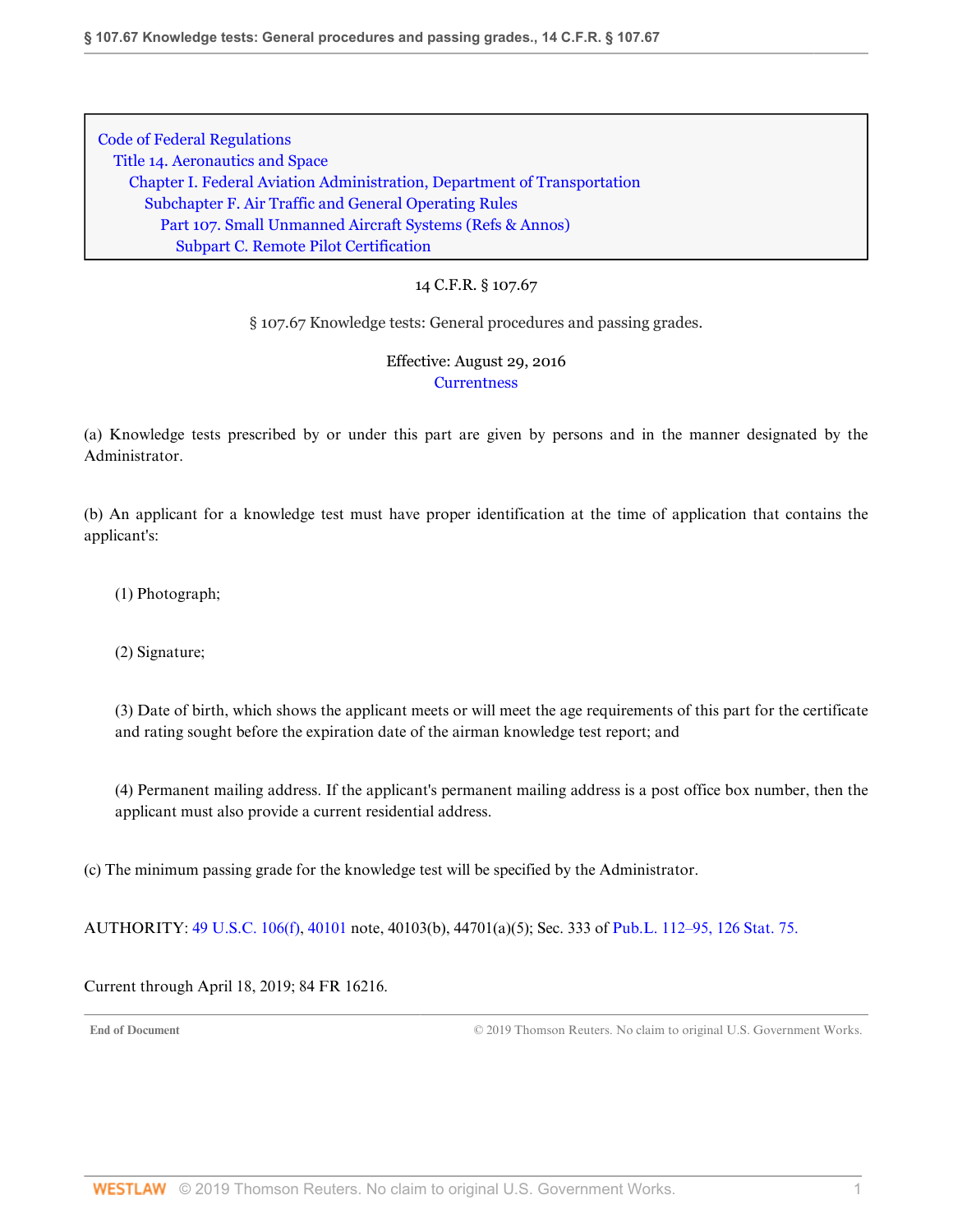### 14 C.F.R. § 107.69

§ 107.69 Knowledge tests: Cheating or other unauthorized conduct.

## Effective: August 29, 2016 **[Currentness](#page-41-0)**

(a) An applicant for a knowledge test may not:

(1) Copy or intentionally remove any knowledge test;

(2) Give to another applicant or receive from another applicant any part or copy of a knowledge test;

(3) Give or receive assistance on a knowledge test during the period that test is being given;

(4) Take any part of a knowledge test on behalf of another person;

(5) Be represented by, or represent, another person for a knowledge test;

(6) Use any material or aid during the period that the test is being given, unless specifically authorized to do so by the Administrator; and

(7) Intentionally cause, assist, or participate in any act prohibited by this paragraph.

(b) An applicant who the Administrator finds has committed an act prohibited by paragraph (a) of this section is prohibited, for 1 year after the date of committing that act, from:

(1) Applying for any certificate, rating, or authorization issued under this chapter; and

(2) Applying for and taking any test under this chapter.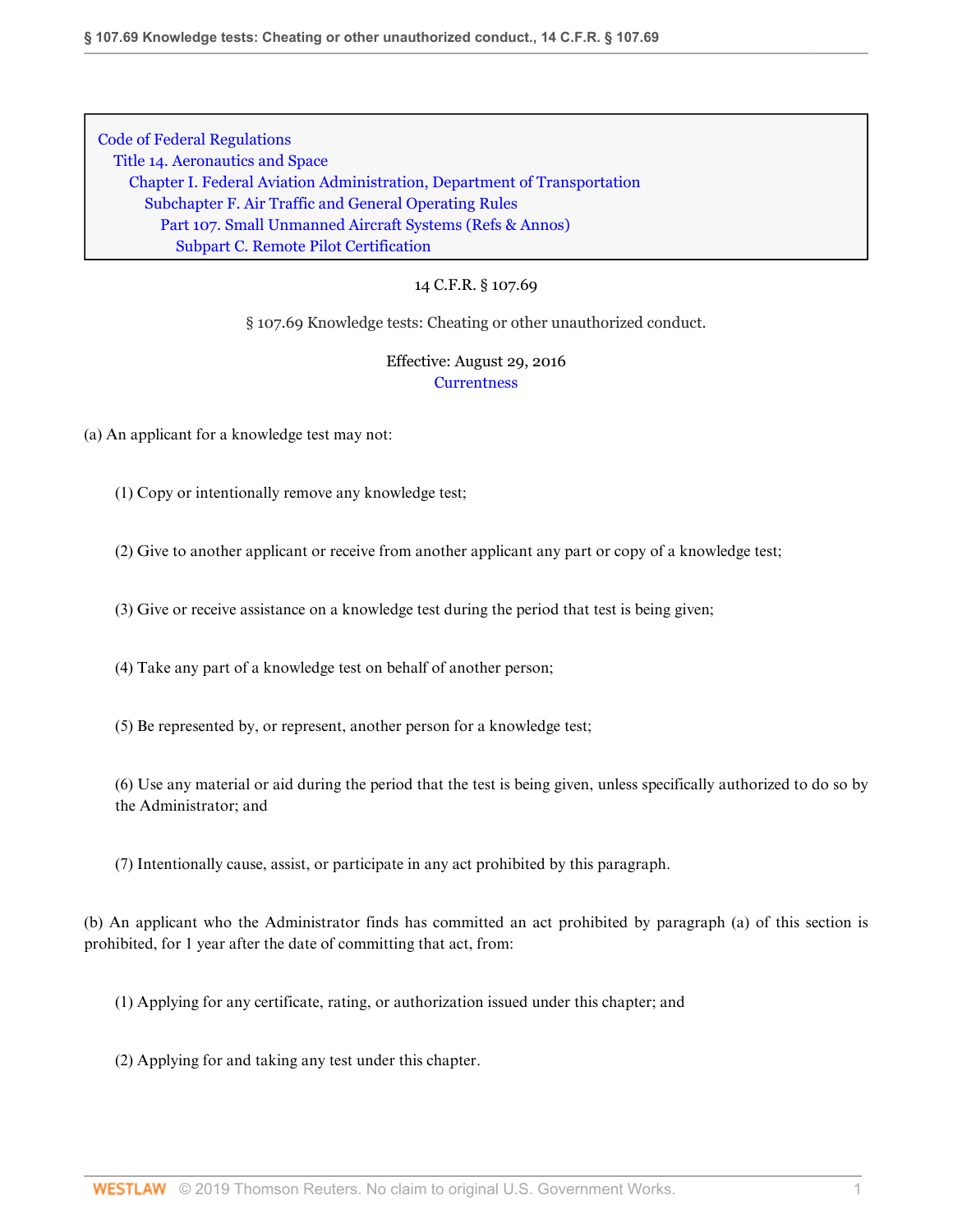(c) Any certificate or rating held by an applicant may be suspended or revoked if the Administrator finds that person has committed an act prohibited by paragraph (a) of this section.

AUTHORITY: [49 U.S.C. 106\(f\),](http://www.westlaw.com/Link/Document/FullText?findType=L&pubNum=1000546&cite=49USCAS106&originatingDoc=ND6F6FF103D9D11E69A7981745F9F9D8A&refType=RB&originationContext=document&vr=3.0&rs=cblt1.0&transitionType=DocumentItem&contextData=(sc.DocLink)#co_pp_ae0d0000c5150) [40101](http://www.westlaw.com/Link/Document/FullText?findType=L&pubNum=1000546&cite=49USCAS40101&originatingDoc=ND6F6FF103D9D11E69A7981745F9F9D8A&refType=LQ&originationContext=document&vr=3.0&rs=cblt1.0&transitionType=DocumentItem&contextData=(sc.DocLink)) note, 40103(b), 44701(a)(5); Sec. 333 of [Pub.L. 112–95, 126 Stat. 75.](http://www.westlaw.com/Link/Document/FullText?findType=l&pubNum=1077005&cite=UUID(I4283FE0058-5011E18DECB-7DFB573E8AC)&originatingDoc=ND6F6FF103D9D11E69A7981745F9F9D8A&refType=SL&originationContext=document&vr=3.0&rs=cblt1.0&transitionType=DocumentItem&contextData=(sc.DocLink))

<span id="page-41-0"></span>Current through April 18, 2019; 84 FR 16216.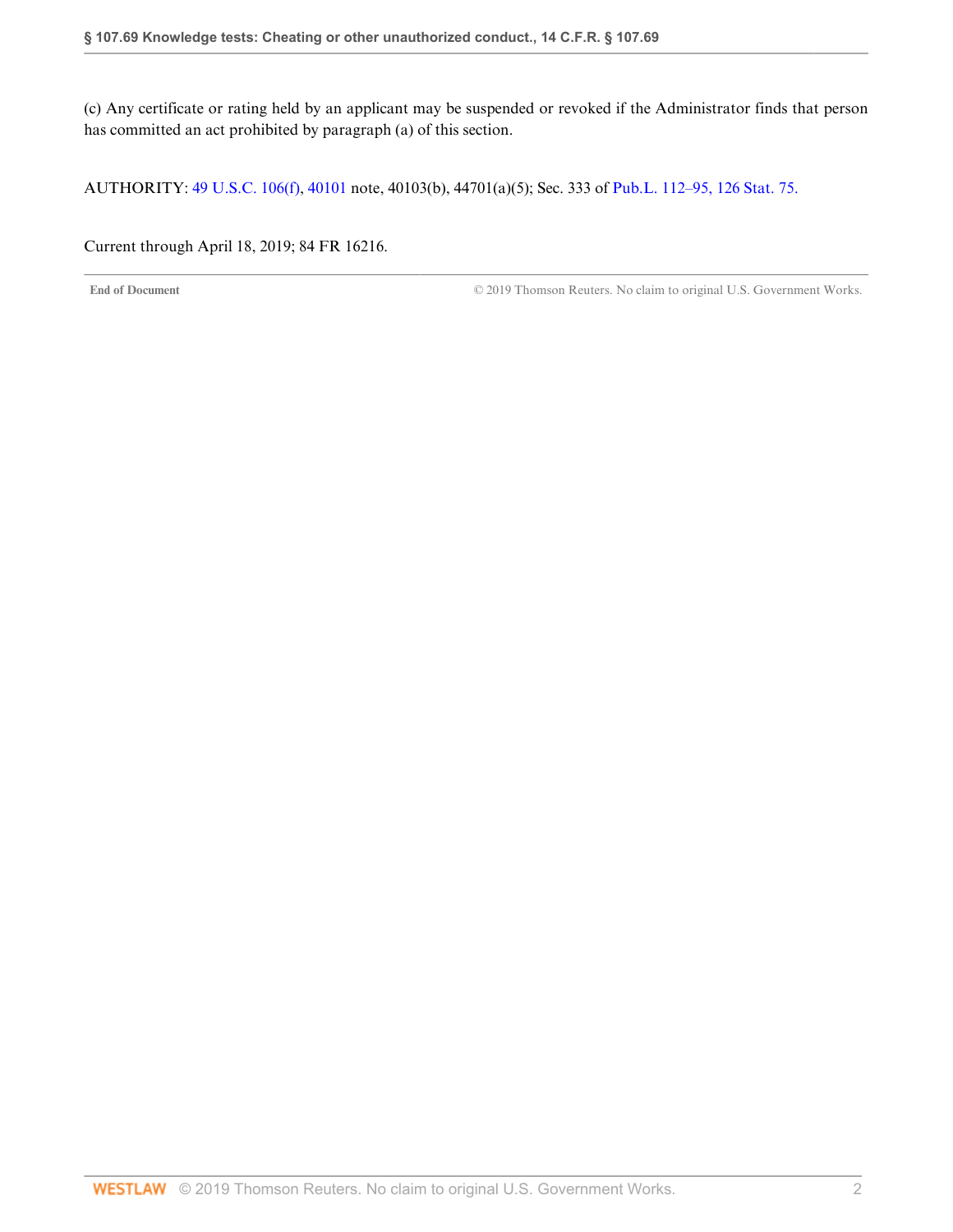14 C.F.R. § 107.71

§ 107.71 Retesting after failure.

Effective: August 29, 2016 **[Currentness](#page-42-0)** 

An applicant for a knowledge test who fails that test may not reapply for the test for 14 calendar days after failing the test.

AUTHORITY: [49 U.S.C. 106\(f\),](http://www.westlaw.com/Link/Document/FullText?findType=L&pubNum=1000546&cite=49USCAS106&originatingDoc=ND65715903D9D11E69A7981745F9F9D8A&refType=RB&originationContext=document&vr=3.0&rs=cblt1.0&transitionType=DocumentItem&contextData=(sc.DocLink)#co_pp_ae0d0000c5150) [40101](http://www.westlaw.com/Link/Document/FullText?findType=L&pubNum=1000546&cite=49USCAS40101&originatingDoc=ND65715903D9D11E69A7981745F9F9D8A&refType=LQ&originationContext=document&vr=3.0&rs=cblt1.0&transitionType=DocumentItem&contextData=(sc.DocLink)) note, 40103(b), 44701(a)(5); Sec. 333 of [Pub.L. 112–95, 126 Stat. 75.](http://www.westlaw.com/Link/Document/FullText?findType=l&pubNum=1077005&cite=UUID(I4283FE0058-5011E18DECB-7DFB573E8AC)&originatingDoc=ND65715903D9D11E69A7981745F9F9D8A&refType=SL&originationContext=document&vr=3.0&rs=cblt1.0&transitionType=DocumentItem&contextData=(sc.DocLink))

<span id="page-42-0"></span>Current through April 18, 2019; 84 FR 16216.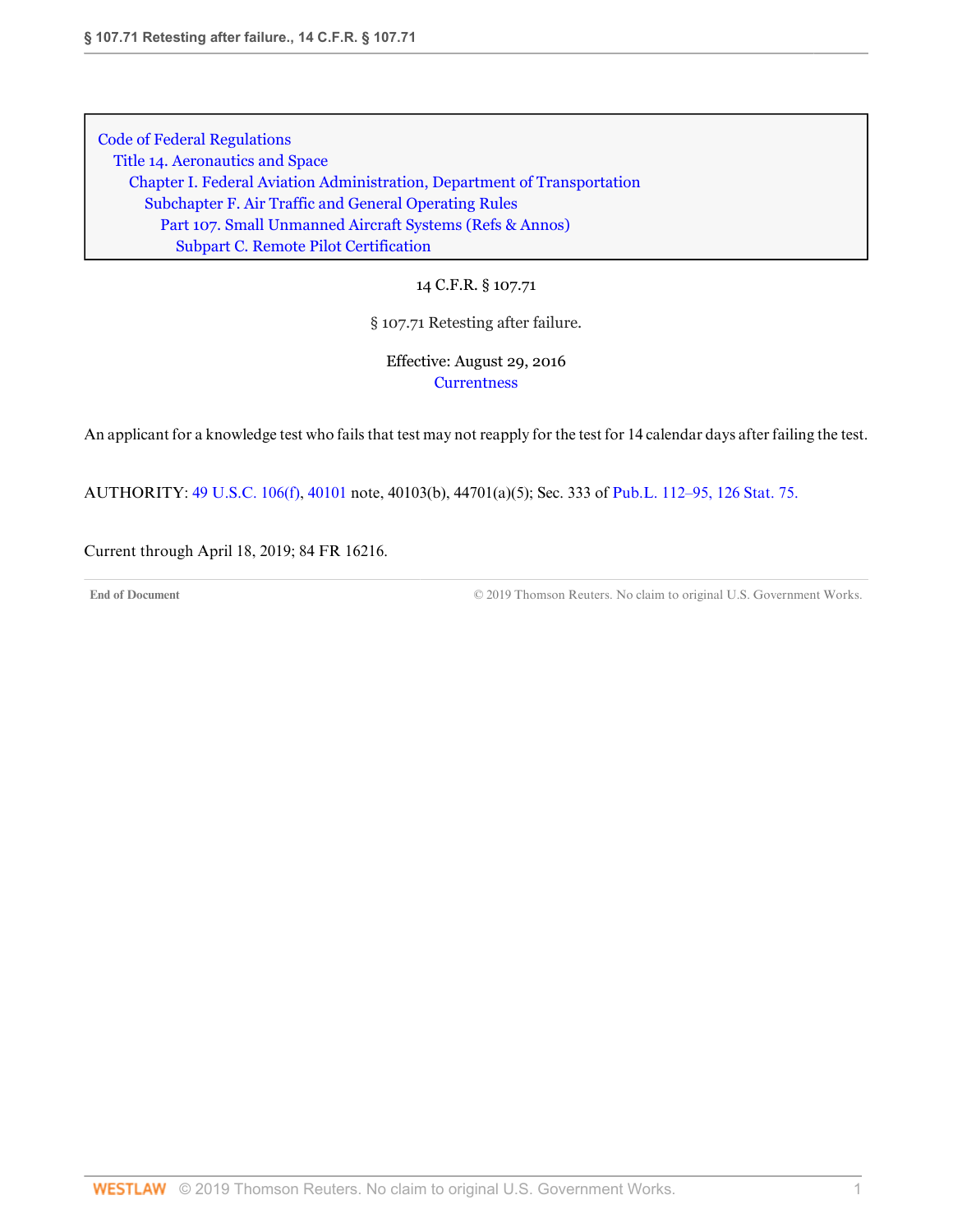[Code of Federal Regulations](http://www.westlaw.com/Browse/Home/Regulations/CodeofFederalRegulationsCFR?transitionType=DocumentItem&contextData=(sc.DocLink)&rs=clbt1.0&vr=3.0) [Title 14. Aeronautics and Space](http://www.westlaw.com/Browse/Home/Regulations/CodeofFederalRegulationsCFR?guid=NB364523085C811D99564CBDD35F58A0E&transitionType=DocumentItem&contextData=(sc.DocLink)&rs=clbt1.0&vr=3.0) [Chapter I. Federal Aviation Administration, Department of Transportation](http://www.westlaw.com/Browse/Home/Regulations/CodeofFederalRegulationsCFR?guid=NB391CAD085C811D99564CBDD35F58A0E&transitionType=DocumentItem&contextData=(sc.DocLink)&rs=clbt1.0&vr=3.0) [Subchapter F. Air Traffic and General Operating Rules](http://www.westlaw.com/Browse/Home/Regulations/CodeofFederalRegulationsCFR?guid=N0D8C9DE0967A11DF8D0C9F00FB5ED07A&transitionType=DocumentItem&contextData=(sc.DocLink)&rs=clbt1.0&vr=3.0) [Part 107. Small Unmanned Aircraft Systems](http://www.westlaw.com/Browse/Home/Regulations/CodeofFederalRegulationsCFR?guid=NCC8A89803D2E11E6A91396A739D63AEE&transitionType=DocumentItem&contextData=(sc.DocLink)&rs=clbt1.0&vr=3.0) [\(Refs & Annos\)](http://www.westlaw.com/Link/Document/FullText?findType=l&cite=lk(CFRT14CISUBCFPT107R)&originatingDoc=ND5C3D6403D9D11E69A7981745F9F9D8A&refType=CM&sourceCite=14+C.F.R.+%c2%a7+107.73&originationContext=document&vr=3.0&rs=cblt1.0&transitionType=DocumentItem&contextData=(sc.DocLink)) [Subpart C. Remote Pilot Certification](http://www.westlaw.com/Browse/Home/Regulations/CodeofFederalRegulationsCFR?guid=N519461103D9C11E68BD3C9863EF273DE&transitionType=DocumentItem&contextData=(sc.DocLink)&rs=clbt1.0&vr=3.0)

## 14 C.F.R. § 107.73

§ 107.73 Initial and recurrent knowledge tests.

## Effective: August 29, 2016 **[Currentness](#page-44-0)**

(a) An initial aeronautical knowledge test covers the following areas of knowledge:

(1) Applicable regulations relating to small unmanned aircraft system rating privileges, limitations, and flight operation;

(2) Airspace classification, operating requirements, and flight restrictions affecting small unmanned aircraft operation;

(3) Aviation weather sources and effects of weather on small unmanned aircraft performance;

(4) Small unmanned aircraft loading;

- (5) Emergency procedures;
- (6) Crew resource management;
- (7) Radio communication procedures;
- (8) Determining the performance of small unmanned aircraft;
- (9) Physiological effects of drugs and alcohol;
- (10) Aeronautical decision-making and judgment;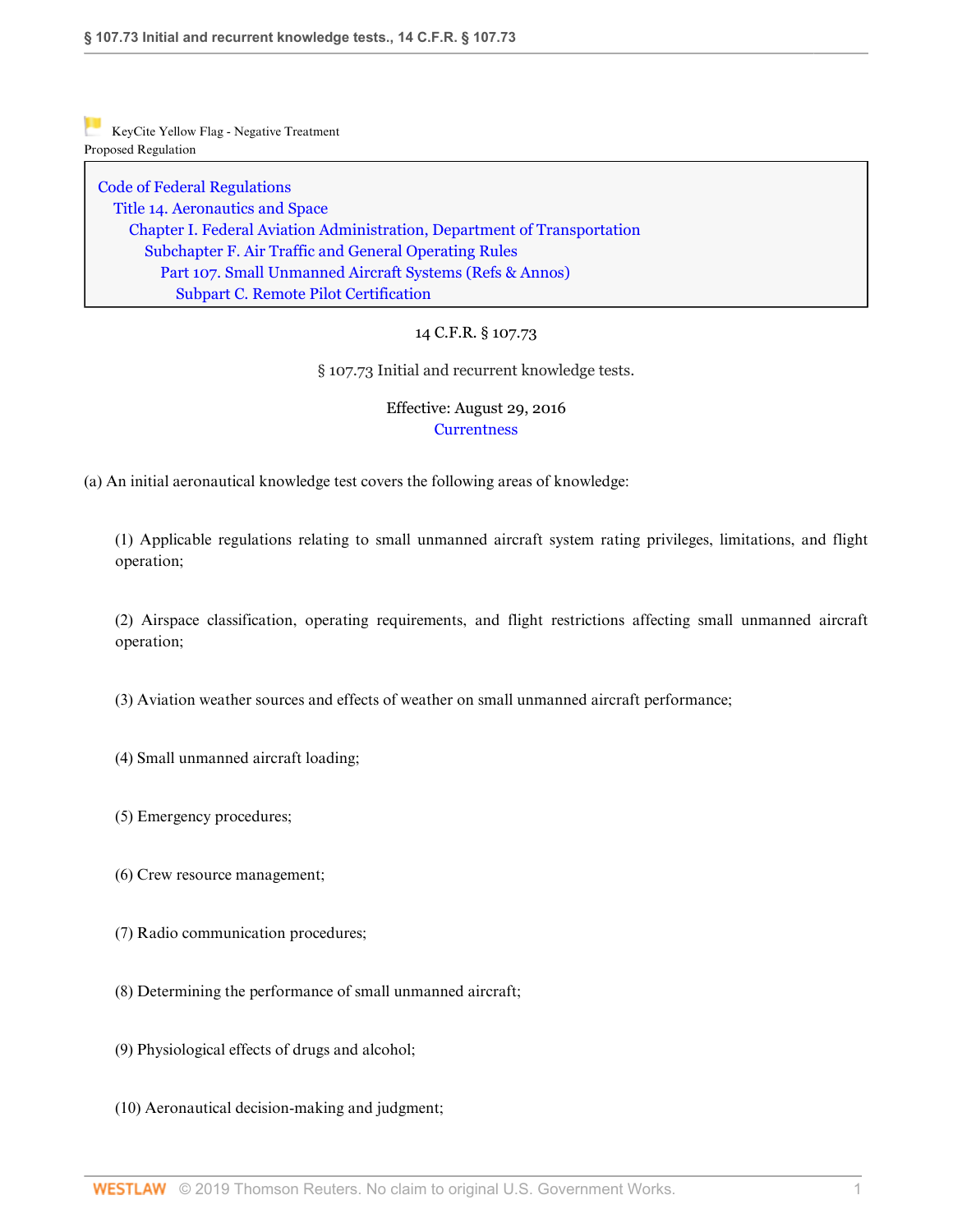(11) Airport operations; and

(12) Maintenance and preflight inspection procedures.

(b) A recurrent aeronautical knowledge test covers the following areas of knowledge:

(1) Applicable regulations relating to small unmanned aircraft system rating privileges, limitations, and flight operation;

(2) Airspace classification and operating requirements and flight restrictions affecting small unmanned aircraft operation;

(3) Emergency procedures;

(4) Crew resource management;

(5) Aeronautical decision-making and judgment;

(6) Airport operations; and

(7) Maintenance and preflight inspection procedures.

AUTHORITY: [49 U.S.C. 106\(f\),](http://www.westlaw.com/Link/Document/FullText?findType=L&pubNum=1000546&cite=49USCAS106&originatingDoc=ND5C3D6403D9D11E69A7981745F9F9D8A&refType=RB&originationContext=document&vr=3.0&rs=cblt1.0&transitionType=DocumentItem&contextData=(sc.DocLink)#co_pp_ae0d0000c5150) [40101](http://www.westlaw.com/Link/Document/FullText?findType=L&pubNum=1000546&cite=49USCAS40101&originatingDoc=ND5C3D6403D9D11E69A7981745F9F9D8A&refType=LQ&originationContext=document&vr=3.0&rs=cblt1.0&transitionType=DocumentItem&contextData=(sc.DocLink)) note, 40103(b), 44701(a)(5); Sec. 333 of [Pub.L. 112–95, 126 Stat. 75.](http://www.westlaw.com/Link/Document/FullText?findType=l&pubNum=1077005&cite=UUID(I4283FE0058-5011E18DECB-7DFB573E8AC)&originatingDoc=ND5C3D6403D9D11E69A7981745F9F9D8A&refType=SL&originationContext=document&vr=3.0&rs=cblt1.0&transitionType=DocumentItem&contextData=(sc.DocLink))

<span id="page-44-0"></span>Current through April 18, 2019; 84 FR 16216.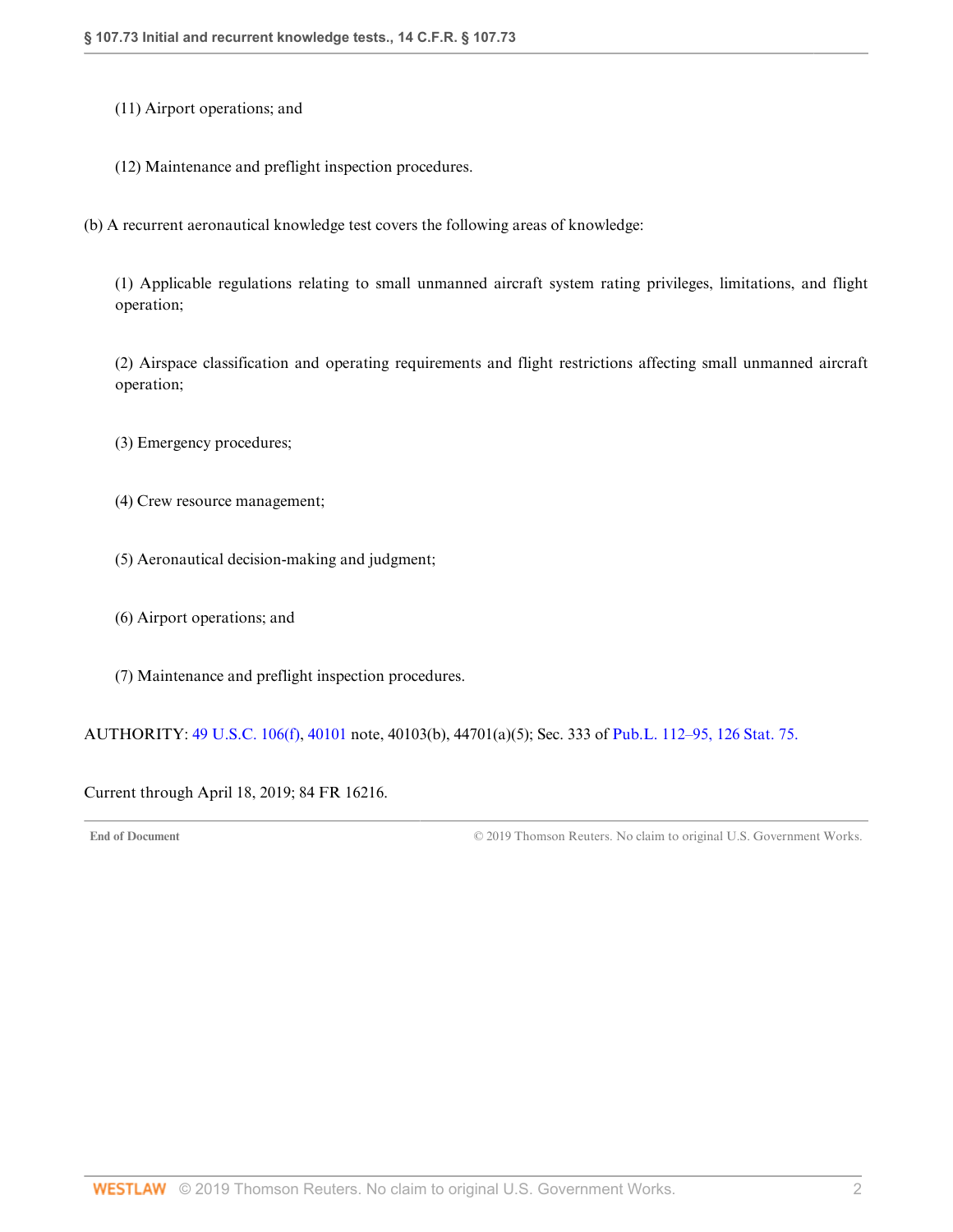[Code of Federal Regulations](http://www.westlaw.com/Browse/Home/Regulations/CodeofFederalRegulationsCFR?transitionType=DocumentItem&contextData=(sc.DocLink)&rs=clbt1.0&vr=3.0) [Title 14. Aeronautics and Space](http://www.westlaw.com/Browse/Home/Regulations/CodeofFederalRegulationsCFR?guid=NB364523085C811D99564CBDD35F58A0E&transitionType=DocumentItem&contextData=(sc.DocLink)&rs=clbt1.0&vr=3.0) [Chapter I. Federal Aviation Administration, Department of Transportation](http://www.westlaw.com/Browse/Home/Regulations/CodeofFederalRegulationsCFR?guid=NB391CAD085C811D99564CBDD35F58A0E&transitionType=DocumentItem&contextData=(sc.DocLink)&rs=clbt1.0&vr=3.0) [Subchapter F. Air Traffic and General Operating Rules](http://www.westlaw.com/Browse/Home/Regulations/CodeofFederalRegulationsCFR?guid=N0D8C9DE0967A11DF8D0C9F00FB5ED07A&transitionType=DocumentItem&contextData=(sc.DocLink)&rs=clbt1.0&vr=3.0) [Part 107. Small Unmanned Aircraft Systems](http://www.westlaw.com/Browse/Home/Regulations/CodeofFederalRegulationsCFR?guid=NCC8A89803D2E11E6A91396A739D63AEE&transitionType=DocumentItem&contextData=(sc.DocLink)&rs=clbt1.0&vr=3.0) [\(Refs & Annos\)](http://www.westlaw.com/Link/Document/FullText?findType=l&cite=lk(CFRT14CISUBCFPT107R)&originatingDoc=ND5E2F7003D9D11E6BDB8F71DBFB0E872&refType=CM&sourceCite=14+C.F.R.+%c2%a7+107.74&originationContext=document&vr=3.0&rs=cblt1.0&transitionType=DocumentItem&contextData=(sc.DocLink)) [Subpart C. Remote Pilot Certification](http://www.westlaw.com/Browse/Home/Regulations/CodeofFederalRegulationsCFR?guid=N519461103D9C11E68BD3C9863EF273DE&transitionType=DocumentItem&contextData=(sc.DocLink)&rs=clbt1.0&vr=3.0)

# 14 C.F.R. § 107.74

§ 107.74 Initial and recurrent training courses.

# Effective: August 29, 2016 **[Currentness](#page-46-0)**

(a) An initial training course covers the following areas of knowledge:

(1) Applicable regulations relating to small unmanned aircraft system rating privileges, limitations, and flight operation;

(2) Effects of weather on small unmanned aircraft performance;

- (3) Small unmanned aircraft loading;
- (4) Emergency procedures;
- (5) Crew resource management;
- (6) Determining the performance of small unmanned aircraft; and
- (7) Maintenance and preflight inspection procedures.
- (b) A recurrent training course covers the following areas of knowledge:

(1) Applicable regulations relating to small unmanned aircraft system rating privileges, limitations, and flight operation;

(2) Emergency procedures;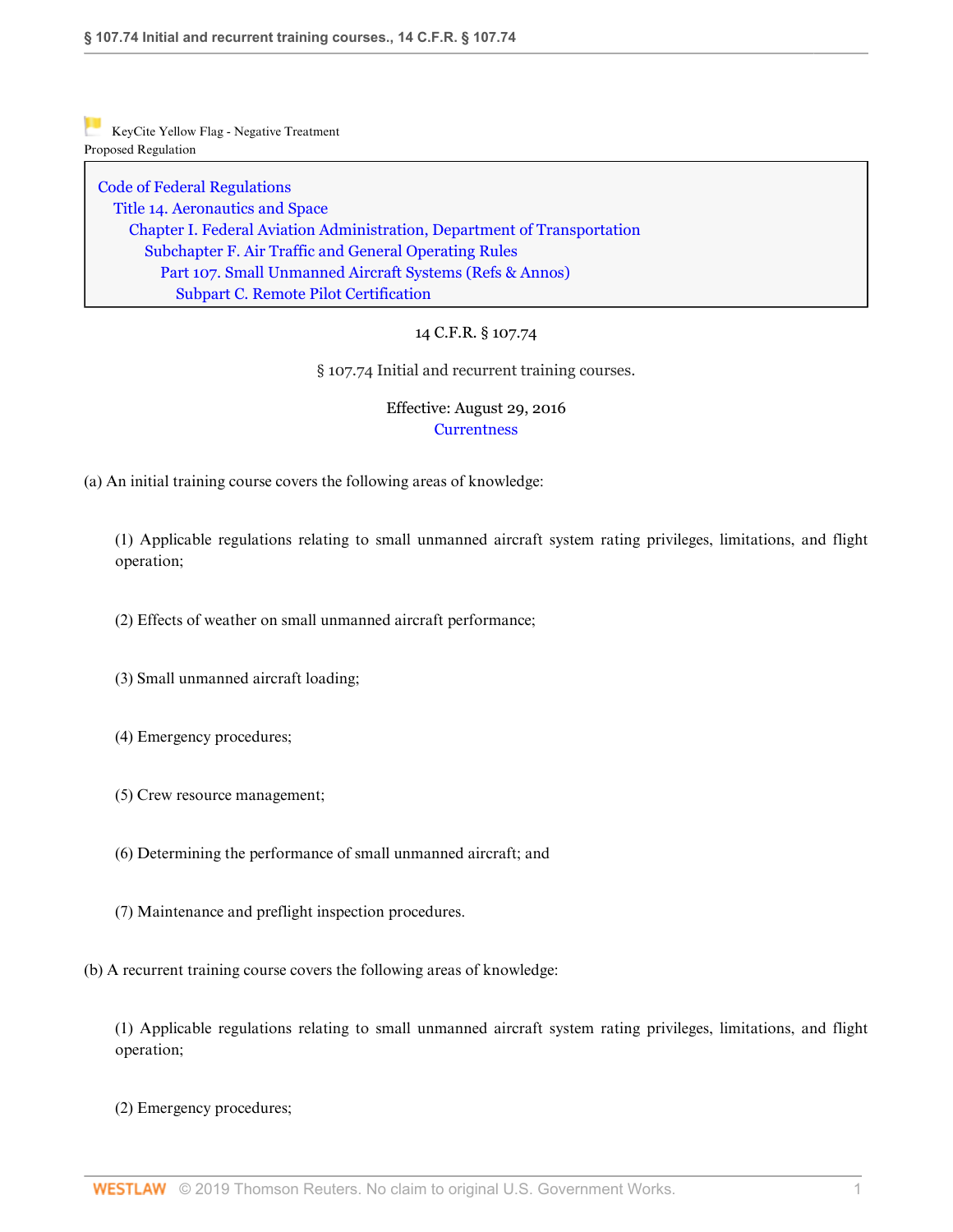- (3) Crew resource management; and
- (4) Maintenance and preflight inspection procedures.

AUTHORITY: [49 U.S.C. 106\(f\),](http://www.westlaw.com/Link/Document/FullText?findType=L&pubNum=1000546&cite=49USCAS106&originatingDoc=ND5E2F7003D9D11E6BDB8F71DBFB0E872&refType=RB&originationContext=document&vr=3.0&rs=cblt1.0&transitionType=DocumentItem&contextData=(sc.DocLink)#co_pp_ae0d0000c5150) [40101](http://www.westlaw.com/Link/Document/FullText?findType=L&pubNum=1000546&cite=49USCAS40101&originatingDoc=ND5E2F7003D9D11E6BDB8F71DBFB0E872&refType=LQ&originationContext=document&vr=3.0&rs=cblt1.0&transitionType=DocumentItem&contextData=(sc.DocLink)) note, 40103(b), 44701(a)(5); Sec. 333 of [Pub.L. 112–95, 126 Stat. 75.](http://www.westlaw.com/Link/Document/FullText?findType=l&pubNum=1077005&cite=UUID(I4283FE0058-5011E18DECB-7DFB573E8AC)&originatingDoc=ND5E2F7003D9D11E6BDB8F71DBFB0E872&refType=SL&originationContext=document&vr=3.0&rs=cblt1.0&transitionType=DocumentItem&contextData=(sc.DocLink))

<span id="page-46-0"></span>Current through April 18, 2019; 84 FR 16216.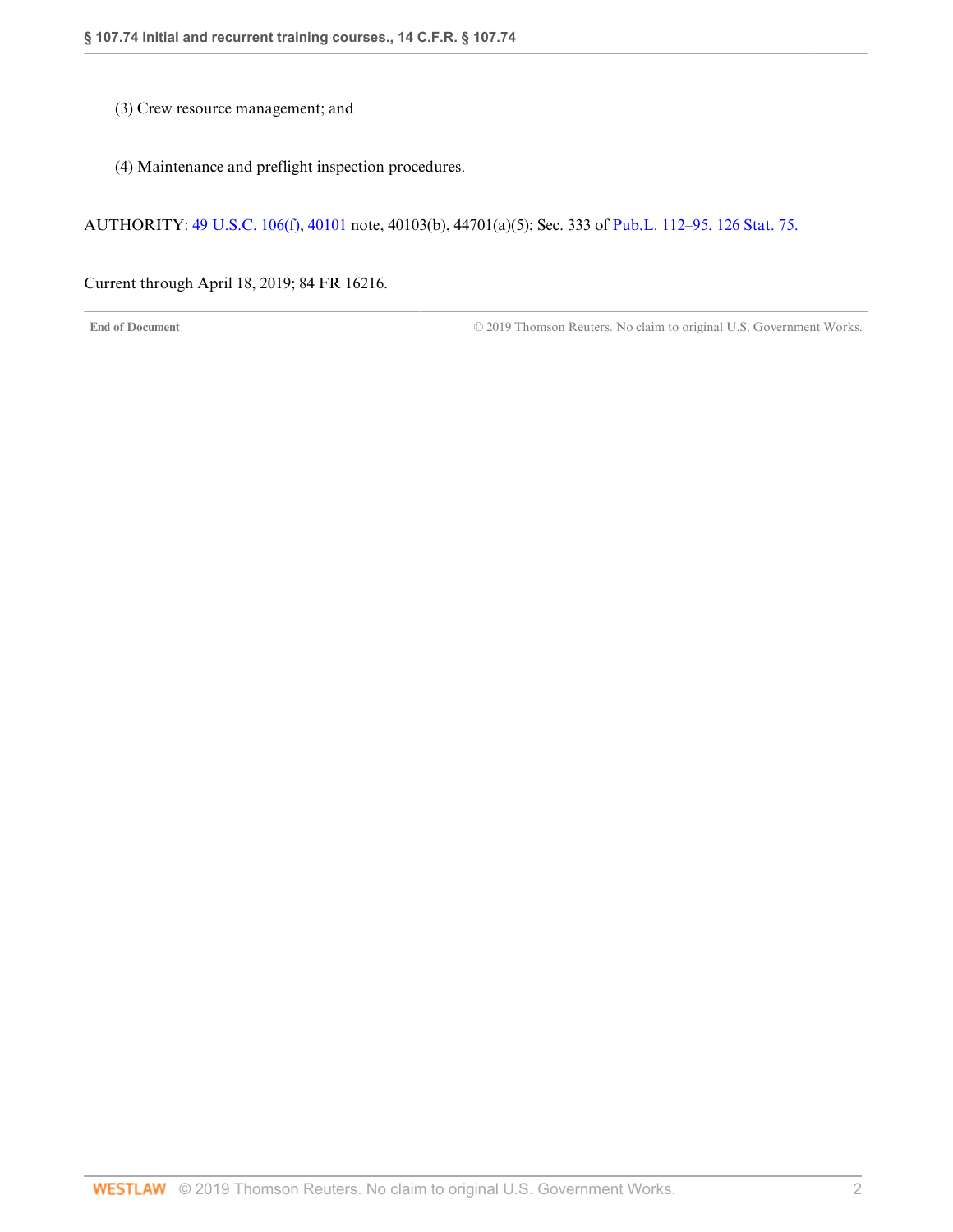14 C.F.R. § 107.77

§ 107.77 Change of name or address.

Effective: August 29, 2016 **[Currentness](#page-47-0)** 

(a) Change of name. An application to change the name on a certificate issued under this subpart must be accompanied by the applicant's:

(1) Remote pilot certificate with small UAS rating; and

(2) A copy of the marriage license, court order, or other document verifying the name change.

(b) The documents in paragraph (a) of this section will be returned to the applicant after inspection.

(c) Change of address. The holder of a remote pilot certificate with small UAS rating issued under this subpart who has made a change in permanent mailing address may not, after 30 days from that date, exercise the privileges of the certificate unless the holder has notified the FAA of the change in address using one of the following methods:

(1) By letter to the FAA Airman Certification Branch, P.O. Box 25082, Oklahoma City, OK 73125 providing the new permanent mailing address, or if the permanent mailing address includes a post office box number, then the holder's current residential address; or

(2) By using the FAA Web site portal at www.faa.gov providing the new permanent mailing address, or if the permanent mailing address includes a post office box number, then the holder's current residential address.

AUTHORITY: [49 U.S.C. 106\(f\),](http://www.westlaw.com/Link/Document/FullText?findType=L&pubNum=1000546&cite=49USCAS106&originatingDoc=ND32166003D9D11E6BDB8F71DBFB0E872&refType=RB&originationContext=document&vr=3.0&rs=cblt1.0&transitionType=DocumentItem&contextData=(sc.DocLink)#co_pp_ae0d0000c5150) [40101](http://www.westlaw.com/Link/Document/FullText?findType=L&pubNum=1000546&cite=49USCAS40101&originatingDoc=ND32166003D9D11E6BDB8F71DBFB0E872&refType=LQ&originationContext=document&vr=3.0&rs=cblt1.0&transitionType=DocumentItem&contextData=(sc.DocLink)) note, 40103(b), 44701(a)(5); Sec. 333 of [Pub.L. 112–95, 126 Stat. 75.](http://www.westlaw.com/Link/Document/FullText?findType=l&pubNum=1077005&cite=UUID(I4283FE0058-5011E18DECB-7DFB573E8AC)&originatingDoc=ND32166003D9D11E6BDB8F71DBFB0E872&refType=SL&originationContext=document&vr=3.0&rs=cblt1.0&transitionType=DocumentItem&contextData=(sc.DocLink))

<span id="page-47-0"></span>Current through April 18, 2019; 84 FR 16216.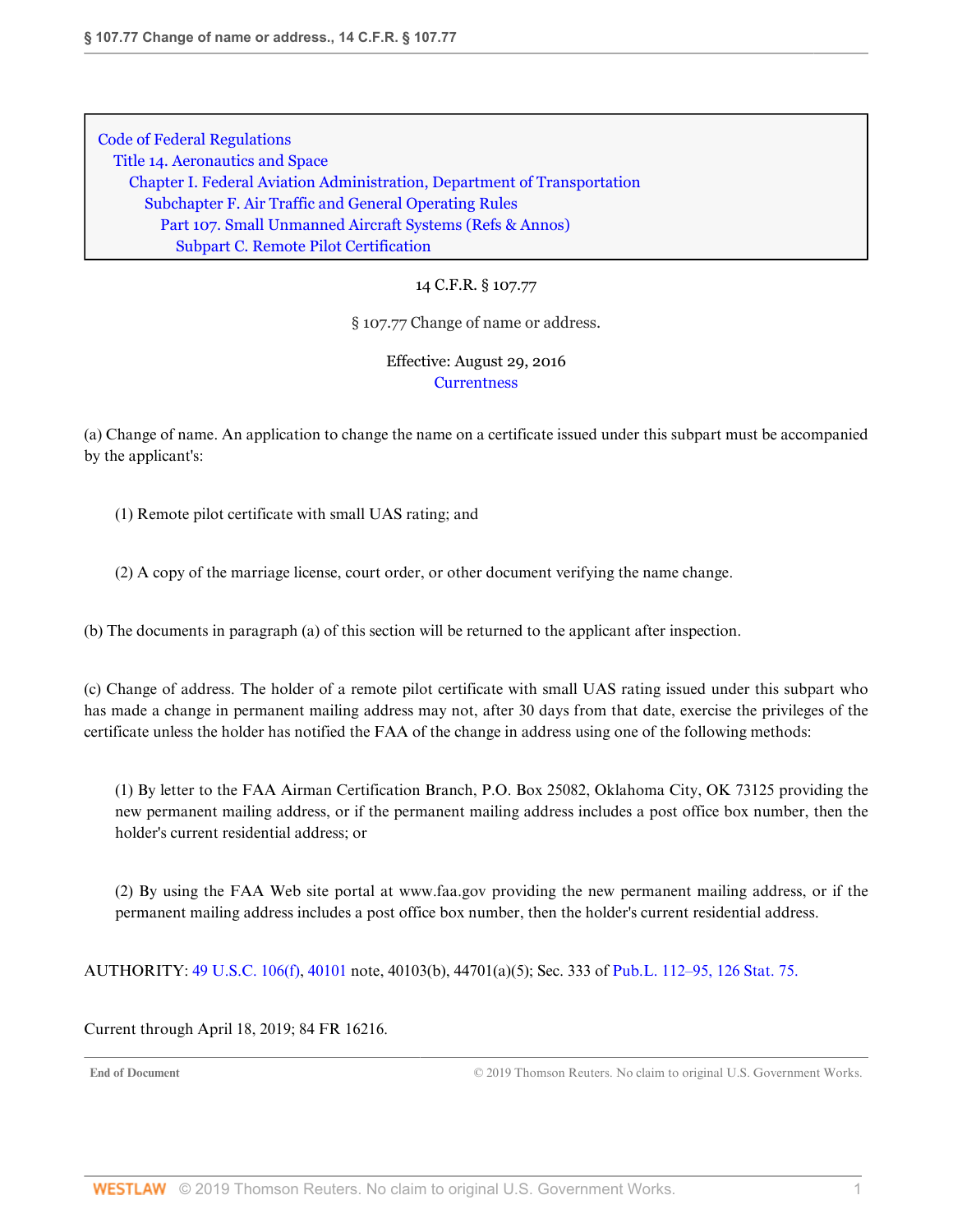14 C.F.R. § 107.79

§ 107.79 Voluntary surrender of certificate.

Effective: August 29, 2016 **[Currentness](#page-48-0)** 

(a) The holder of a certificate issued under this subpart may voluntarily surrender it for cancellation.

(b) Any request made under paragraph (a) of this section must include the following signed statement or its equivalent: "I voluntarily surrender my remote pilot certificate with a small UAS rating for cancellation. This request is made for my own reasons, with full knowledge that my certificate will not be reissued to me unless I again complete the requirements specified in [§§ 107.61](http://www.westlaw.com/Link/Document/FullText?findType=L&pubNum=1000547&cite=14CFRS107.61&originatingDoc=ND6D4F8203D9D11E69A7981745F9F9D8A&refType=VP&originationContext=document&vr=3.0&rs=cblt1.0&transitionType=DocumentItem&contextData=(sc.DocLink)) and [107.63.](http://www.westlaw.com/Link/Document/FullText?findType=L&pubNum=1000547&cite=14CFRS107.63&originatingDoc=ND6D4F8203D9D11E69A7981745F9F9D8A&refType=VP&originationContext=document&vr=3.0&rs=cblt1.0&transitionType=DocumentItem&contextData=(sc.DocLink))"

AUTHORITY: [49 U.S.C. 106\(f\),](http://www.westlaw.com/Link/Document/FullText?findType=L&pubNum=1000546&cite=49USCAS106&originatingDoc=ND6D4F8203D9D11E69A7981745F9F9D8A&refType=RB&originationContext=document&vr=3.0&rs=cblt1.0&transitionType=DocumentItem&contextData=(sc.DocLink)#co_pp_ae0d0000c5150) [40101](http://www.westlaw.com/Link/Document/FullText?findType=L&pubNum=1000546&cite=49USCAS40101&originatingDoc=ND6D4F8203D9D11E69A7981745F9F9D8A&refType=LQ&originationContext=document&vr=3.0&rs=cblt1.0&transitionType=DocumentItem&contextData=(sc.DocLink)) note, 40103(b), 44701(a)(5); Sec. 333 of [Pub.L. 112–95, 126 Stat. 75.](http://www.westlaw.com/Link/Document/FullText?findType=l&pubNum=1077005&cite=UUID(I4283FE0058-5011E18DECB-7DFB573E8AC)&originatingDoc=ND6D4F8203D9D11E69A7981745F9F9D8A&refType=SL&originationContext=document&vr=3.0&rs=cblt1.0&transitionType=DocumentItem&contextData=(sc.DocLink))

<span id="page-48-0"></span>Current through April 18, 2019; 84 FR 16216.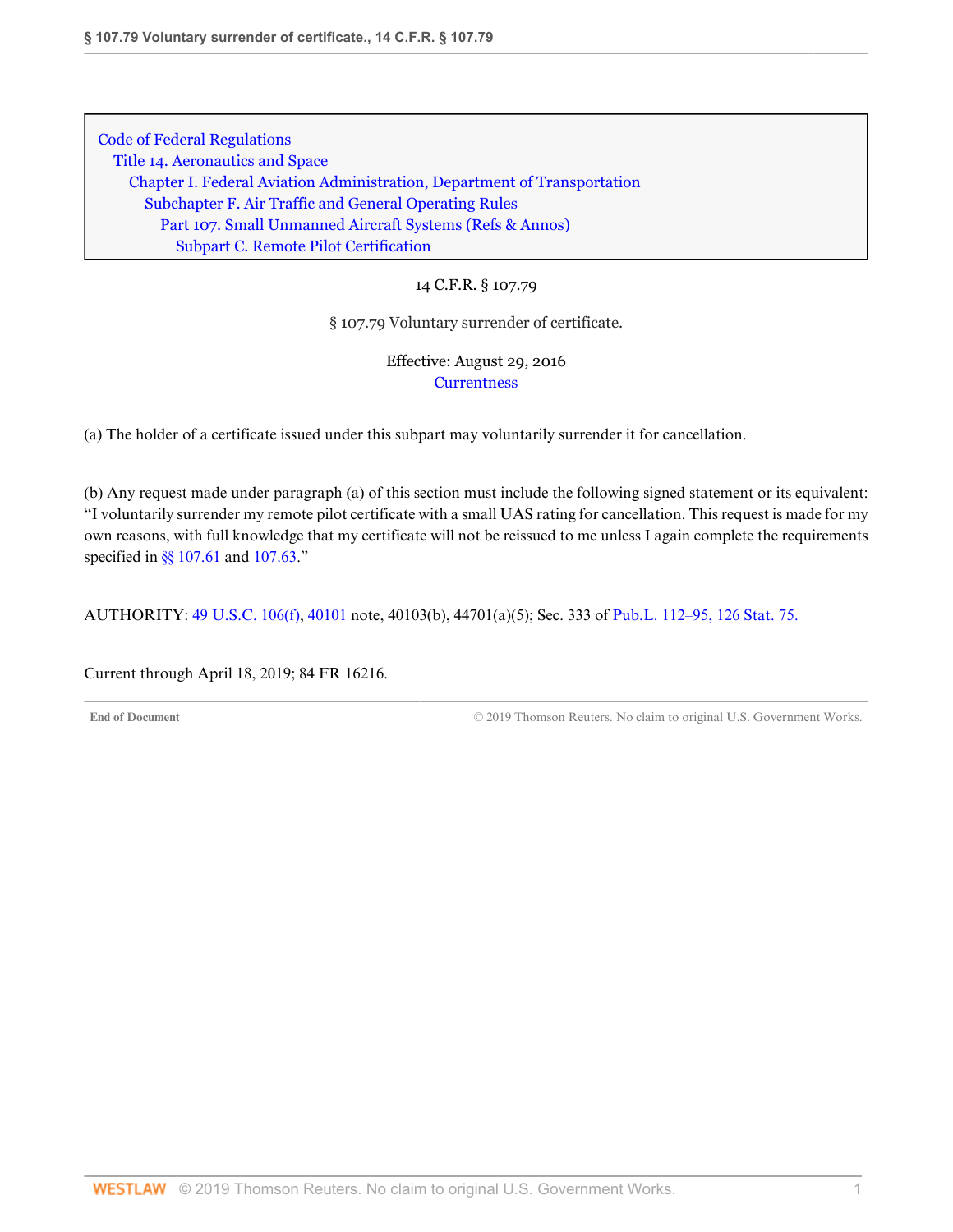[Code of Federal Regulations](http://www.westlaw.com/Browse/Home/Regulations/CodeofFederalRegulationsCFR?transitionType=DocumentItem&contextData=(sc.DocLink)&rs=clbt1.0&vr=3.0) [Title 14. Aeronautics and Space](http://www.westlaw.com/Browse/Home/Regulations/CodeofFederalRegulationsCFR?guid=NB364523085C811D99564CBDD35F58A0E&transitionType=DocumentItem&contextData=(sc.DocLink)&rs=clbt1.0&vr=3.0) [Chapter I. Federal Aviation Administration, Department of Transportation](http://www.westlaw.com/Browse/Home/Regulations/CodeofFederalRegulationsCFR?guid=NB391CAD085C811D99564CBDD35F58A0E&transitionType=DocumentItem&contextData=(sc.DocLink)&rs=clbt1.0&vr=3.0) [Subchapter F. Air Traffic and General Operating Rules](http://www.westlaw.com/Browse/Home/Regulations/CodeofFederalRegulationsCFR?guid=N0D8C9DE0967A11DF8D0C9F00FB5ED07A&transitionType=DocumentItem&contextData=(sc.DocLink)&rs=clbt1.0&vr=3.0) [Part 107. Small Unmanned Aircraft Systems](http://www.westlaw.com/Browse/Home/Regulations/CodeofFederalRegulationsCFR?guid=NCC8A89803D2E11E6A91396A739D63AEE&transitionType=DocumentItem&contextData=(sc.DocLink)&rs=clbt1.0&vr=3.0) [\(Refs & Annos\)](http://www.westlaw.com/Link/Document/FullText?findType=l&cite=lk(CFRT14CISUBCFPT107R)&originatingDoc=NED200FC03D9D11E69A7981745F9F9D8A&refType=CM&sourceCite=14+C.F.R.+%c2%a7+107.200&originationContext=document&vr=3.0&rs=cblt1.0&transitionType=DocumentItem&contextData=(sc.DocLink)) [Subpart D. Waivers](http://www.westlaw.com/Browse/Home/Regulations/CodeofFederalRegulationsCFR?guid=N6C305C403D9C11E68BD3C9863EF273DE&transitionType=DocumentItem&contextData=(sc.DocLink)&rs=clbt1.0&vr=3.0)

## 14 C.F.R. § 107.200

§ 107.200 Waiver policy and requirements.

# Effective: August 29, 2016 **[Currentness](#page-49-0)**

(a) The Administrator may issue a certificate of waiver authorizing a deviation from any regulation specified in [§ 107.205](http://www.westlaw.com/Link/Document/FullText?findType=L&pubNum=1000547&cite=14CFRS107.205&originatingDoc=NED200FC03D9D11E69A7981745F9F9D8A&refType=VP&originationContext=document&vr=3.0&rs=cblt1.0&transitionType=DocumentItem&contextData=(sc.DocLink)) if the Administrator finds that a proposed small UAS operation can safely be conducted under the terms of that certificate of waiver.

(b) A request for a certificate of waiver must contain a complete description of the proposed operation and justification that establishes that the operation can safely be conducted under the terms of a certificate of waiver.

(c) The Administrator may prescribe additional limitations that the Administrator considers necessary.

(d) A person who receives a certificate of waiver issued under this section:

(1) May deviate from the regulations of this part to the extent specified in the certificate of waiver; and

(2) Must comply with any conditions or limitations that are specified in the certificate of waiver.

AUTHORITY: [49 U.S.C. 106\(f\),](http://www.westlaw.com/Link/Document/FullText?findType=L&pubNum=1000546&cite=49USCAS106&originatingDoc=NED200FC03D9D11E69A7981745F9F9D8A&refType=RB&originationContext=document&vr=3.0&rs=cblt1.0&transitionType=DocumentItem&contextData=(sc.DocLink)#co_pp_ae0d0000c5150) [40101](http://www.westlaw.com/Link/Document/FullText?findType=L&pubNum=1000546&cite=49USCAS40101&originatingDoc=NED200FC03D9D11E69A7981745F9F9D8A&refType=LQ&originationContext=document&vr=3.0&rs=cblt1.0&transitionType=DocumentItem&contextData=(sc.DocLink)) note, 40103(b), 44701(a)(5); Sec. 333 of [Pub.L. 112–95, 126 Stat. 75.](http://www.westlaw.com/Link/Document/FullText?findType=l&pubNum=1077005&cite=UUID(I4283FE0058-5011E18DECB-7DFB573E8AC)&originatingDoc=NED200FC03D9D11E69A7981745F9F9D8A&refType=SL&originationContext=document&vr=3.0&rs=cblt1.0&transitionType=DocumentItem&contextData=(sc.DocLink))

<span id="page-49-0"></span>Current through April 18, 2019; 84 FR 16216.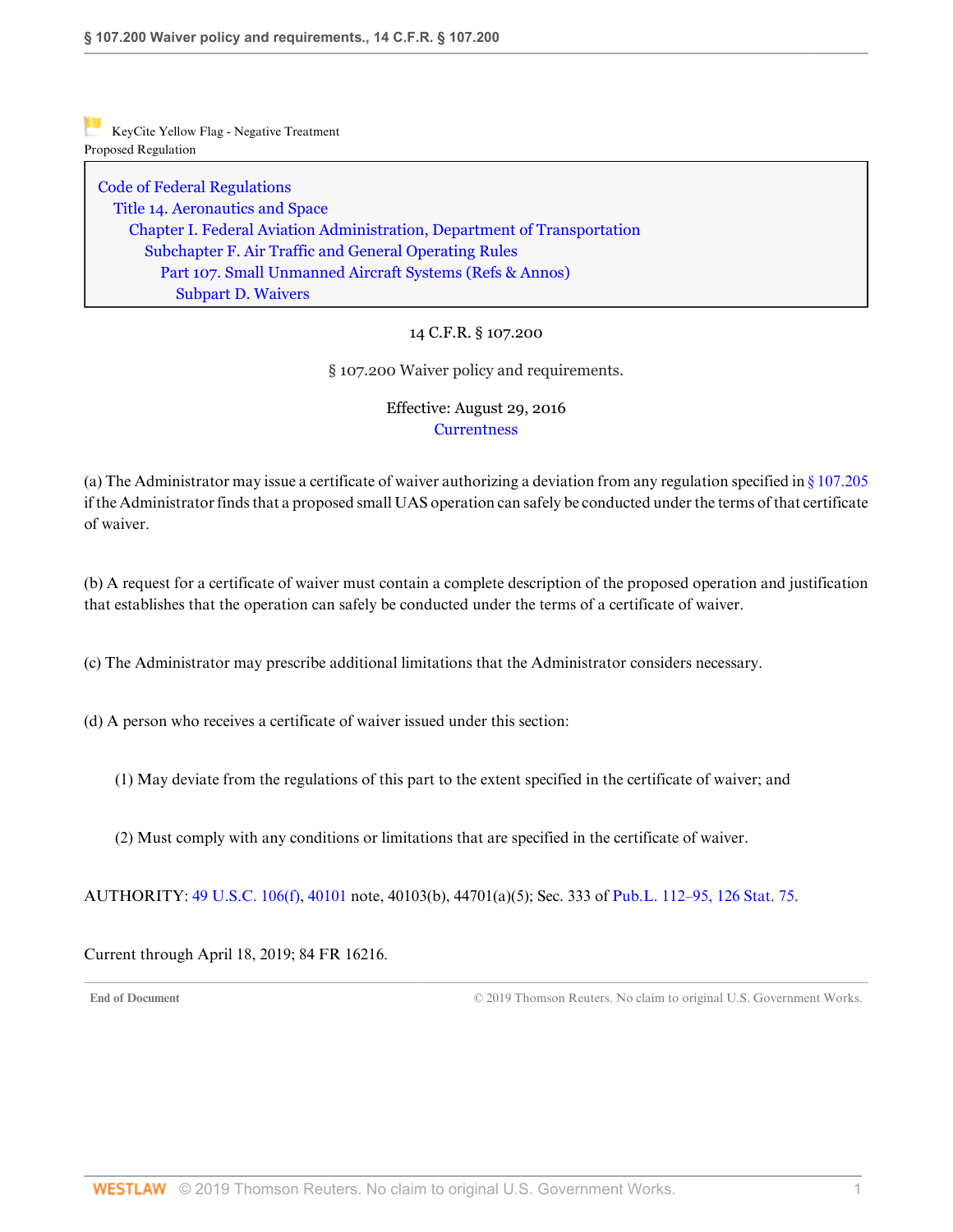[Code of Federal Regulations](http://www.westlaw.com/Browse/Home/Regulations/CodeofFederalRegulationsCFR?transitionType=DocumentItem&contextData=(sc.DocLink)&rs=clbt1.0&vr=3.0) [Title 14. Aeronautics and Space](http://www.westlaw.com/Browse/Home/Regulations/CodeofFederalRegulationsCFR?guid=NB364523085C811D99564CBDD35F58A0E&transitionType=DocumentItem&contextData=(sc.DocLink)&rs=clbt1.0&vr=3.0) [Chapter I. Federal Aviation Administration, Department of Transportation](http://www.westlaw.com/Browse/Home/Regulations/CodeofFederalRegulationsCFR?guid=NB391CAD085C811D99564CBDD35F58A0E&transitionType=DocumentItem&contextData=(sc.DocLink)&rs=clbt1.0&vr=3.0) [Subchapter F. Air Traffic and General Operating Rules](http://www.westlaw.com/Browse/Home/Regulations/CodeofFederalRegulationsCFR?guid=N0D8C9DE0967A11DF8D0C9F00FB5ED07A&transitionType=DocumentItem&contextData=(sc.DocLink)&rs=clbt1.0&vr=3.0) [Part 107. Small Unmanned Aircraft Systems](http://www.westlaw.com/Browse/Home/Regulations/CodeofFederalRegulationsCFR?guid=NCC8A89803D2E11E6A91396A739D63AEE&transitionType=DocumentItem&contextData=(sc.DocLink)&rs=clbt1.0&vr=3.0) [\(Refs & Annos\)](http://www.westlaw.com/Link/Document/FullText?findType=l&cite=lk(CFRT14CISUBCFPT107R)&originatingDoc=NED585DD03D9D11E69147B51246646F09&refType=CM&sourceCite=14+C.F.R.+%c2%a7+107.205&originationContext=document&vr=3.0&rs=cblt1.0&transitionType=DocumentItem&contextData=(sc.DocLink)) [Subpart D. Waivers](http://www.westlaw.com/Browse/Home/Regulations/CodeofFederalRegulationsCFR?guid=N6C305C403D9C11E68BD3C9863EF273DE&transitionType=DocumentItem&contextData=(sc.DocLink)&rs=clbt1.0&vr=3.0)

## 14 C.F.R. § 107.205

§ 107.205 List of regulations subject to waiver.

## Effective: August 29, 2016 **[Currentness](#page-51-0)**

A certificate of waiver issued pursuant to  $\S 107.200$  may authorize a deviation from the following regulations of this part:

(a) [Section 107.25—](http://www.westlaw.com/Link/Document/FullText?findType=L&pubNum=1000547&cite=14CFRS107.25&originatingDoc=NED585DD03D9D11E69147B51246646F09&refType=VP&originationContext=document&vr=3.0&rs=cblt1.0&transitionType=DocumentItem&contextData=(sc.DocLink))Operation from a moving vehicle or aircraft. However, no waiver of this provision will be issued to allow the carriage of property of another by aircraft for compensation or hire.

(b) [Section 107.29](http://www.westlaw.com/Link/Document/FullText?findType=L&pubNum=1000547&cite=14CFRS107.29&originatingDoc=NED585DD03D9D11E69147B51246646F09&refType=VP&originationContext=document&vr=3.0&rs=cblt1.0&transitionType=DocumentItem&contextData=(sc.DocLink))—Daylight operation.

(c) [Section 107.31—](http://www.westlaw.com/Link/Document/FullText?findType=L&pubNum=1000547&cite=14CFRS107.31&originatingDoc=NED585DD03D9D11E69147B51246646F09&refType=VP&originationContext=document&vr=3.0&rs=cblt1.0&transitionType=DocumentItem&contextData=(sc.DocLink))Visual line of sight aircraft operation. However, no waiver of this provision will be issued to allow the carriage of property of another by aircraft for compensation or hire.

- (d) [Section 107.33](http://www.westlaw.com/Link/Document/FullText?findType=L&pubNum=1000547&cite=14CFRS107.33&originatingDoc=NED585DD03D9D11E69147B51246646F09&refType=VP&originationContext=document&vr=3.0&rs=cblt1.0&transitionType=DocumentItem&contextData=(sc.DocLink))—Visual observer.
- (e) [Section 107.35](http://www.westlaw.com/Link/Document/FullText?findType=L&pubNum=1000547&cite=14CFRS107.35&originatingDoc=NED585DD03D9D11E69147B51246646F09&refType=VP&originationContext=document&vr=3.0&rs=cblt1.0&transitionType=DocumentItem&contextData=(sc.DocLink))—Operation of multiple small unmanned aircraft systems.
- (f) Section  $107.37(a)$ —Yielding the right of way.
- (g) [Section 107.39—](http://www.westlaw.com/Link/Document/FullText?findType=L&pubNum=1000547&cite=14CFRS107.39&originatingDoc=NED585DD03D9D11E69147B51246646F09&refType=VP&originationContext=document&vr=3.0&rs=cblt1.0&transitionType=DocumentItem&contextData=(sc.DocLink))Operation over people.
- (h) [Section 107.41](http://www.westlaw.com/Link/Document/FullText?findType=L&pubNum=1000547&cite=14CFRS107.41&originatingDoc=NED585DD03D9D11E69147B51246646F09&refType=VP&originationContext=document&vr=3.0&rs=cblt1.0&transitionType=DocumentItem&contextData=(sc.DocLink))—Operation in certain airspace.
- (i) [Section 107.51](http://www.westlaw.com/Link/Document/FullText?findType=L&pubNum=1000547&cite=14CFRS107.51&originatingDoc=NED585DD03D9D11E69147B51246646F09&refType=VP&originationContext=document&vr=3.0&rs=cblt1.0&transitionType=DocumentItem&contextData=(sc.DocLink))—Operating limitations for small unmanned aircraft.

AUTHORITY: [49 U.S.C. 106\(f\),](http://www.westlaw.com/Link/Document/FullText?findType=L&pubNum=1000546&cite=49USCAS106&originatingDoc=NED585DD03D9D11E69147B51246646F09&refType=RB&originationContext=document&vr=3.0&rs=cblt1.0&transitionType=DocumentItem&contextData=(sc.DocLink)#co_pp_ae0d0000c5150) [40101](http://www.westlaw.com/Link/Document/FullText?findType=L&pubNum=1000546&cite=49USCAS40101&originatingDoc=NED585DD03D9D11E69147B51246646F09&refType=LQ&originationContext=document&vr=3.0&rs=cblt1.0&transitionType=DocumentItem&contextData=(sc.DocLink)) note, 40103(b), 44701(a)(5); Sec. 333 of [Pub.L. 112–95, 126 Stat. 75.](http://www.westlaw.com/Link/Document/FullText?findType=l&pubNum=1077005&cite=UUID(I4283FE0058-5011E18DECB-7DFB573E8AC)&originatingDoc=NED585DD03D9D11E69147B51246646F09&refType=SL&originationContext=document&vr=3.0&rs=cblt1.0&transitionType=DocumentItem&contextData=(sc.DocLink))